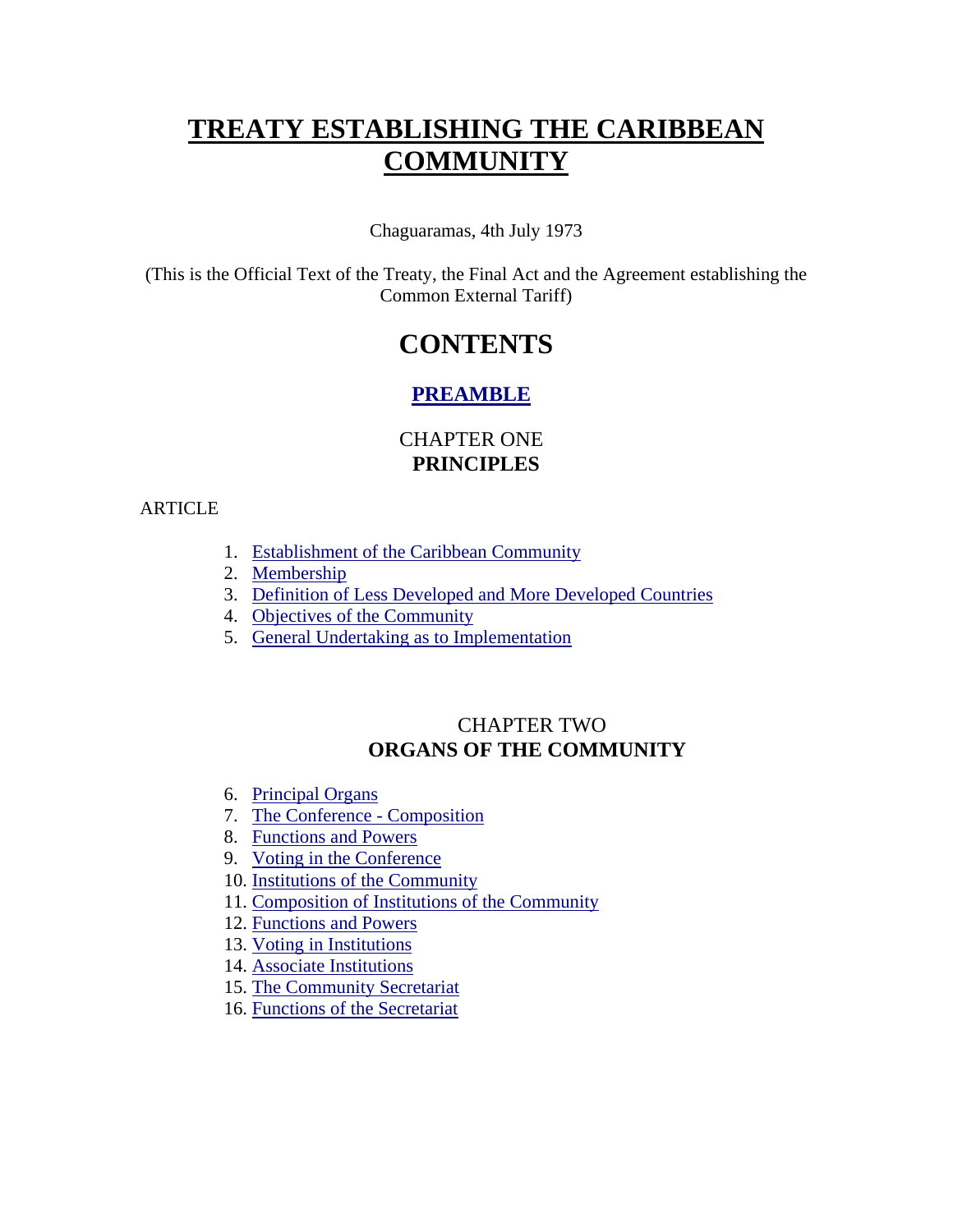# CHAPTER THREE **COORDINATION AND FUNCTIONAL COOPERATION**

- 17. Coordination of Foreign Policies
- 18. Functional Cooperation

19. Settlement of Disputes

# CHAPTER FOUR **GENERAL AND FINAL PROVISIONS**

- 20. Legal Capacity
- 21. Privileges and Immunities
- 22. Signature
- 23. Ratification
- 24. Entry into Force
- 25. Registration
- 26. Amendments
- 27. Withdrawal
- 28. Negotiation and Conclusion of Agreements
- 29. Accession to the Treaty
- 30. Associate Membership
- 31. Saving
- 32. Status of the Annex and Schedule
- 33. General Provisions of the Common Market

ANNEX TO THE TREATY -THE CARIBBEAN COMMON MARKET

# **TREATY ESTABLISHING THE CARIBBEAN COMMUNITY**

#### **PREAMBLE**

The Governments of the contracting States,

*Determined* to consolidate and strengthen the bonds which have historically existed among their peoples;

*Sharing* a common determination to fulfil the hopes and aspirations of their peoples for full employment and improved standards of work and living;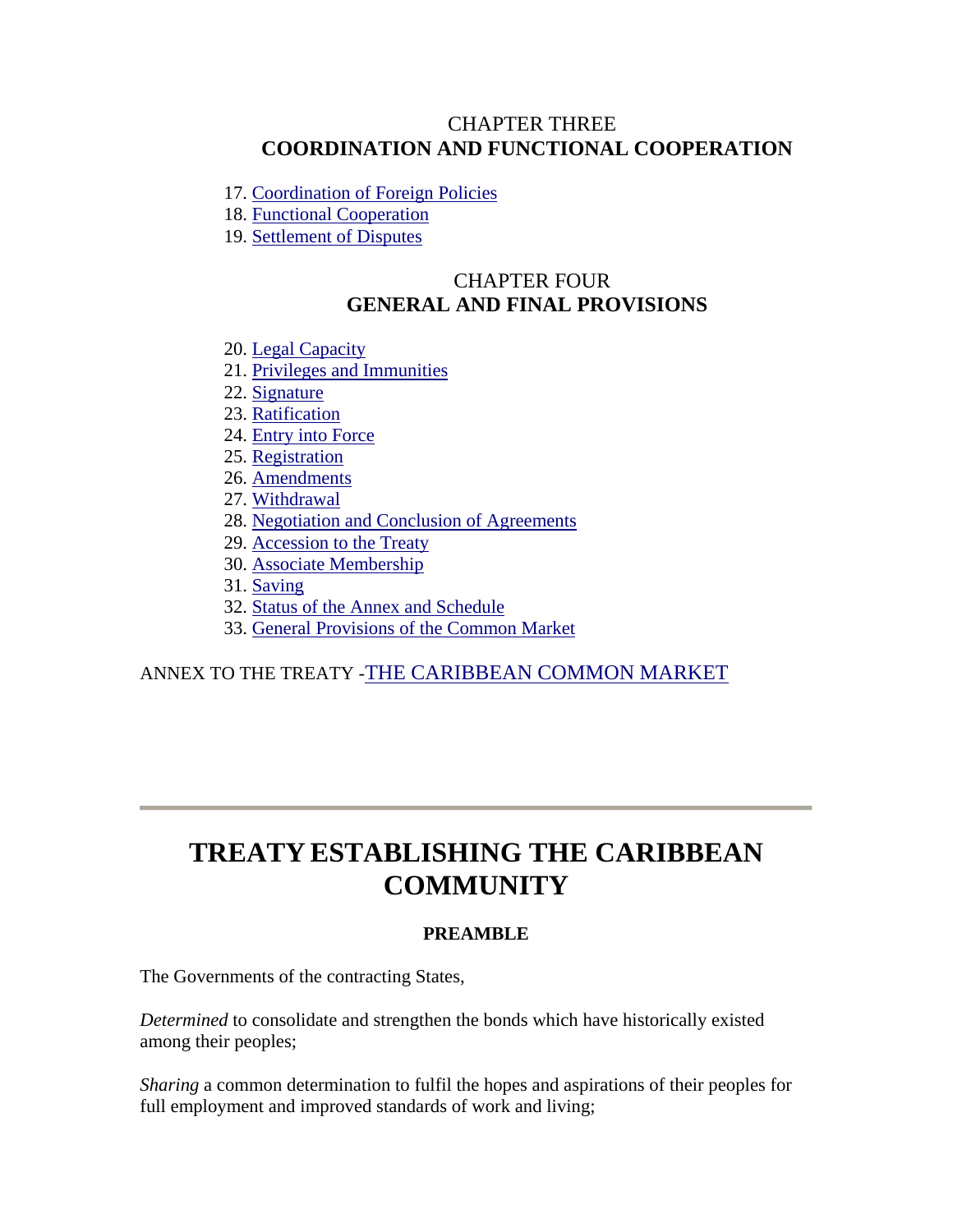*Conscious* that these objectives can most rapidly be attained by the optimum utilisation of available human and natural resources of the Region; by accelerated, coordinated and sustained economic development, particularly through the exercise of permanent sovereignty over their natural resources; by the efficient operation of common services and functional cooperation in the social, cultural, educational and technological fields; and by a common front in relation to the external world;

*Convinced* of the need to elaborate an effective regime by establishing and utilising institutions designed to enhance the economic, social and cultural development of their peoples;

*Have Agreed* as Follows:

#### **CHAPTER I PRINCIPLES**

#### **ARTICLE 1**

#### *ESTABLISHMENT OF THE CARIBBEAN COMMUNITY*

By this Treaty the Contracting Parties establish among themselves a Caribbean Community (hereinafter referred to as "the Community") having the membership, powers and functions hereinafter specified.

# **ARTICLE 2**

#### *MEMBERSHIP*

1. Membership of the Community shall be open to--

(a)

(i) Antigua (ii) Bahamas (iii) Barbados (iv) Belize (v) Dominica (vi) Grenada (vii) Guyana (viii) Jamaica (ix) Montserrat (x) St. Kitts-Nevis-Anguilla (xi) St. Lucia (xii) St. Vincent (xiii) Trinidad and Tobago.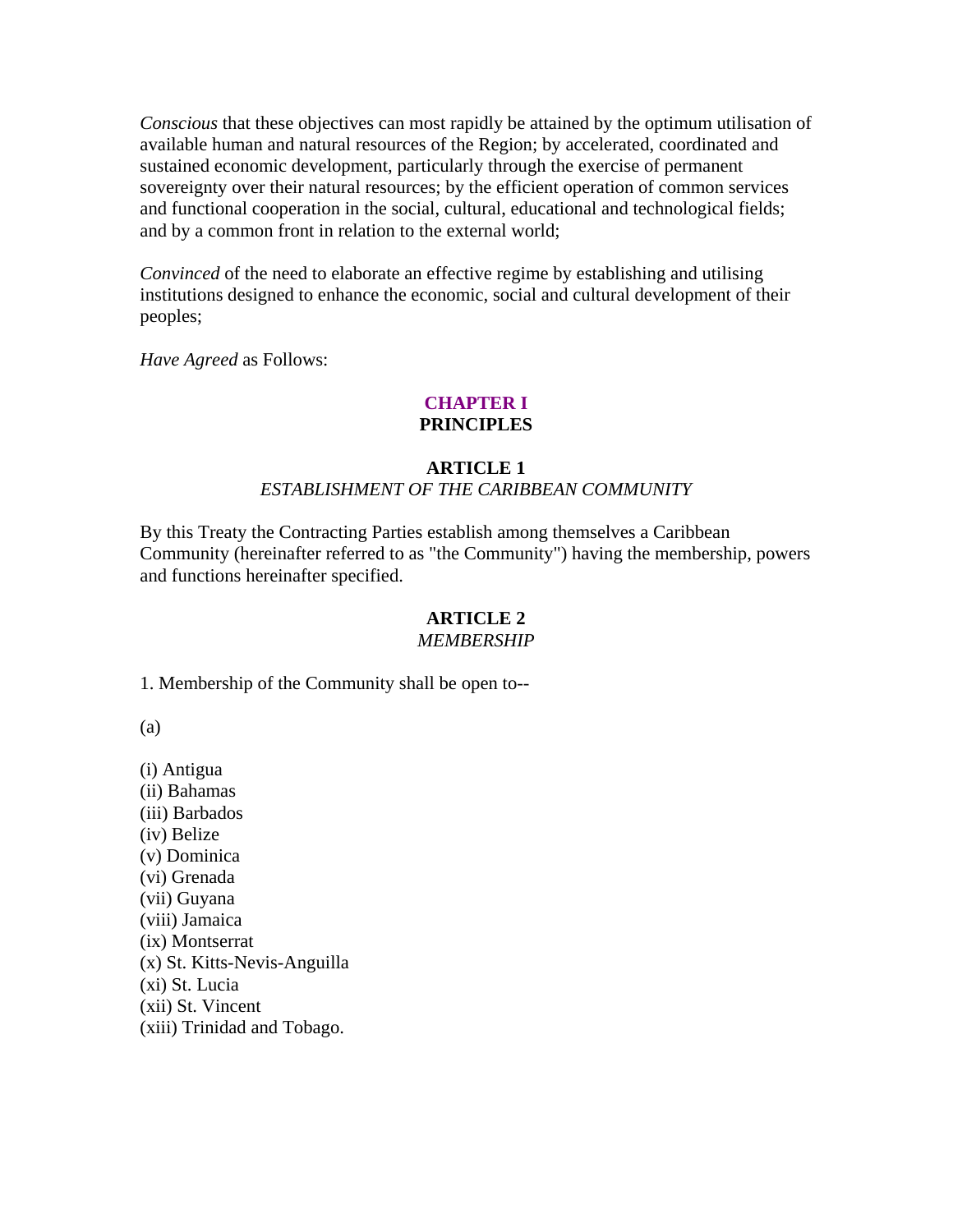(b) any other State of the Caribbean Region that is in the opinion of the Conference able and willing to exercise the rights and assume the obligations of membership in accordance with Article 29 of this Treaty.

2. States listed in paragraph (a) of this Article the Governments of which sign this Treaty in accordance with Article 22 and ratify it in accordance with Article 23 shall become Member States of the Community.

#### **ARTICLE 3** *DEFINITION OF LESS DEVELOPED COUNTRIES AND MORE DEVELOPED COUNTRIES*

For the purposes of this Treaty the States specified in paragraph l (iii), (vii), (viii) and (xiii) of Article 2 shall be designated More Developed Countries and the remainder listed in the said Paragraph, other than the Bahamas, shall be designated Less Developed Countries until such time as the Conference otherwise determine by majority decision.

### **ARTICLE 4** *OBJECTIVES OF THE COMMUNITY*

The Community shall have as its objectives--

(a) the economic integration of the Member States by the establishment of a common market regime (hereinafter referred to as "the Common Market") in accordance with the provisions of the Annex to this Treaty with the following aims:--

(i) the strengthening, coordination and regulation of the economic and trade relations among Member States in order to promote their accelerated harmonious and balanced development;

(ii) the sustained expansion and continuing integration of economic activities, the benefits of which shall be equitably shared taking into account the need to provide special opportunities for the Less Developed Countries;

(iii) the achievement of a greater measure of economic independence and effectiveness of its Member States in dealing with States; groups of states and entities of whatever description;

(b) the coordination of the foreign policies of Member States; and

(c) functional cooperation, including--

(i) the efficient operation of certain common services and activities for the benefit of its peoples;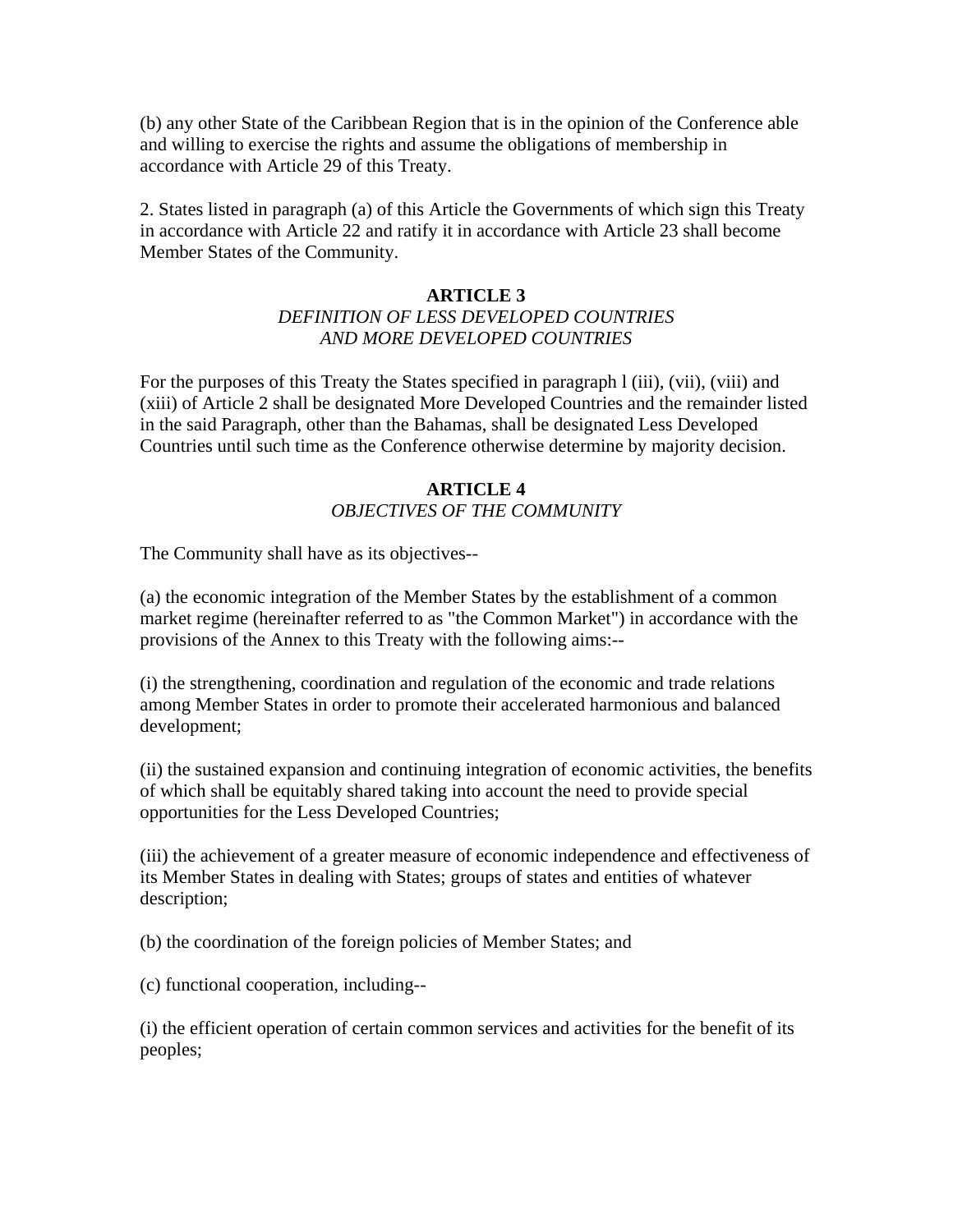(ii) the promotion of greater understanding among its peoples and the advancement of their social, cultural and technological development;

(iii) activities in the fields specified in the Schedule and referred to in Article 18 of this Treaty.

#### **ARTICLE 5**

#### *GENERAL UNDERTAKING AS TO IMPLEMENTATION*

Member States shall take all appropriate measures, whether general or particular, to ensure the carrying out of obligations arising out of this Treaty or resulting from decisions taken by the Organs of the Common Market. They shall facilitate the achievement of the objectives of the Common Market. They shall abstain from any measures which could jeopardise the attainment of the objectives this Treaty.

# **CHAPTER II ORGANS OF THE COMMUNITY**

### **ARTICLE 6**  PRINCIPAL ORGANS

The principal organs of the Community shall be--

(a) the Conference of Heads of Government (hereinafter referred to as "the Conference");

(b) The Common Market Council established under the Annex (hereinafter referred to as "the Council").

# **ARTICLE 7**

#### *THE CONFERENCE*

#### **COMPOSITION**

The Conference shall consist of the Heads of Government of Member States.

Any member of the Conference may, as appropriate, designate an alternate to represent him at any meeting of the Conference.

#### **ARTICLE 8**  FUNCTIONS AND POWERS

1. The primary responsibility of the Conference shall be to determine the policy of the Community.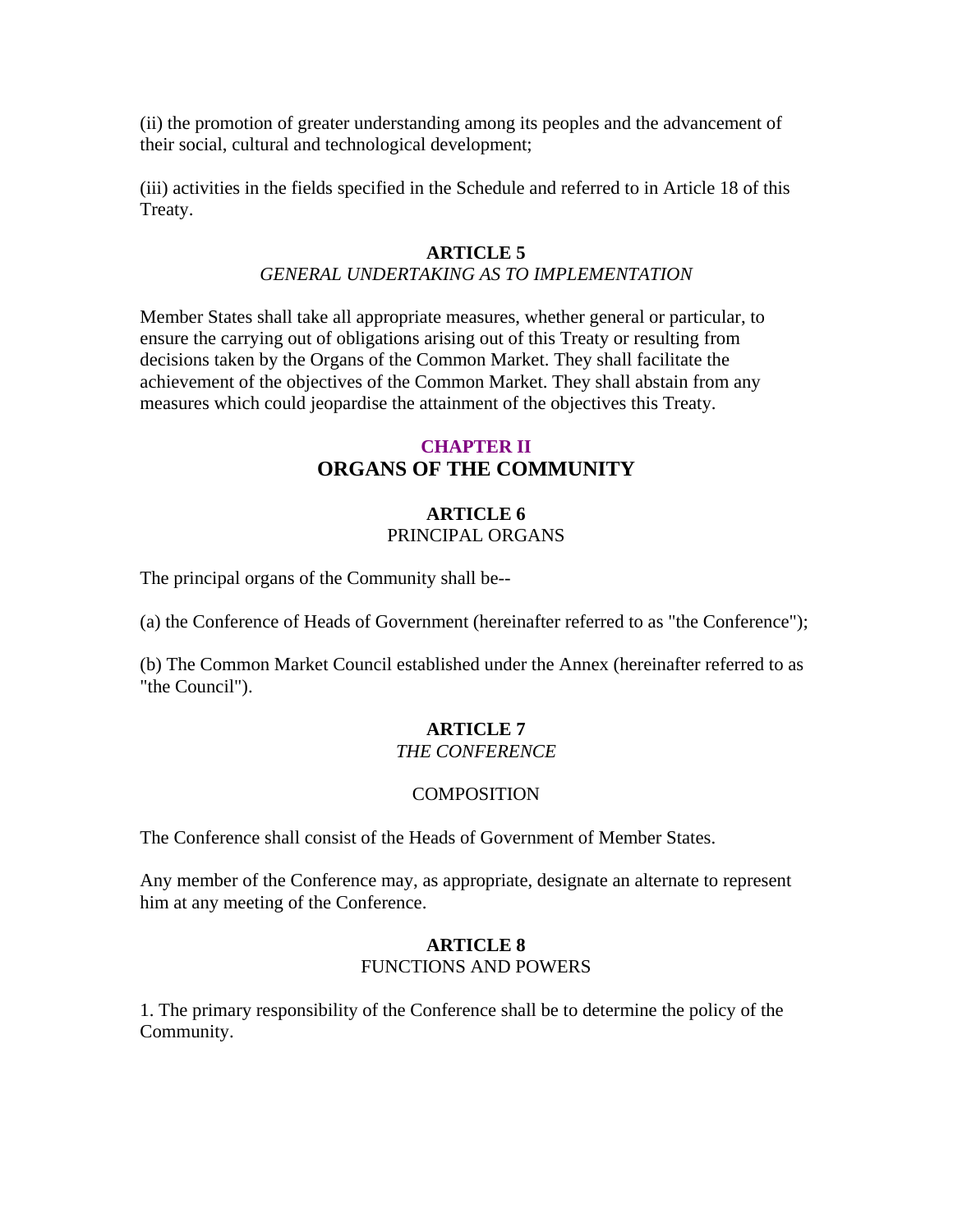2. The Conference may establish, and designate as such, institutions of the Community in addition to those specified in paragraphs (a) to (g) of Article 10 of this Treaty, as it deems fit for the achievement of the objectives of the Community.

3. The Conference may issue directions of a general or special character as to the policy to be pursued by the Council and the Institutions of the Community for the achievement of the objectives of the Community, and effect shall be given to any such directions.

4. Subject to the relevant provisions of this Treaty, the Conference shall be the final authority for the conclusion of treaties on behalf of the Community and for entering into relationships between the Community and International Organisations and States.

5. The Conference shall take decisions for the purpose of establishing the financial arrangements necessary for meeting the expenses of the Community and shall be the final authority on questions arising in relation to the financial affairs of the Community.

6. The Conference may regulate its own procedure and may decide to admit at its deliberations observers, representatives of non-Member States or other entities.

7. The Conference may consult with entities and other organisations within the region and for this purpose may establish such machinery as it deems necessary.

### **ARTICLE 9** *VOTING IN THE CONFERENCE*

1. Each member of the Conference shall have one vote.

2. The Conference shall make decisions and recommendations by the affirmative vote of all its members.

3. A decision shall be binding upon each Member State to which it is directed. A recommendation shall have no binding force. Where, however, a Member State fails to observe a recommendation of the Conference, it shall submit a report to the Conference as early as practicable and in any event not later than six months thereafter, giving reasons for its non-compliance.

4. For the purposes of this Article, abstentions shall not be construed as impairing the validity of decisions or recommendation of the Conference provided that not less than three-quarters of its members including at least two of the More Developed Countries vote in favour of any decision or recommendation.

# **ARTICLE 10** *INSTITUTIONS OF THE COMMUNITY*

Institutions of the Community shall be--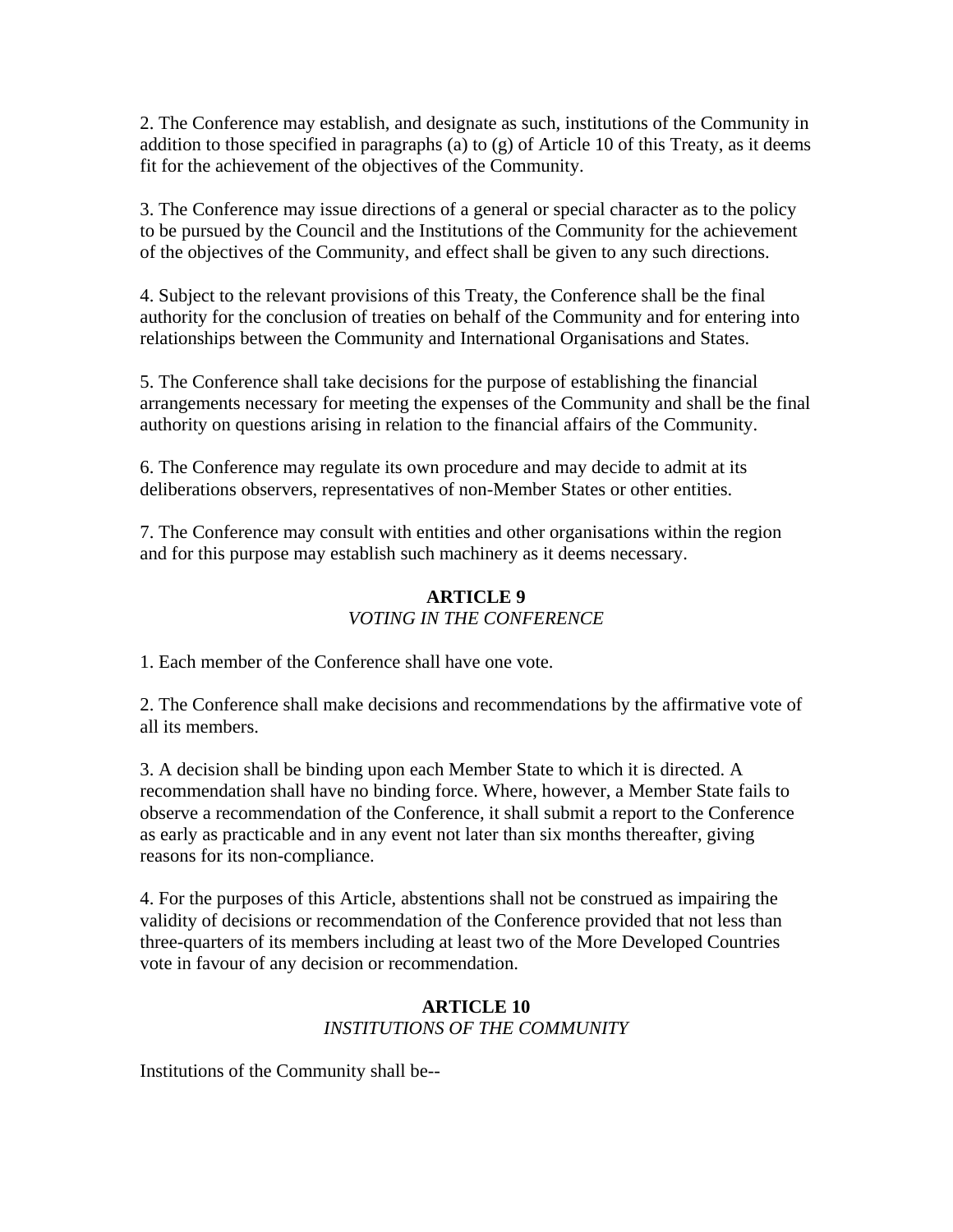(a) the Conference of Ministers responsible for Health

(b) the Standing Committee of Ministers responsible for Education

(c) the Standing Committee of Ministers responsible for Labour

(d) the Standing Committee of Ministers responsible for Foreign Affairs

(e) the Standing Committee of Ministers responsible for Finance

(f) the Standing Committee of Ministers responsible for Agriculture

(g) the Standing Committee of Ministers responsible for Mines

(h) any other institution that may be established and designated as such by the Conference in accordance with Article 18.

#### **ARTICLE 11**

#### *COMPOSITION OF INSTITUTIONS OF THE COMMUNITY*

1. Each Institution of the Community as set out in paragraphs (a) to (h) of Article 10 of this Treaty shall consist of representatives of Member States. Each Member State shall designate a Minister of Government as its representative on each such institution.

2. Where the Minister designated under paragraph l of this Article is unable to attend a meeting of the institution the Member State may designate any other person as an alternate to attend such meeting in his stead.

3. Where the Conference establishes any other institutions in the exercise of the power conferred on it by paragraph 2 of Article 8 of this Treaty, the composition of such institution shall be determined by the Conference.

#### **ARTICLE 12** *FUNCTIONS AND POWERS*

1. Subject to the relevant provisions of Article 8 of this Treaty, the institutions of the Community shall formulate such policies and perform such functions as are necessary for the achievement of the objectives of the Community within their respective spheres of competence.

2. The institutions of the Community may regulate their own procedure and--

(a) may establish such subsidiary committees, agencies and other bodies as they consider necessary for the efficient performance of their functions; and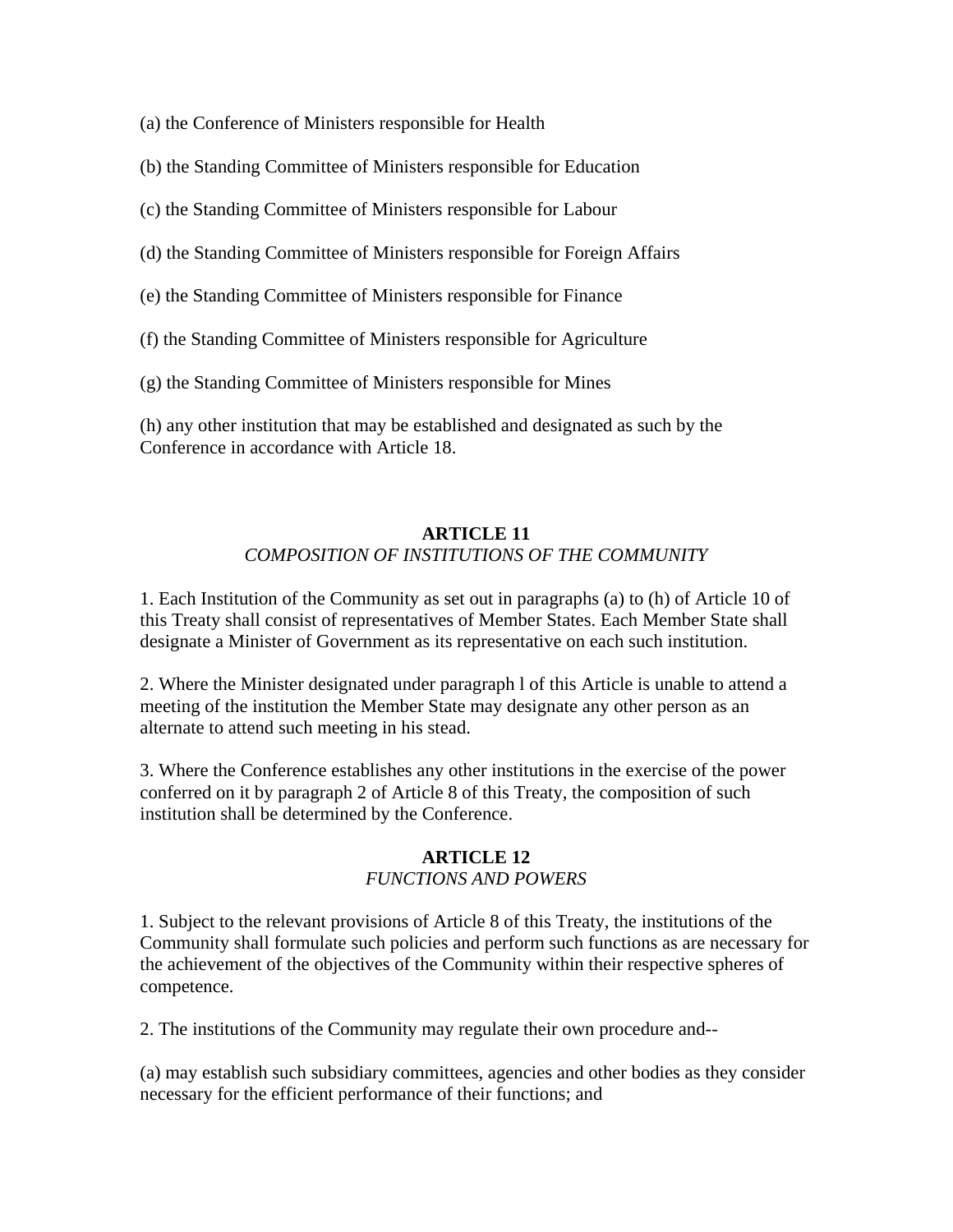(b) may decide to admit at their deliberations observers, representatives of non-Member States or other entities.

#### **ARTICLE 13** *VOTING IN INSTITUTIONS*

1. Each Member State represented on an Institution shall have one vote.

2. Unless otherwise provided for, decisions of an Institution shall be made by an affirmative vote of all its members. For the purposes of this paragraph, abstentions shall not be construed as impairing the validity of decisions of an Institution provided that not less than three-quarters of its members including at least two of the More Developed Countries vote in favour of such decisions.

3. Recommendation shall be made by a two-thirds majority vote of all its members including at least two of the More Developed Countries and shall have no binding force. Where a Member State fails to observe a recommendation of an Institution in whole or in part, it shall submit a report to the Institution making the recommendation as early as practicable and in any event not later than six months after receiving notice of such recommendation giving reasons for its non-compliance.

4. Observers at meetings of Institutions shall not have the right to vote.

# **ARTICLE 14**

# *ASSOCIATES INSTITUTIONS*

1. The following institutions shall be recognised as Associate Institutions of the Community--

(a) the Caribbean Development Bank;

(b) the Caribbean Investment Corporation;

(c) the West Indies Associated States Council of Ministers;

(d) the East Caribbean Common Market Council of Ministers;

(e) the Caribbean Examinations Council

(f) the Council of Legal Education;

(g) the University of Guyana;

(h) the University of the West Indies;

(I) the Caribbean Meteorological Council;

(j) the Regional Shipping Council;

(k) any other institution designated as such by the Conference.

2. The Community shall seek to establish such relationships with its Associate Institutions as will promote the achievement of its objectives.

# **ARTICLE 15** *THE COMMUNITY SECRETARIAT*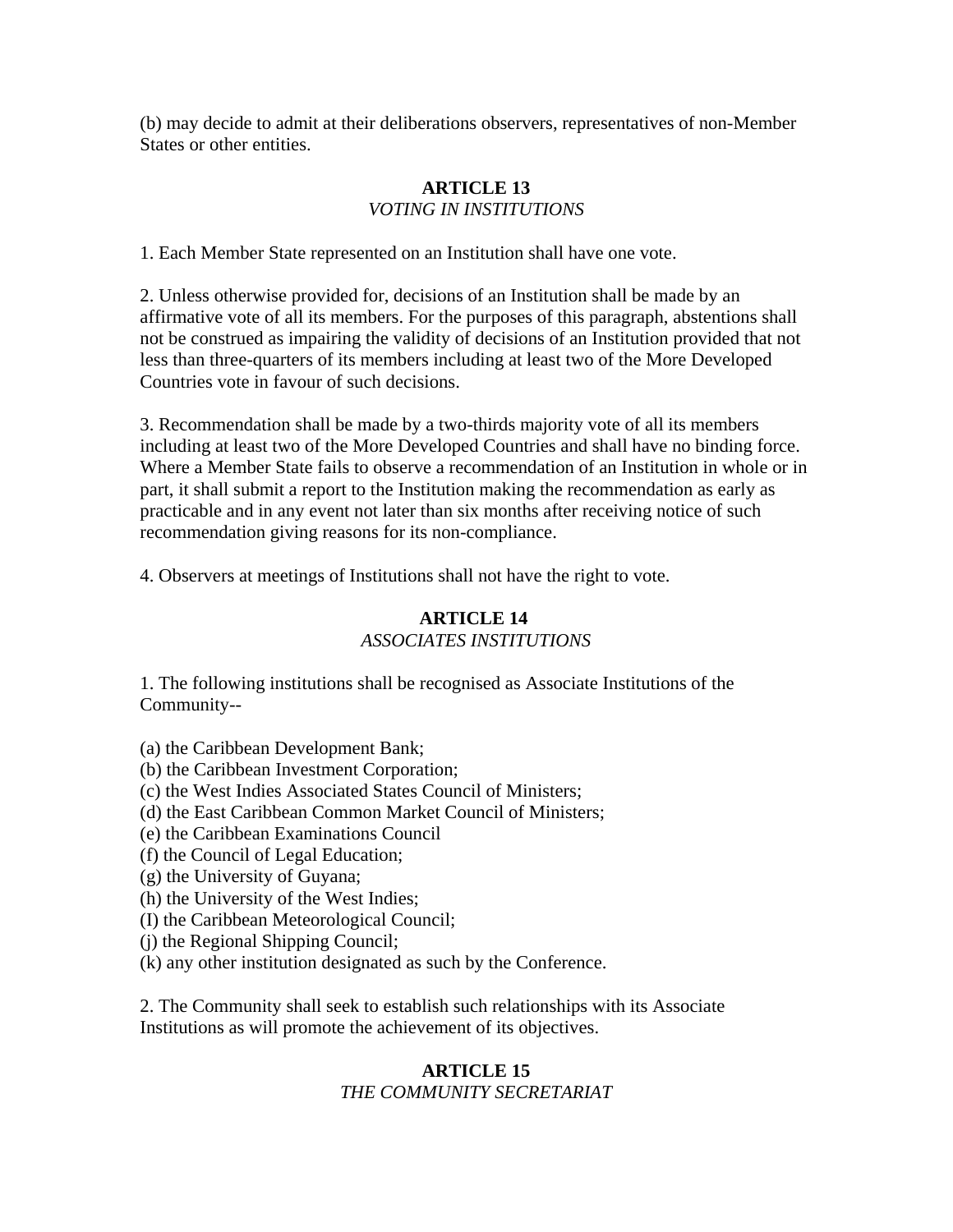1. The Commonwealth Caribbean Regional Secretariat shall be recognised as the Community Secretariat. The Community Secretariat (hereinafter referred to as "the Secretariat") shall be the principal administrative organ of the Community. The headquarters of the Secretariat shall be located in Georgetown, Guyana.

2. The Secretariat shall comprise a Secretary-General and such staff as the Community may require. The Secretary-General shall be appointed by the Conference (on the recommendation of the Council) for a term not exceeding 5 years and may be reappointed by the Conference. He shall be the chief administrative officer of the Community.

3. The Secretary-General shall act in that capacity in all meetings of the Conference, the Council and of the institutions of the Community. Then Secretary-General shall make an annual report to the Conference on the work of the Community.

4. In the performance of their duties the Secretary-General and his staff shall neither seek nor receive instructions from any government whether of Member States or otherwise or from any other authority. They shall refrain from any action which might reflect on their position as officials of the Community, and shall be responsible only to the Community.

5. Each Member State undertakes to respect the exclusively international character of the responsibilities of the Secretary-General and his staff and shall not seek to influence them in the discharge of their responsibilities.

6. The Conference shall approve the staff Regulations governing the operation of the Secretariat.

7. The Secretary-General shall approve Staff Rules far the operation of the Secretariat.

#### **ARTICLE 16** *FUNCTIONS OF THE SECRETARIAT*

1. The functions of the Secretariat shall be as follows:--

(a) to service meetings of the Community and any of its Institutions or Committees as may from time to time be determined by the Conference;

(b) to take appropriate follow-up action on decisions made at such meetings;

(c) to initiate, arrange and carry out studies on questions of economic and functional cooperation relating to the region as a whole;

(d) to provide services to Member States at their request in respect of matters relating to the achievement of the objectives of the Community;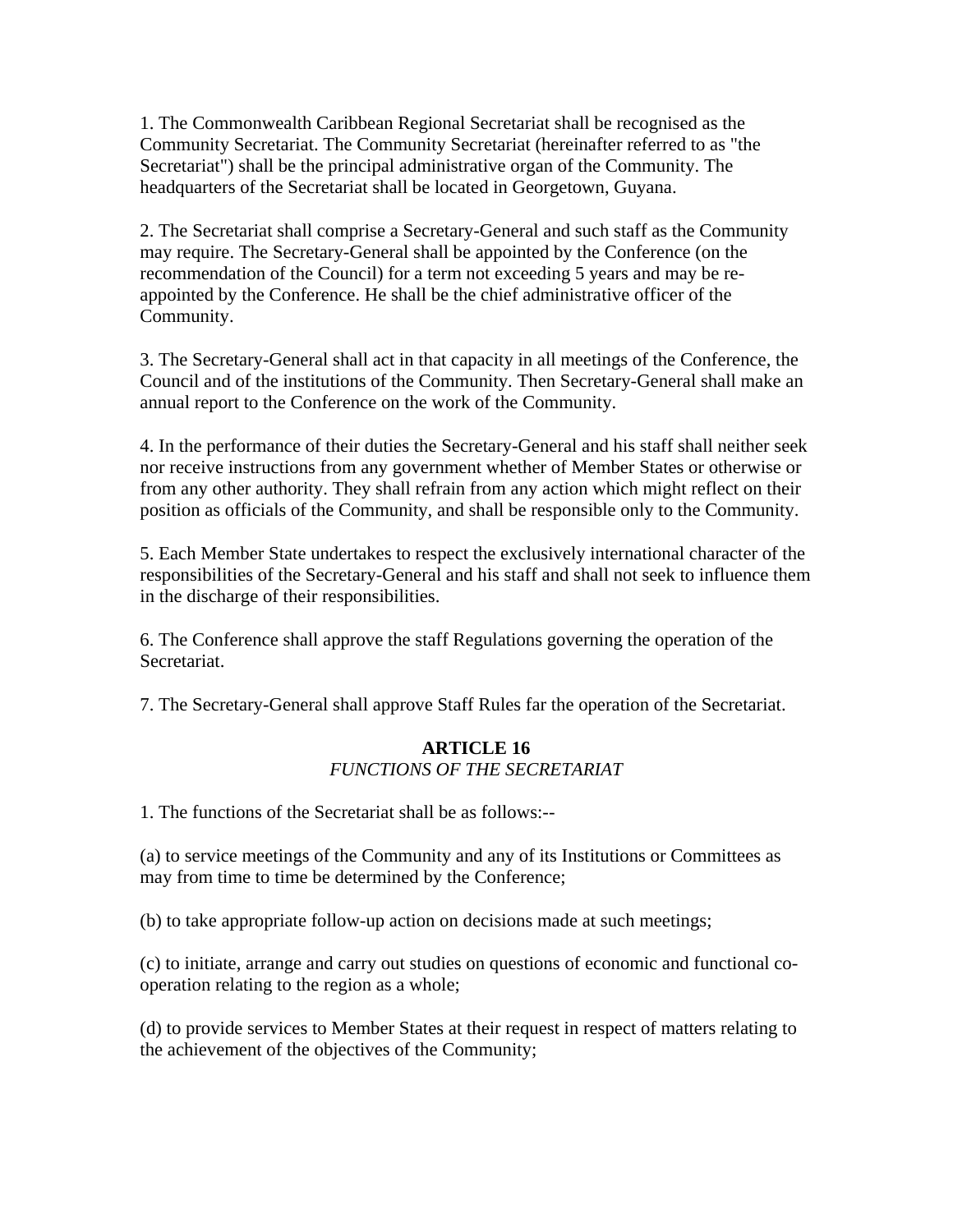(e) to undertake any other duties which may be assigned to it by the Conference or any of the Institutions of the Community.

#### **CHAPTER III**

# *COORDINATION AND FUNCTIONAL COOPERATION*

# **ARTICLE 17**

# *COORDINATION OF FOREIGN POLICES*

1. To the end that Member States aim at the fullest possible coordination of their foreign policies within their respective competences and seek to adopt as far as possible common positions in major international issues, there is hereby established a Standing Committee of Ministers responsible for Foreign Affairs.

2. The Committee shall have the power to make recommendations to the Governments of Member States represented on the Committee.

3. Only member States possessing the necessary competence with respect to the matters under consideration from time to time may take part in the deliberations of the Committee.

4. Where after the coming into force of the Treaty Member State achieves full sovereign status such State shall elect whether it wishes to be bound by the provisions of this Article.

5. The recommendations of the Committee shall be made by an affirmative vote of all the Member States competent and participating in the deliberations.

6. The provisions of Article 13 shall not apply to this Article.

# **ARTICLE 18**

#### *FUNCTIONAL COOPERATION*

Without prejudice to the requirements of any other provision of this Treaty, Member States, in furtherance of the objectives set out in Article 4 of this Treaty, undertake to make every effect to cooperate in the areas set out in the Schedule to this Treaty.

# **ARTICLE 19**

# *SETTLEMENT OF DISPUTES*

Any dispute concerning the interpretation or application of this Treaty, unless otherwise provided for and particularly in Articles 11 and 12 of the Annex, shall be determined by the Conference.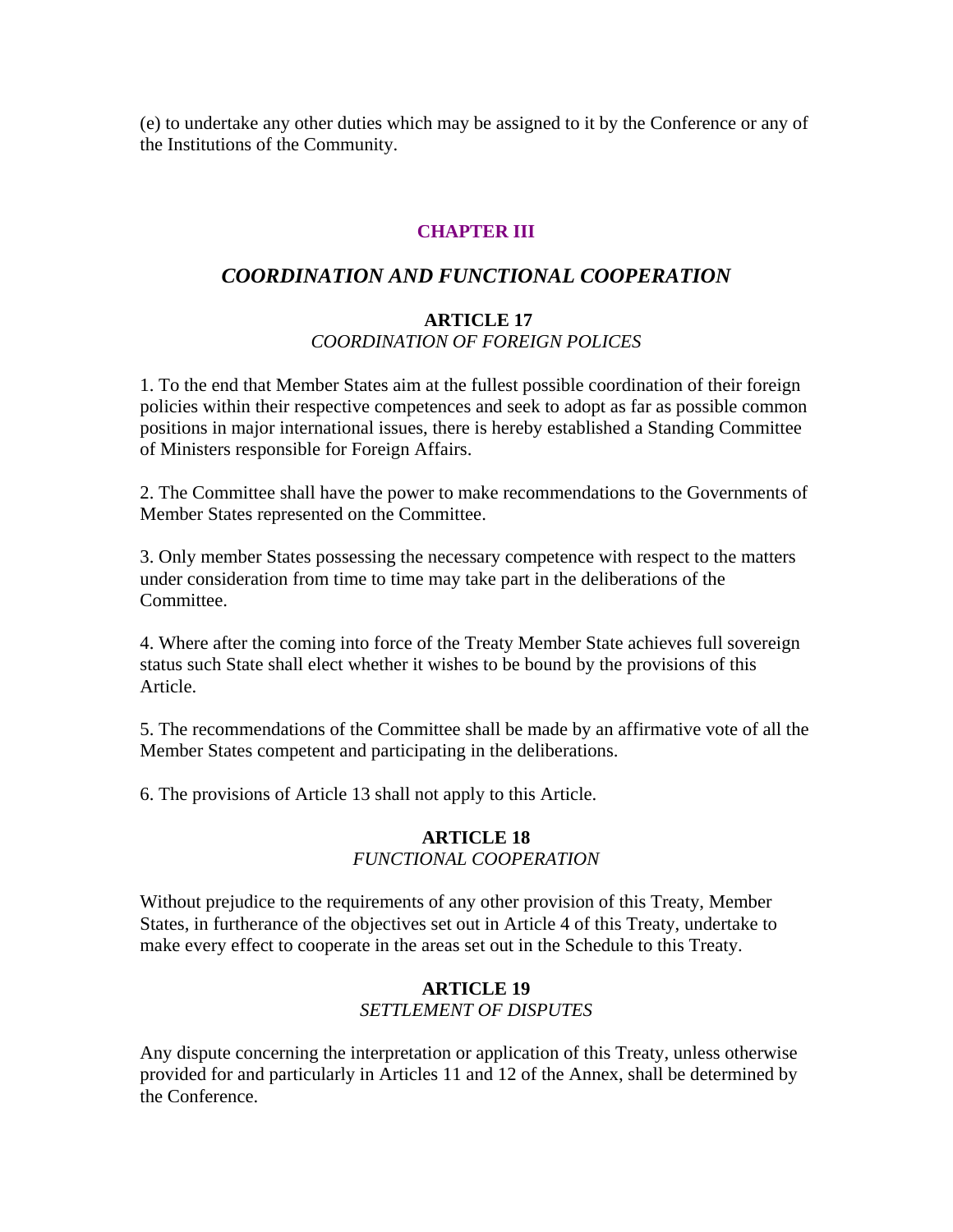#### **CHAPTER IV**

### *GENERAL AND FINAL PROVISIONS*

#### **ARTICLE 20**

*LEGAL CAPACITY*

1. The Community shall have full juridical personality.

2. Each Member State shall in its territory accord to the Community the most extensive legal capacity accorded to legal persons under its municipal laws including the capacity to acquire and transfer moveable and immovable property and to sue and be sued in its own name. In any legal proceedings the Community shall be represented by the Secretary General of the Secretariat.

3. The Community may enter into agreement with Member States, non-Member States and International Organisations.

4. Each Member State hereby agrees to take such action as is necessary to make effective in its territory the provisions of this Article and shall promptly inform the Secretariat of such action.

#### **ARTICLE 21** *PRIVILEGES AND IMMUNITIES*

1. The privileges and immunities to be recognised and granted by the Member States in connection with the Community shall be laid down in a Protocol to this Treaty.

2. The Community shall conclude with the Government of the Member States in which the headquarters of the Secretariat is situated an agreement relating to the privileges and immunities to be recognized and granted in connection with the Secretariat.

#### **ARTICLE 22** *SIGNATURE*

This Treaty shall be open for signature on the 4th July, 1973 by any State mentioned in paragraph l (a) of Article 2 of this Treaty.

#### **ARTICLE 23** *RATIFICATION*

This Treaty and any amendments thereto shall be subject to ratification by the Contracting States in accordance with their respective constitutional procedures. Instruments of ratification shall be deposited with the Secretariat which shall transmit certified copies to the Government of each Member State.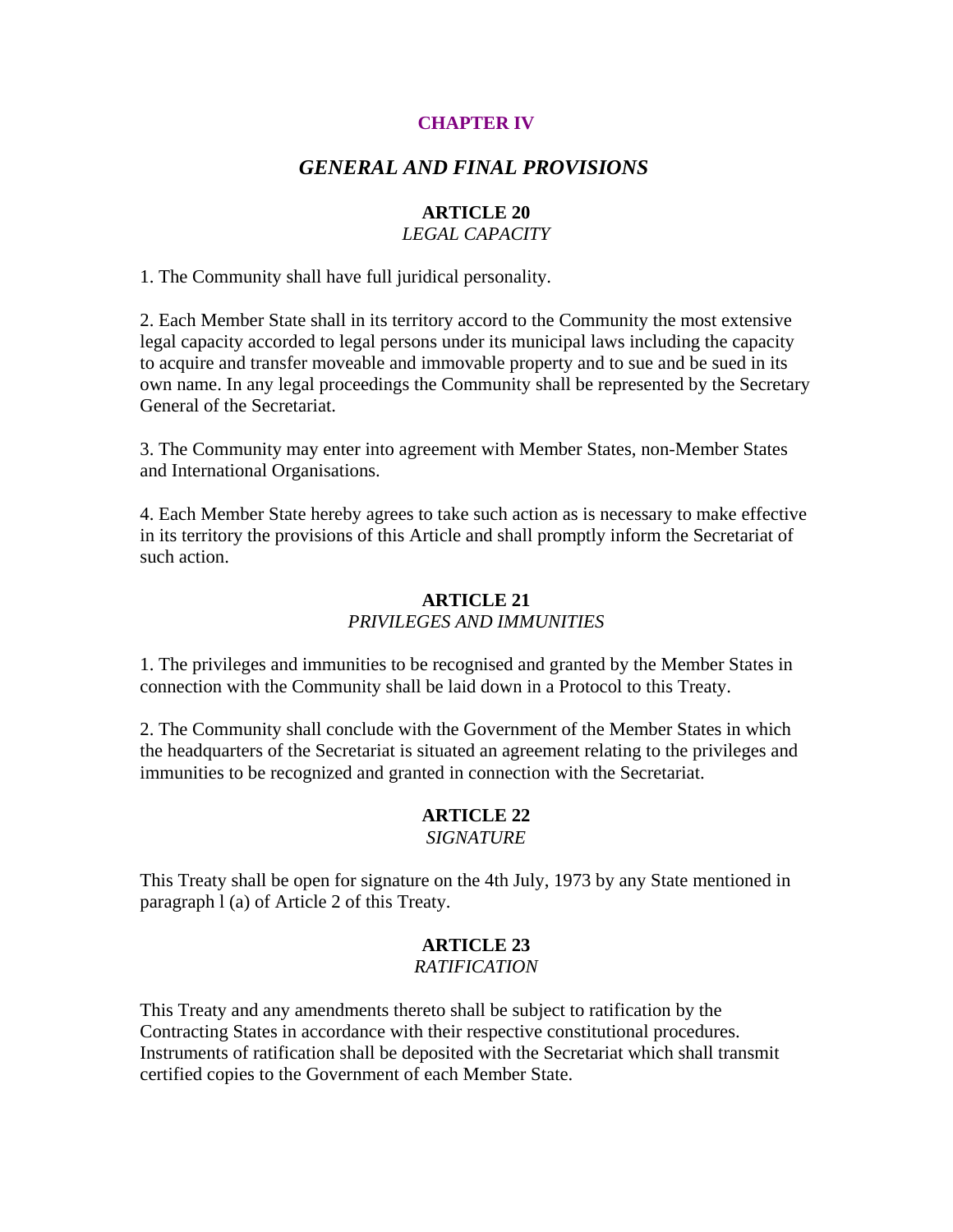### **ARTICLE 24** *ENTRY INTO FORCE*

This Treaty shall enter into force on the 1st August 1973; if instruments of ratification have been previously deposited in accordance with Article 23 of this treaty by the States mentioned in Article 2 paragraph 1 (a) (iii), (vii), (viii) and (xiii), and if not, then on such later date on which the fourth such instrument has been so deposited.

### **ARTICLE 25**

#### *REGISTRATION*

This Treaty and any amendments thereto shall be registered with the Secretariat of the United Nations.

#### **ARTICLE 26**

#### *AMENDMENTS*

1. Save as otherwise provided for in Article 66 of the Annex, upon a decision of the Conference for this purpose, this Treaty may be amended by the Contracting Parties.

2. Any such amendment shall enter into force one month after the date on which the last of the instruments of Ratification is deposited.

3. Notwithstanding paragraph I hereof no amendments may be made to the Treaty prior to May 1. 1974.

#### **ARTICLE 27**

#### *WITHDRAWAL*

1. A Member State may withdraw from the Community by giving notice in writing to the Secretariat and the Secretariat shall promptly notify the other Member States. Such withdrawal shall take effect 12 months after the notice is received by the Secretariat.

2. A Member State so withdrawing undertakes to honour any financial obligations duly assumed during its membership of the Community.

#### **ARTICLE 28**

#### *NEGOTIATION AND CONCLUSION OF AGREEMENTS*

1. For the purpose of negotiating agreements, the Conference may designate any institution of the Community to carry out negotiations.

2. Unless otherwise determined by the Conference in any particular case, the conclusion of agreements by the Community shall be undertaken by the Conference.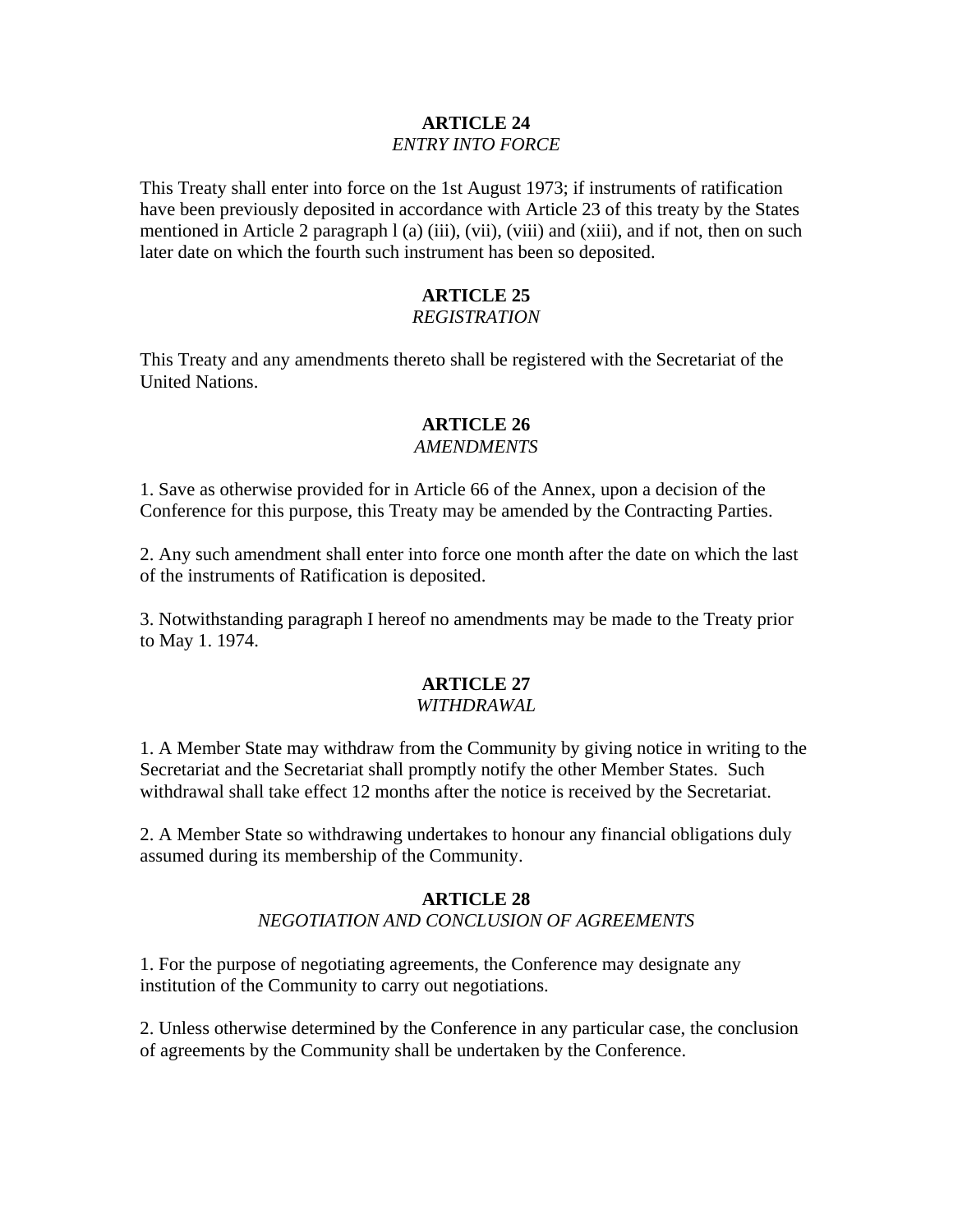#### **ARTICLE 29** *ACCESSION TO THE TREATY*

1. Any State or Territory of the Caribbean Region may apply to the Conference to become a member of the Community and may, if the Conference so decides, be admitted to membership in accordance with paragraph 2 of this Article.

2. Admission to membership shall be upon such terms and conditions as the Conference may decide and shall take effect from the date on which an appropriate instrument of accession is deposited with the Secretariat.

#### **ARTICLE 30** *ASSOCIATE MEMBERSHIP*

1. Any State which in the opinion of the Heads of Government Conference is qualified for membership of the Community in accordance with paragraph l(b) of Article 2 of this Treaty may, upon application to the Conference for associate membership of the Community, be admitted as an associate member of the Community in accordance with paragraph 2 of this Article.

2. On an application made under paragraph I of this Article the Conference shall determine the conditions under which the applicant State may be associated with the Community.

# **ARTICLE 31**

# *SAVING*

1. Member States that are not also members of the Common Market shall not be entitled to participate in the decisions taken under the Treaty relating to the Common Market.

2. Decisions taken under this Treaty requiring such action shall be subject to the relevant constitutional procedures of the respective Member States.

3. Where necessary, Member States undertake to take steps as expeditiously as possible to give full effect in law to all decisions of the organs and institutions of the Community which are binding on them.

4. Member States shall not participate in decisions with respect to the subject of which they do not possess the necessary competence.

# **ARTICLE 32** *STATUS OF THE ANNEX AND SCHEDULE*

The Annex and Schedule to this Treaty shall form an integral part of this Treaty.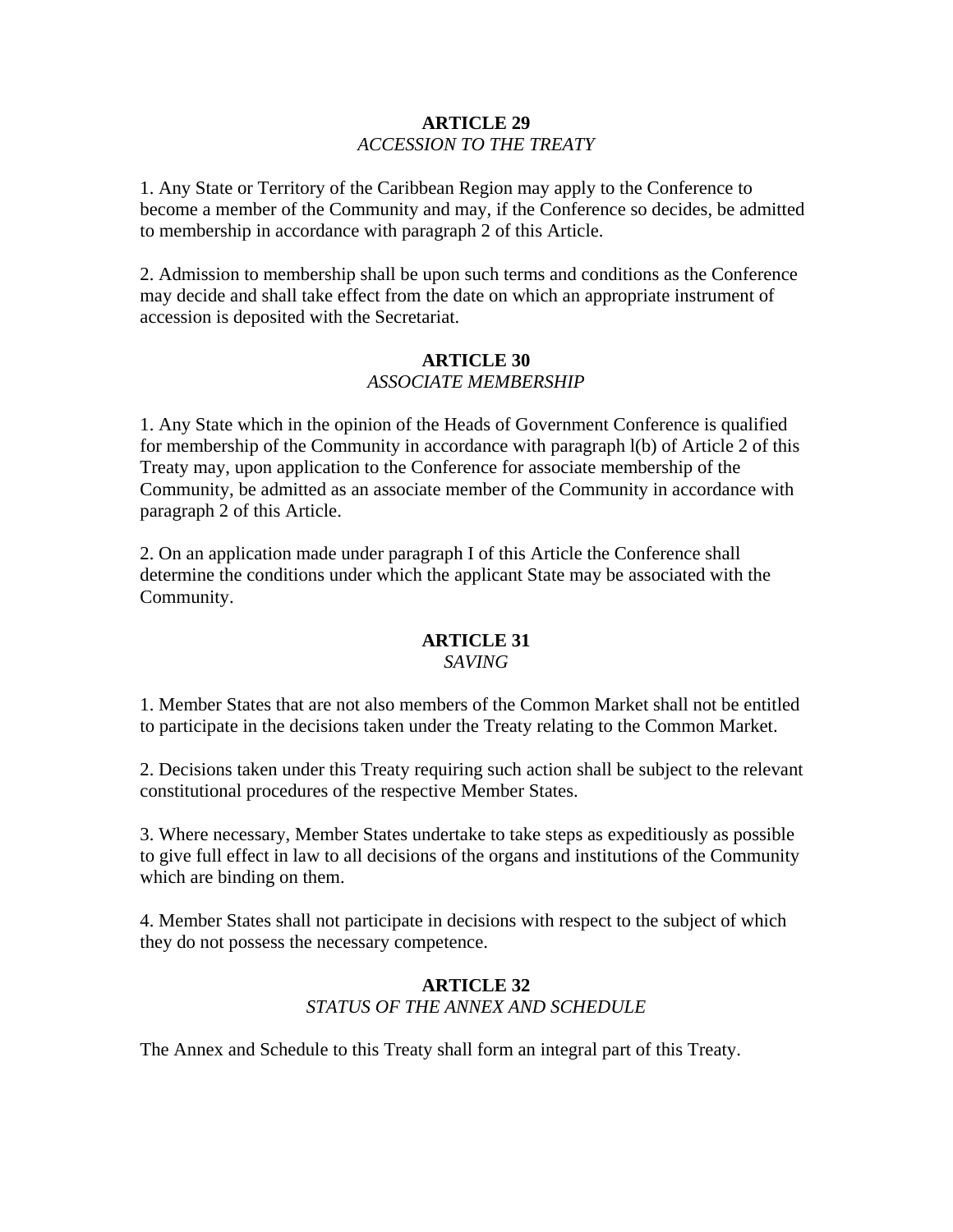#### **ARTICLE 33**  *GENERAL PROVISIONS OF THE COMMON MARKET*

The provisions of the Annex shall govern the establishment, membership and operation of the Common Market.

IN WITNESS WHEREOF, the undersigned Plenipotentiaries, being duly authorised thereto by their respective Governments, have affixed their signatures below this Treaty.

Done at Chaguaramas on the fourth day of July in the year one thousand nine hundred and seventy-three.

Signed by ERROL W. BARROW for the Government of Barbados on 4TH JULY 1973. Signed by  $L.F.S.$  BURNHAM for the Government of Guyana on 4TH JULY 1973.

Signed by MICHAEL MANLEY for the Government of Jamaica on 4TH JULY 1973.

Signed by **ERIC WILLIAMS** for the Government of Trinidad and Tobago on 4TH JULY, 1973.

# **ANNEX TO THE TREATY**

# **THE CARIBBEAN COMMON MARKET**

# **CONTENTS**

PREAMBLE

# **Chapter 1 PRINCIPLES**

ARTICLE 1. Establishment of the Caribbean Common Market 2. Membership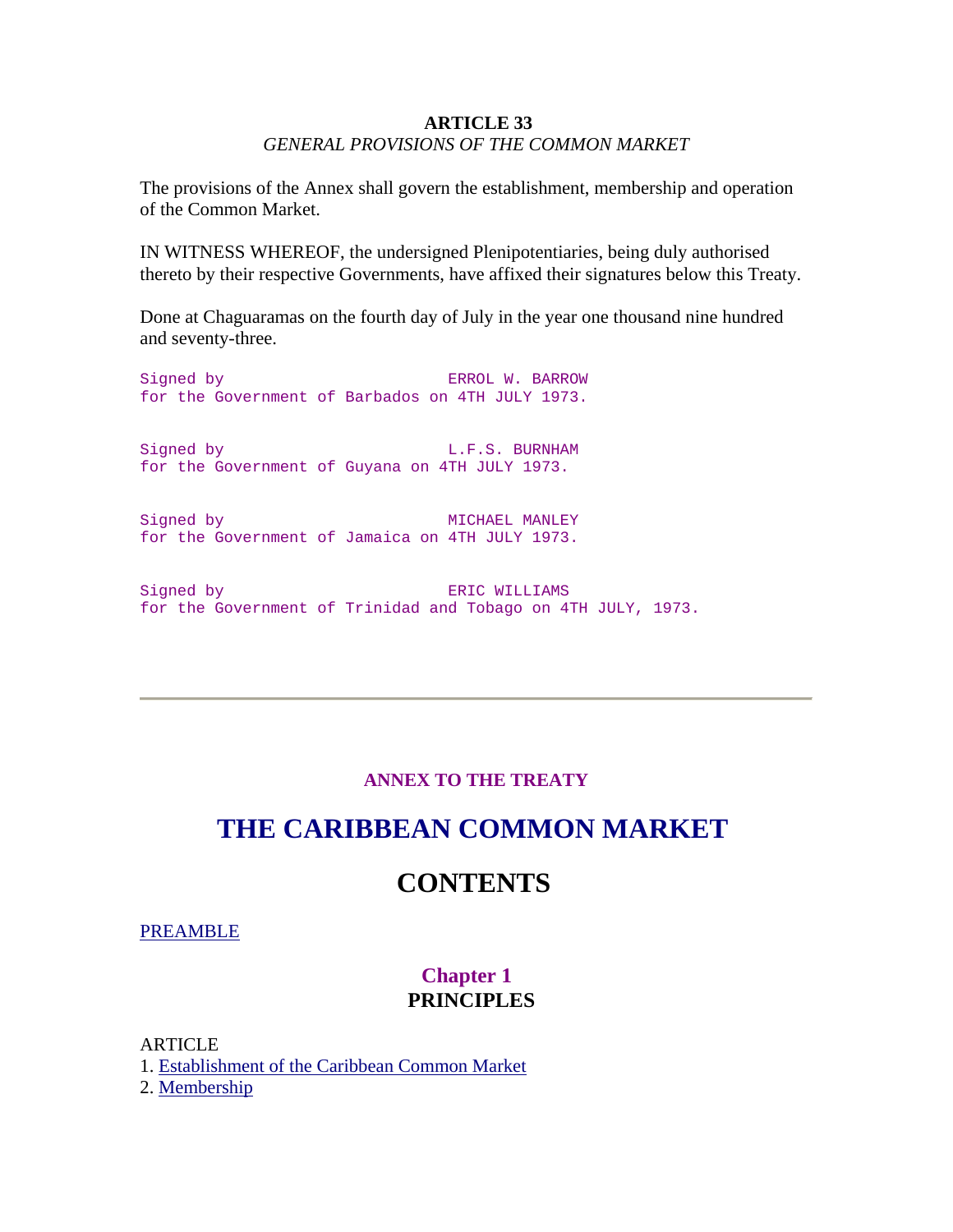- 3. Objectives of the Common Market
- 4. General Undertaking as to Implementation

# **Chapter II ORGANS OF THE COMMON MARKET THE COUNCIL**

- 5. Establishment
- 6. Composition
- 7. Functions and Powers
- 8. Voting
- 9. The Common Market Secretariat
- 10. Functions of the Secretariat
- 11. Disputes Procedures within the Common Market
- 12. Reference to Tribunal

# **Chapter III TRADE LIBERALISATION**

- 13. Exclusion From This Annex
- 14. Common Market Origin
- 15. Import Duties
- 16. Export Drawback
- 17. Revenue Duties and Internal Taxation
- 18. Prohibition of Export Duties
- 19. Dumped and Subsidized Imports
- 20. Freedom of Transit
- 21. Quantitative Import Restrictions
- 22. Quantitative Export Restrictions
- 23. General Exceptions
- 24. Security Exceptions
- 25. Government Aids
- 26. Public Undertakings
- 27. Cooperation in Customs Administration
- 28. Import Restrictions Arising From Balance of Payments Difficulties
- 29. Difficulties in Particular Industries
- 30. Restrictive Business Practices

# **Chapter IV COMMON PROTECTIVE POLICY**

- 31. Establishment of Common External Tariff
- 32. Operation of the Common External Tariff
- 33. Treatment of Imports from Third Countries
- 34. External Trade Policy

# **Chapter V ESTABLISHMENT SERVICES AND MOVEMENT OF CAPITAL**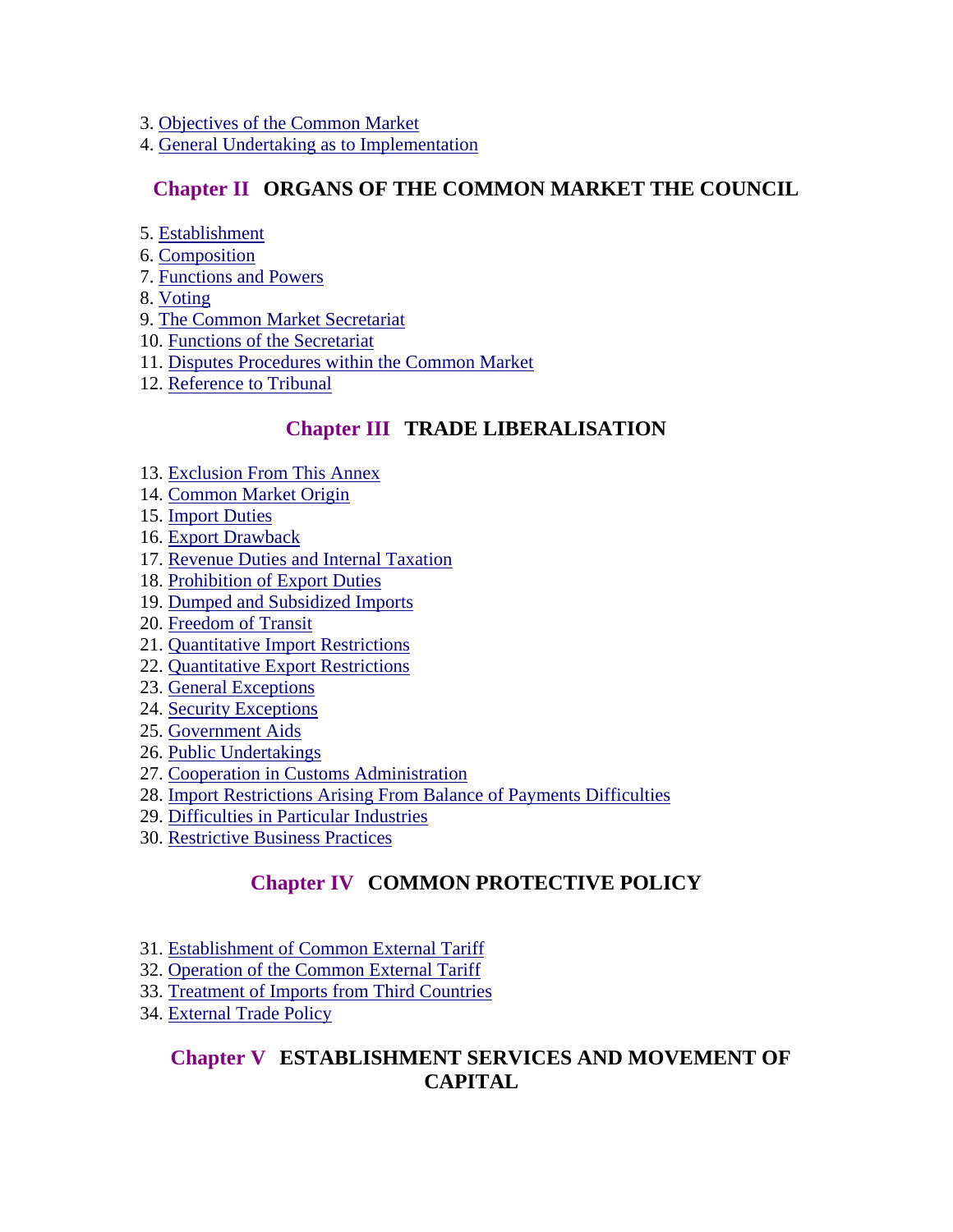- 35. Establishment
- 36. Right to Provide Services
- 37. Movement of Capital
- 38. Saving in Respect of Movement of Persons

# **Chapter VI COORDINATION OF ECONOMIC POLICIES AND DEVELOPMENT PLANNING**

- 39. Consultation on Economic Policies
- 40. Harmonisation of Fiscal Incentives
- 41. Intra-Regional and Extra-Regional Double Taxation Agreements
- 42. Harmonisation of Laws
- 43. Monetary, Payments and Exchange Rate Policies
- 44. Ownership and Control of Regional Resources
- 45. Coordination of National Development Planning
- 46. Common Market Industrial Programming
- 47. Joint Development of Natural Resources
- 48. Marketing or Agricultural Products
- 49. Rationalisation of Agricultural Production
- 50. Cooperation in Tourism

# **Chapter VII SPECIAL REGIME FOR THE LESS DEVELOPED COUNTRIES**

- 51. Purposes of the Chapter
- 52. Import Duties, Revenue Duties and Internal Taxation
- 53. Common Market Origin
- 54. Harmonisation of Fiscal Incentives
- 55. The Common External Tariff and Common Protective Policy
- 56. Promotion of Industrial Development in the Less Developed Countries
- 57. Government Aids
- 58. Public Undertakings
- 59. Financial Assistance from More Developed Countries
- 60. Use of Technological and Research Facilities in More Developed Countries
- 61. Additional Special Arrangements for Belize
- 62. Review of Mechanisms for the Less Developed Countries

# **Chapter VIII GENERAL AND FINAL PROVISIONS**

- 63. Legal Capacity
- 64. Privileges Immunities
- 65. Accession
- 66. Amendments
- 67. Recognition of Existing Integration Arrangements Within the Common Market
- 68. Participation in Other Arrangements
- 69. Withdrawal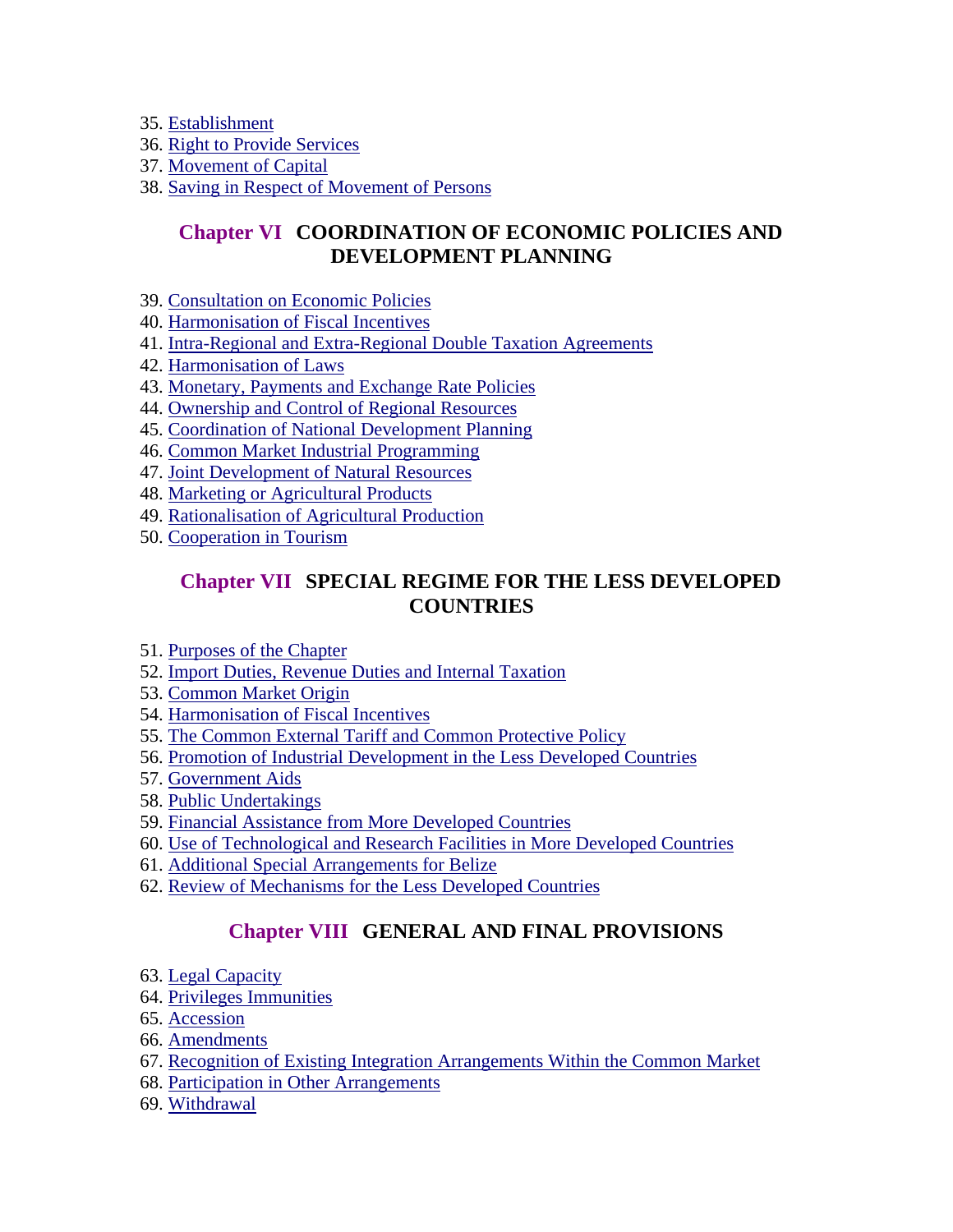- 70. Relations With Other States and International Organisations
- 71. Transitional Provisions
- 72. Associate Membership
- 73. Status of Schedules

# **ANNEX TO THE TREATY**

# **THE CARIBBEANCOMMON MARKET**

# **PREAMBLE**

The Governments of the Contracting States:

Noting that the Agreement establishing the Caribbean Free Trade Association had expressly foreshadowed "the ultimate creation of a viable economic community of Caribbean Territories";

Recognising that over the past five years the Caribbean Free Trade Association has laid the foundation for further progress in regional economic integration;

Convinced that closer economic integration among Member States will contribute to the creation of a viable economic community of the Commonwealth Caribbean Countries;

Acknowledging that it is the intention to establish a Common External Tariff as an integral feature of the Caribbean Common Market;

Have Agreed as follows:--

#### **CHAPTER I** *PRINCIPLES*

# **ARTICLE 1** *ESTABLISHMENT OF THE CARIBBEAN COMMON MARKET*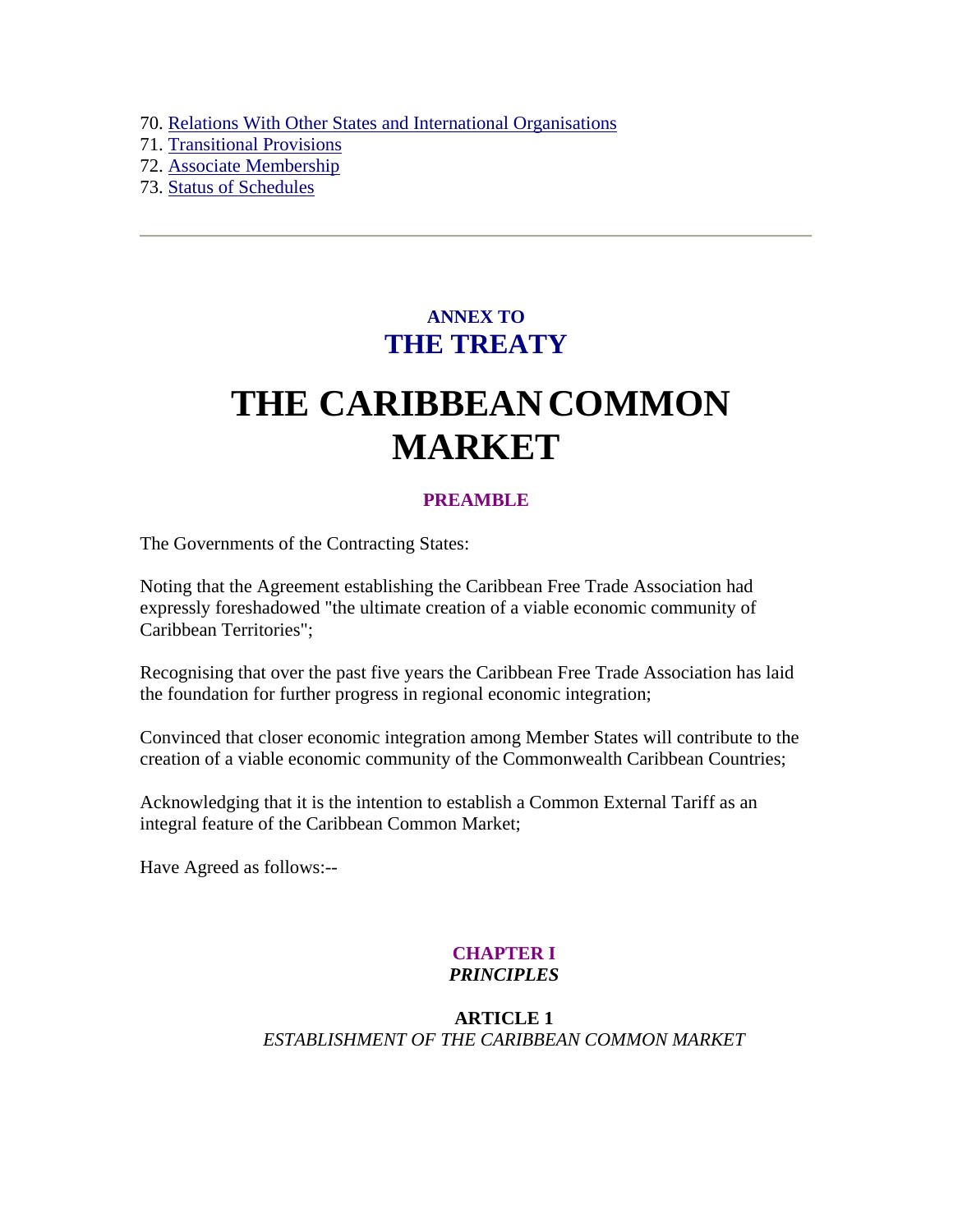There is hereby established a Caribbean Common Market (hereinafter referred to as the 'Common Market') which shall have membership powers and functions hereinafter specified.

# **ARTICLE 2**

#### *MEMBERSHIP*

(a) Membership of the Common Market shall be open to--

(i) Antigua (ii) Barbados (iii) Belize (iv) Dominica (v) Grenada (vi) Guyana (vii) Jamaica (viii) Montserrat (ix) St. Kitts-Nevis-Anguilla (x) St. Lucia (xi) St. Vincent (xii) Trinidad and Tobago

(b) any other state of the Caribbean region that is in the opinion of the Conference of Heads of Government (hereinafter referred to as the 'Conference') mentioned in Article 6 of the Treaty establishing the Caribbean Community, able and willing to exercise the rights and assume the obligations of membership in accordance with Article 65 of this Annex.

2. States listed in paragraph l(a) of this Article the Governments of which are parties to the Treaty establishing the Caribbean Community (hereinafter referred to as the 'Treaty') shall become members of the Common Market.

# **ARTICLE 3** *OBJECTIVES OF THE COMMON MARKET*

The Common Market shall have as its objectives--

(a) the strengthening, coordination and regulation of the economic and trade relations among Member States in order to promote their accelerated harmonious and balanced development;

(b) the sustained expansion and continuing integration of economic activities, the benefits of which shall be equitably shared taking into account the need to provide special opportunities for the Less Developed Countries;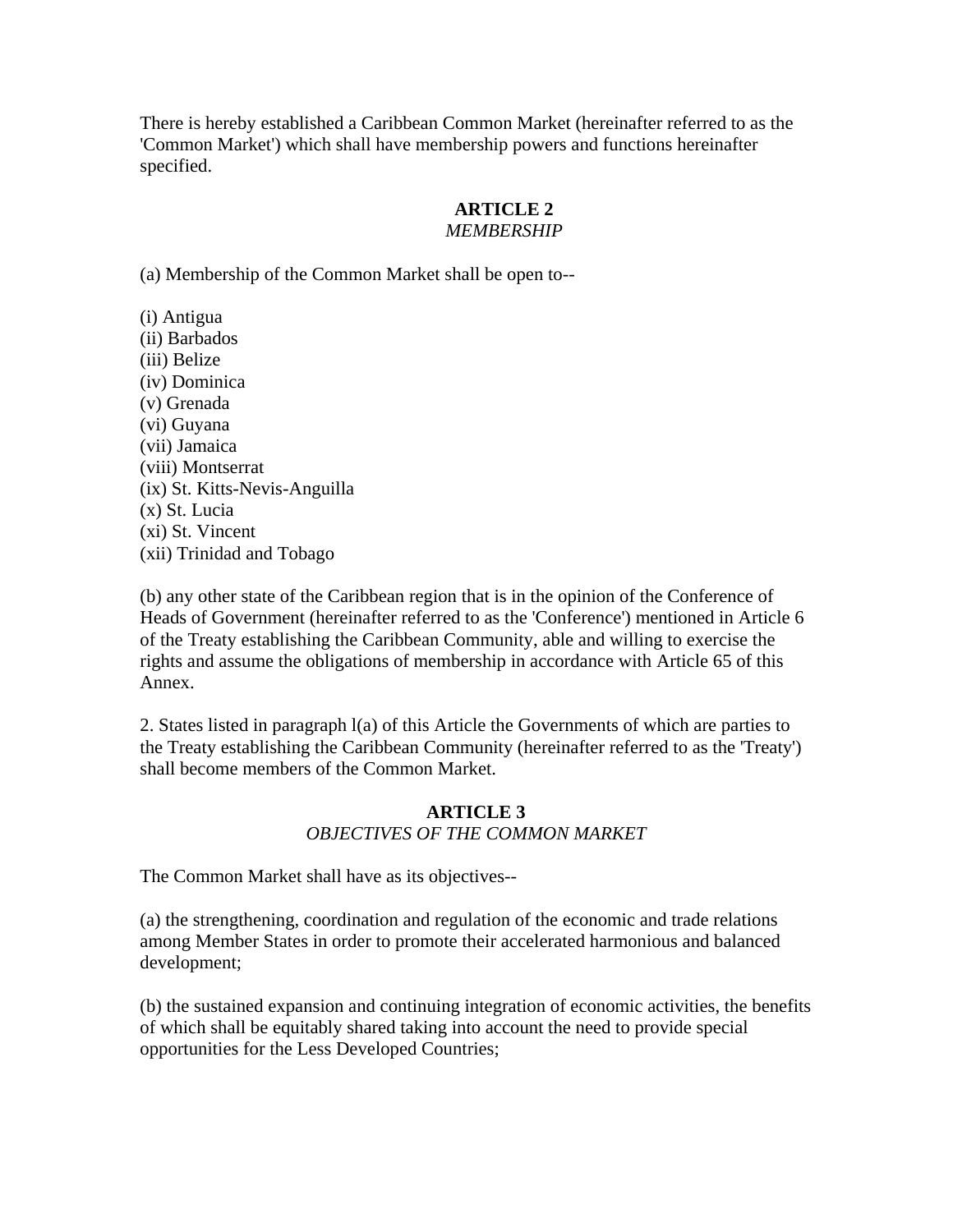(c) the achievement of a greater measure of economic independence and effectiveness of its Member States in dealing with states, groups of states and entities of whatever description.

#### **ARTICLE 4**

#### *GENERAL UNDERTAKING AS TO IMPLEMENTATION*

Member States shall take all appropriate measures, whether general or particular, to ensure the carrying out of the obligations arising out of this Annex or resulting from decisions taken by the Organs and Institutions of the Common Market. They shall facilitate the achievement of the objectives of the Common Market. They shall abstain from any measures which could jeopardise the attainment of the objectives of this Annex.

#### **CHAPTER II** *ORGANS OF THE COMMON MARKET*

#### THE COUNCIL

#### **ARTICLE 5** *ESTABLISHMENT*

1. There shall be established a Common Market Council (hereinafter referred to as "the Council") which, subject to paragraph 3 of Article 8 of the Treaty, shall be the principal organ of the Common Market.

2. Each Member State shall be represented on the Council.

# **ARTICLE 6**

#### *COMPOSITION*

1. The Council shall consist of one Minister of Government designated by each Member State.

2. Where the Minister designated under paragraph l of this Article is unable to attend a meeting of the Council the Member State may designate any person as an alternate to attend in his stead.

#### **ARTICLE 7** *FUNCTIONS AND POWERS*

1. The Council shall, in order to ensure the achievement of the objectives set out in this Annex and in accordance with the provisions thereof, be responsible for:

(a) exercising such powers and performing such duties as are conferred or imposed upon it by this Annex;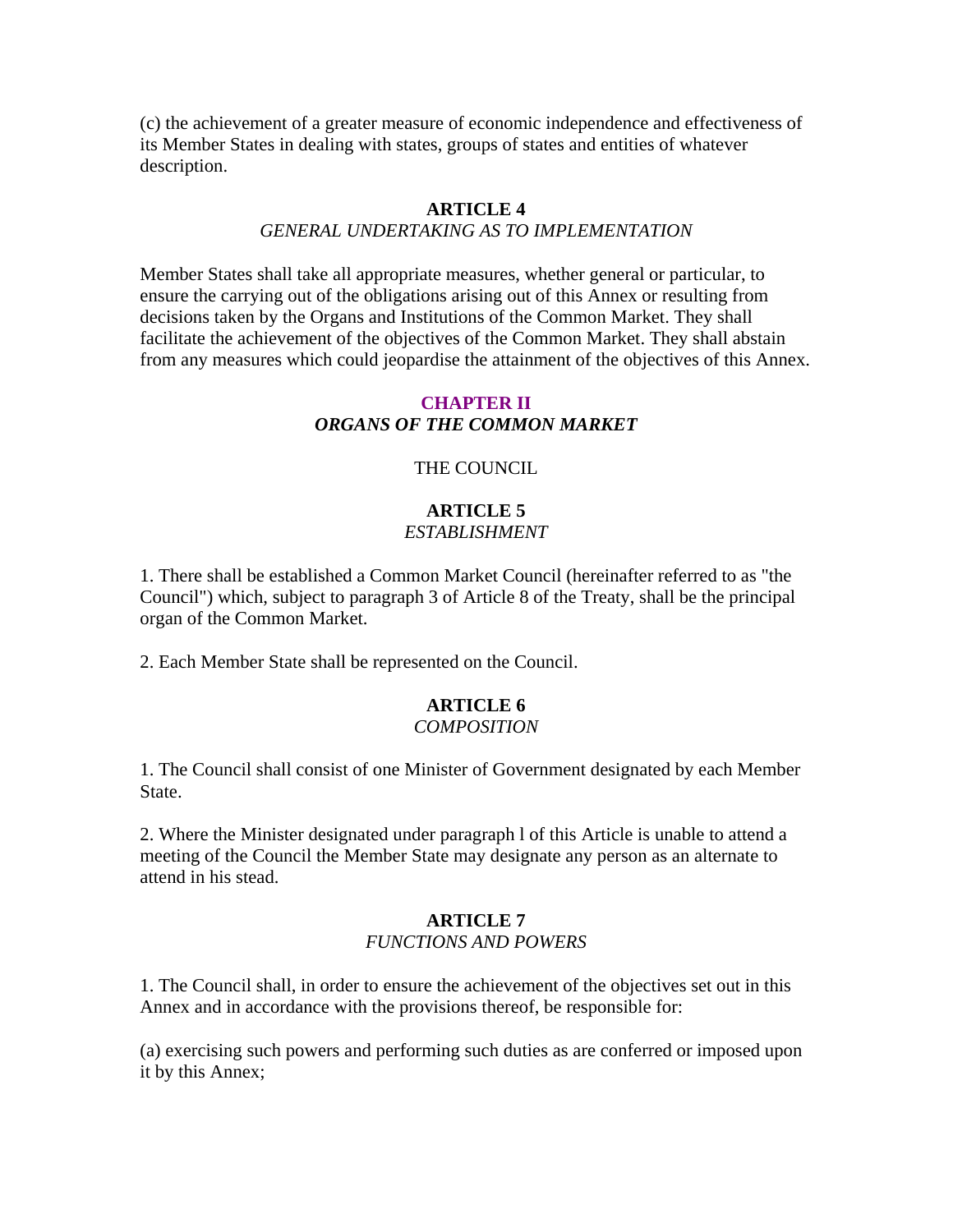(b) ensuring the efficient operation and development of the Common Market including the settlement of problems arising out of its functioning;

(c) keeping this Annex under constant review with a view to making proposals to the Conference for the progressive development of the Common Market; .

(d) receiving and considering references alleging breaches of any obligations arising under this Annex and deciding thereon;

(e) considering what further action should be taken by Member States and the Common Market and making proposals to the Conference to facilitate the establishment of closer economic and commercial links with other States, association of States or international organisations.

2. The Council may regulate its own procedure including the establishment of such committees and other bodies as it may deem necessary to perform its functions and may decide to admit to its deliberations observers, representatives of non-Member States or other entities.

2. The Council may regulate its own procedure including the establishment of such committees and other bodies as it may deem necessary to perform its functions and may decide to admit to its deliberations observers, representatives of non-Member States or other entities.

# **ARTICLE 8**

# *VOTING*

1. Each Member State represented on the Council shall have one vote.

2. Except in so far as this Annex provide otherwise, decisions and recommendations of the Council shall be made by an affirmative vote of all its representatives.

3. A decision shall be binding upon each Member State to which it is directed. A recommendation shall have no binding force.

4. For the purposes of this Article, abstentions shall not be construed as impairing the validity of decisions or recommendations of the Council provided that not less than threequarters of its members including at least two of the More Developed Countries vote in favour of any decision or recommendation.

# **ARTICLE 9** *THE COMMON MARKET SECRETARIAT*

The Secretariat referred to in Article l5 of the Treaty shall be the Secretariat responsible for the administrative functions of the Common Market.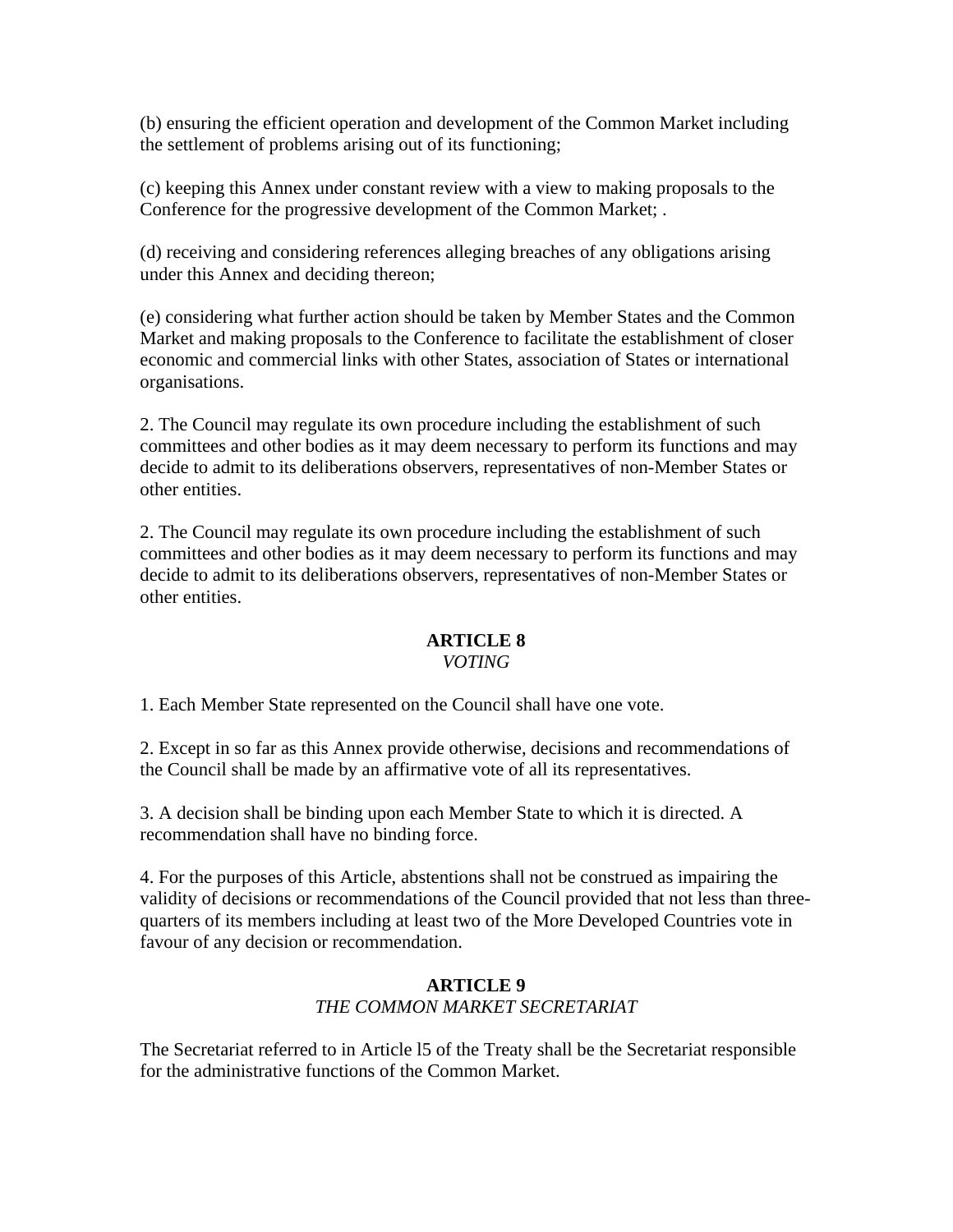### **ARTICLE 10** *FUNCTIONS OF THE SECRETARIAT*

The Secretariat shall--

(a) service meetings of the Common Market and any of its Committees;

(b) take appropriate follow-up action on decisions arrived at such meetings;

(c) initiate, arrange, and carry out studies on questions of economic integration relating to theregion;

(d) provide services to Member States at their request in respect of matters relating to the achievement of the objectives of the Common Market;

(e) undertake any other duties which may be assigned to it by the Council.

#### **ARTICLE 11** *DISPUTES PROCEDURE WITHIN THE COMMON MARKET*

1. If any Member State considers that any benefit conferred upon it by this Annex or any objective of the Common Market is being or may be frustrated and if no satisfactory settlement is reached between the Member States concerned any of those Member States may refer the matter to the Council.

2. The Council shall promptly, make arrangements for examining the matter. Such arrangements may include a reference to a Tribunal constituted in accordance with Article 12 of this Annex.The Council shall refer the matter at the request of any Member State concerned to the Tribunal. Member States shall furnish all information which may be required by the Tribunal or the Council in order that the facts may be established and the issue determined.

3. If in pursuance of the foregoing provisions of this Article the Council or the Tribunal, as the case may be, finds that any benefit conferred on a Member State by this Annex or any objective of the Common Market is being or may be frustrated, the Council may, by majority vote, make to the Member State concerned such recommendations as it considers appropriate.

4. If a Member State to which a recommendation is made under paragraph 3 of this Article does not or is unable to comply with such recommendation the Council may, by majority vote, authorise any Member State to suspend to the Member State which has not complied with the recommendation the application of such obligations under this Annex as the Council considers appropriate.

5. Any Member State may at any time while any matter is under consideration under this Article request the Council to authorise, as a matter of urgency, interim measures to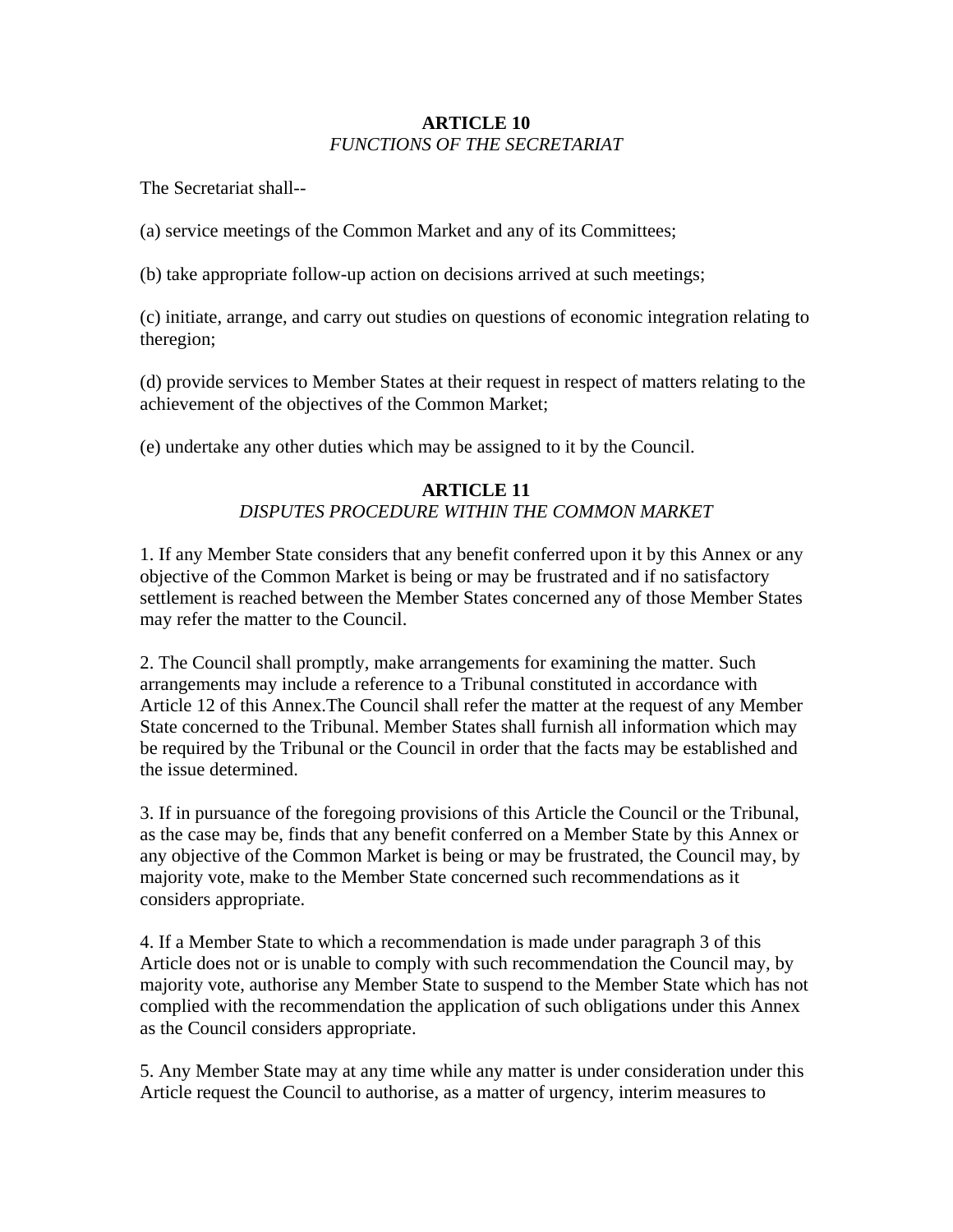safeguard its position. If the matter is being considered by the Tribunal such request shall be referred by the Council to the Tribunal for its recommendation. If it is found by a majority vote of the Council that the circumstances are sufficiently serious to justify interim action, and without prejudice to any action which it may subsequently take in accordance with the preceding paragraphs of this Article, the Council may, by majority vote, authorise a Member State to suspend its obligations under this Annex to such an extent and for such period as the Council considers appropriate.

# **ARTICLE 12** *REFERENCE TO TRIBUNAL*

1. The establishment and composition of the Tribunal referred to in Article11 of this Annex shall be governed by the following provisions of this Article.

2. For the purposes of establishing an ad hoc tribunal referred to in Article 11 of this Annex, a list of arbitrators consisting of qualified jurists shall be drawn up and maintained by the Secretary-General. To this end, every Member State shall be invited to nominate two persons, and thenames of the persons so nominated shall constitute the list. The term of an arbitrator, including that of any arbitrator nominated to fill a vacancy, shall be five years and may be renewed.

3. Each party to the dispute shall be entitled to appoint from the list an arbltrator to an ad hoc tribunal. The two arbitrators chosen by the parties shall be appointed within 30 days following the date on which the notification was received by the Secretary-General. The two arbitrators shall within 15 days following the date of the last of their own appointments, appoint a third arbitrator from the list who shall be the chairman; as far as practicable the chairman shall not be a national of any of the parties to the dispute.

4. Where the first two arbitrators fail to appoint a chairman within the period prescribed, the Secretary-General shall within 15 days following the expiry of that period appoint a chairman. If any party fails to appoint an arbitrator within the period prescribed for such an appointment, the Secretary-General shall appoint an arbitrator within 15 days following the expiry of such period. Any vacancy shall be filled in the manner specified for the initial appointment.

5. Where more than two Member States are parties to a dispute, the parties concerned shall agree among themselves on the two arbitrators to be appointed from the list. In the absence of such appointment within the prescribed period, the Secretary-General shall appoint a sole arbitrator whether from the list or otherwise, for the purpose.

6. An ad hoc tribunal shall decide its own procedure and may, with the consent of the parties to the dispute, invite any party to this Annex to submit its views orally or in writing.

7. The Secretary-General shall provide the ad hoc tribunal with such assistance and facilities as it may require.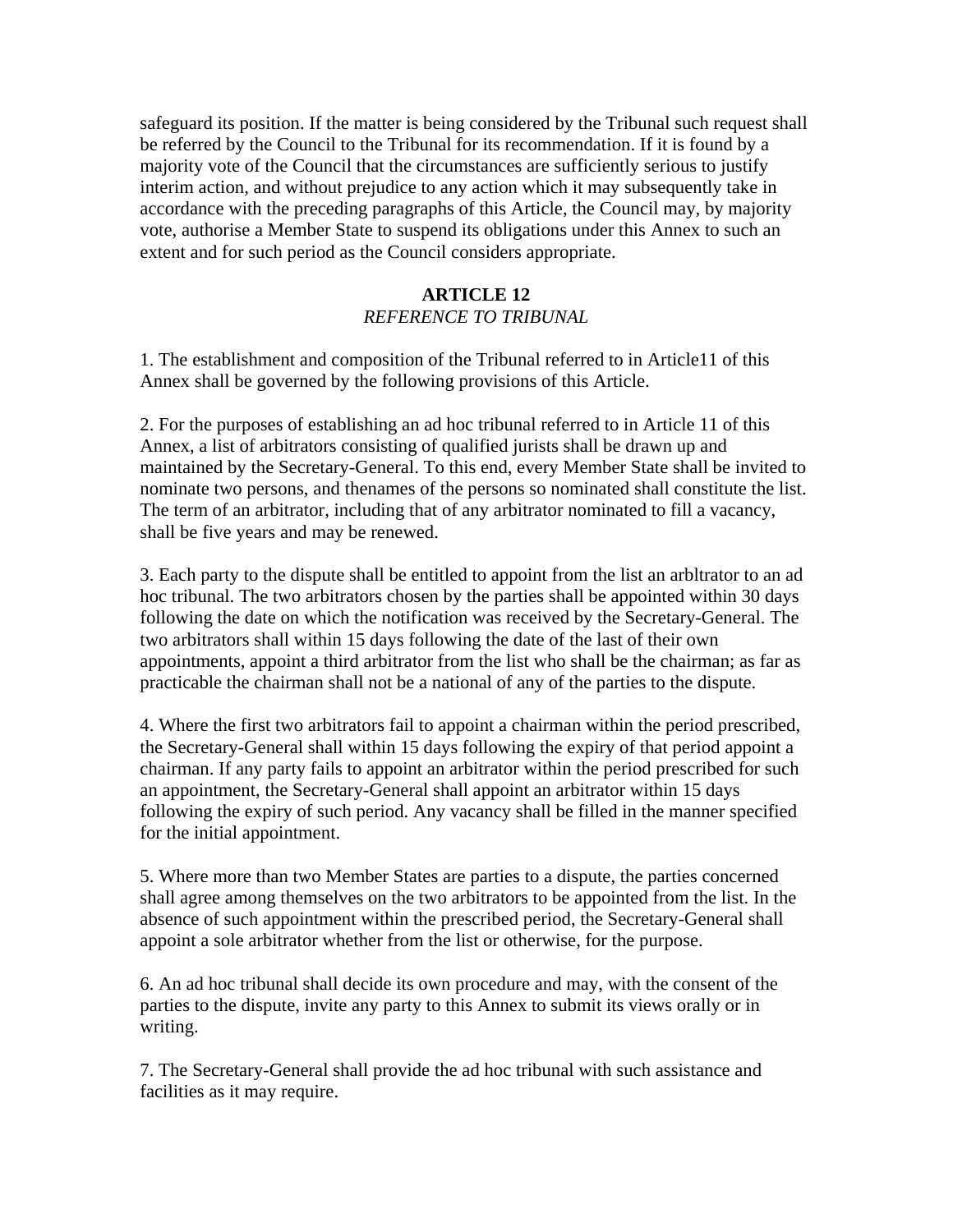8. The expenses of-the ad hoc tribunal shall be defrayed in such manner as determined by the Council.

9. Member States undertake to employ the procedures set out in this Article for the settlement of any dispute specified in paragraph1 of Article11 and to refrain from any other method of disputes settlement.

# **CHAPTER III** *TRADE LIBERALISATION*

#### **ARTICLE 13** *EXCLUSION FROM THIS ANNEX*

1. Subject to the provisions of this Article, nothing in this Annex shall be taken to prevent the Member State concerned from imposing import duties or quantitative restrictions on the products listed in Schedule I to this Annex for such periods as are specified therein for the purpose of giving effect to any undertaking by such Member State respecting import duties or quantitative restrictions.

2. Each Member State shall take all reasonable steps open to it in connection with any undertaking referred to in paragraph l of this Article in order to implement any of its obligations under this Annex respecting import duties or quantitative restrictions on such products.

3. Where no expiry date is specified in Schedule I to this Annex, the Member State concerned shall take all reasonable steps open to it to implement any of its obligations in respect of commodities under this Annex respecting corresponding import duties or quantitative restrictions on such products at the earliest practicable date.

4. Where in consequence of any Member State availing itself of any exemption under paragraphs 1 to 3 any other Member State considers that a benefit conferred on it by this Annex respecting import duties or quantitative restrictions on such products is being or may be frustrated that other Member State may refer the matter to Council.

5. Upon reference under paragraph 4 of this Article the Council may unless the matter is otherwise resolved, authorise upon such terms and conditions as it thinks fit the Member State making the reference to suspend, in relation to the Member State availing itself of the exemption, the performance of such of its obligations in respect of commodities under this Annex respecting import duties or quantitative restrictions on such products as the Council considers appropriate.

6. The Council shall keep under continuous review the observance by Member States of the provisions of paragraphs 2 and 3 Of this Article and may from time to time, by majority vote, recommend to any Member State such measures as it thinks fit for the purposes of those paragraphs.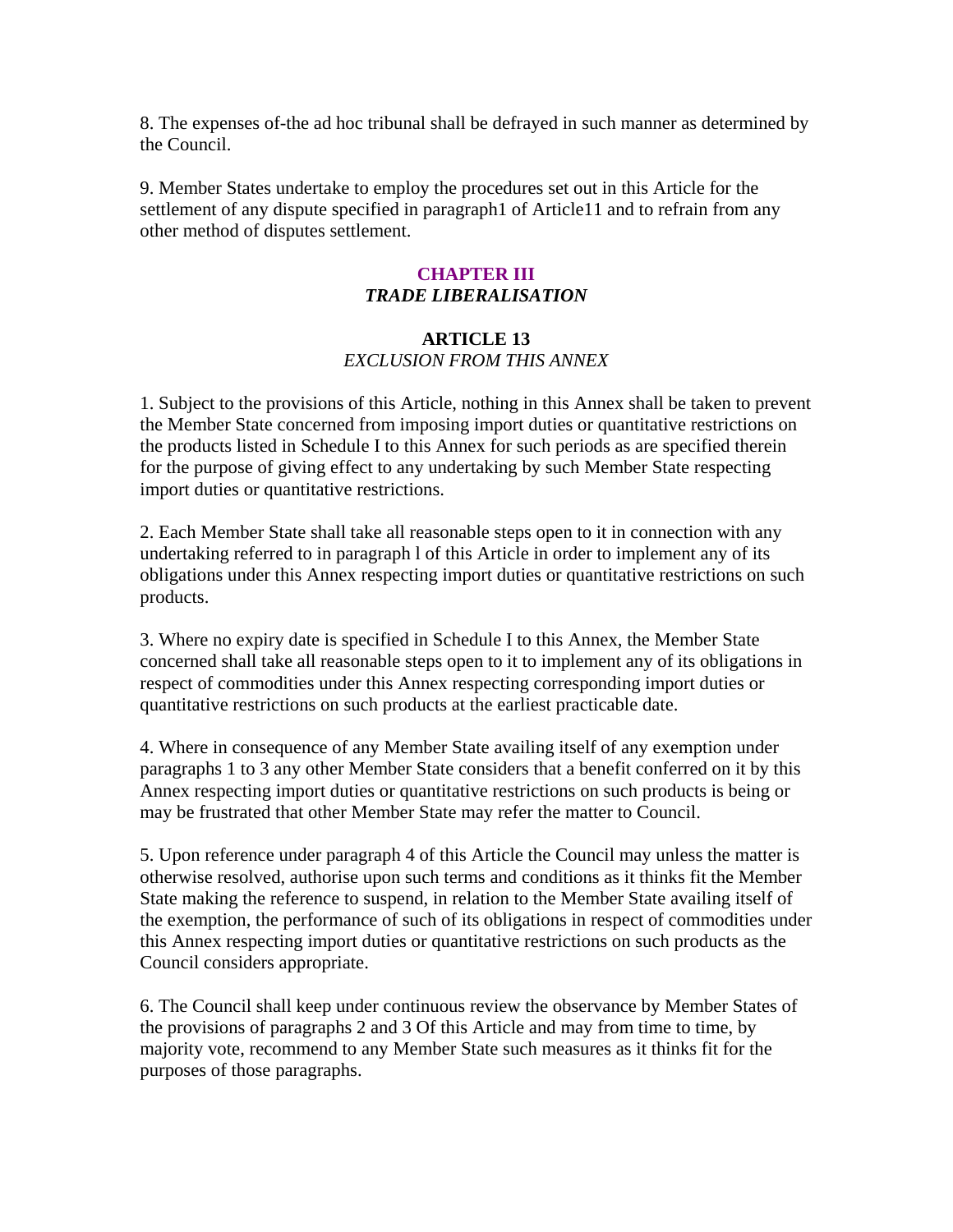### **ARTICLE 14** *COMMON MARKET ORIGIN*

1. Subject to Schedule II to this Annex, in this Annex goods shall be treated as being of Common Market origin if they are consigned from a Member State to a consignee in another Member State and comply with any one of the following conditions, that is to say, the goods must--

(a) have been wholly produced within the Common Market;

(b) fall within a description of goods listed in a Process List to be established by the decision of Council and have been produced within the Common Market by the appropriate qualifying process described in that List, or

(c) have been produced within the Common Market and the value of any materials imported from outside the Common Market or of undetermined origin which have been used at any stage of the production of the goods does not exceed--

(i) In a Less Developed Member Country 60 per cent of the export price of the goods;

(ii) In any other Member State 50 per cent of the export price of the goods.

2. For the purposes of sub-paragraphs (a) to (c) of paragraph l of this Article, materials listed in the Basic Materials List which forms the Appendix to Schedule II to this Annex which have been used in the state described in that List in a process of production within the Common Market shall be deemed to contain no element from outside the Common Market.

3. Nothing in this Annex shall prevent a Member State from treating as of Common Market origin any imports consigned from another Member State, provided that the like imports consigned from any other Member State are accorded the same treatment.

4. The Council shall keep Schedule II and the Process List established under subparagraph (b) of Paragraph l of this Article under continuous review and may amend them in order to ensure the smooth operation of the rules of origin of the Common Market.

# **ARTICLE 15**

# *IMPORT DUTIES*

1. Except as provided in Article 52 and Schedule III to this Annex Member States shall not apply any import duties on goods of Common Market origin.

2. Nothing in paragraph l of this Article shall be construed to extend to the imposition of non-discriminatory internal charges on any products or a substitute not produced in the importing Member State.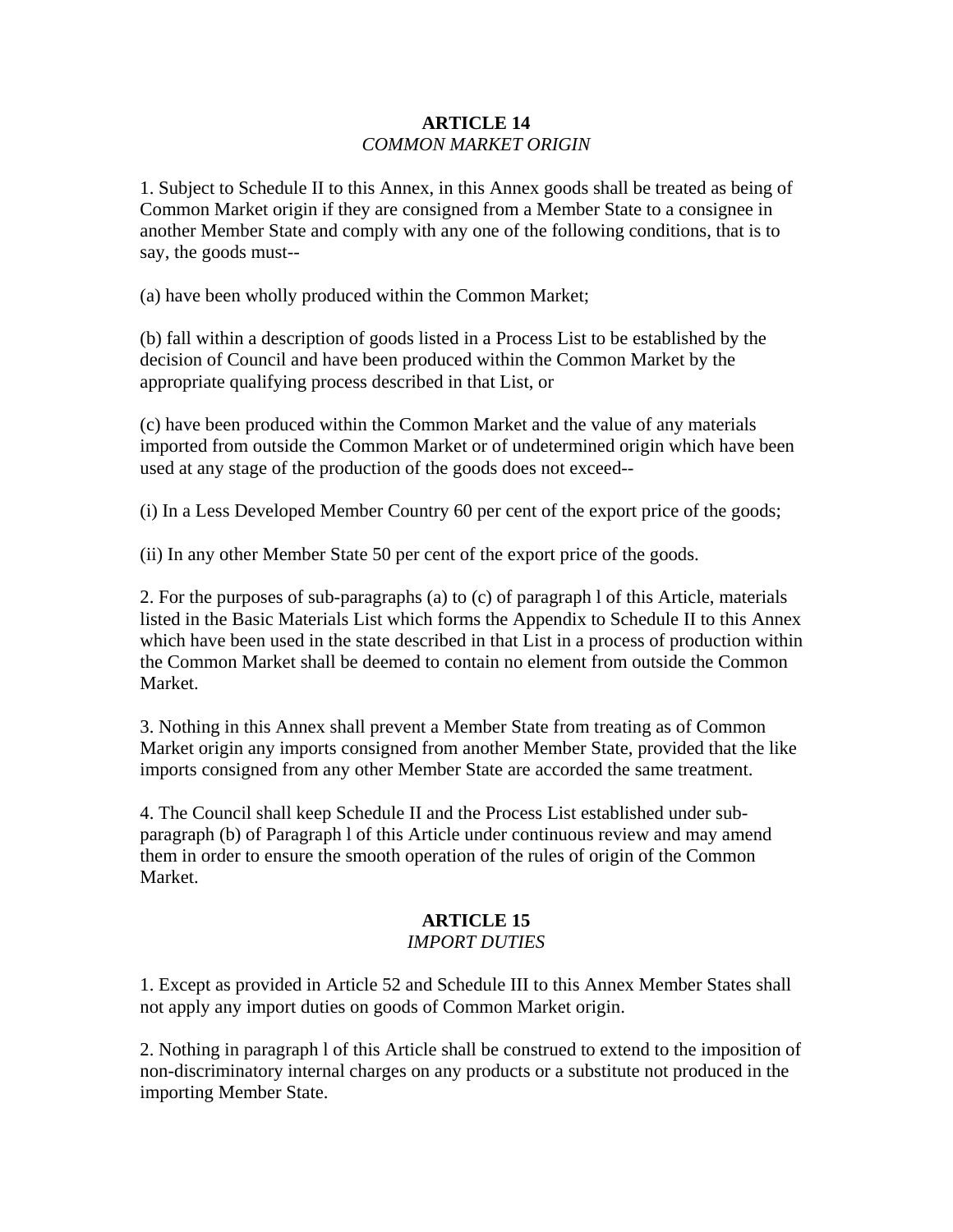3. For the purposes of this Article and Schedule III to this Annex the term "import duties" means any tax or surtax of customs and any other charges of equivalent effect whether fiscal, monetary or exchange, which are levied on imports except duties notified under Article 17 of this Annex and other charges which fall within that Article.

4. Nothing in Paragraph 3 of this Article shall be construed to exclude from the application of paragraph 1 of this Article any tax or surtax of Customs on any product or a substitute not produced in the importing State.

5. This Article does not apply to fees and similar charges commensurate with the cost of services rendered.

# **ARTICLE 16 EXPORT DRAWBACK**

1. Each Member State may refuse to treat as of Common Market origin goods which benefit from export drawback allowed by Member States in which the goods have undergone the processes of production which form the basis of the claim to Common Market origin. In applying this paragraph, each Member State shall accord the same treatment to imports consigned from all other Member States.

2. For the purposes of this Article--

(a) "export drawback" means any arrangement for the refund or remission, wholly or in part, of import duties applicable to imported materials, provided that the arrangement, expressly or in effect, allows refund or remission if certain goods or materials are exported, but not if they are retained for home use;

(b) "remission" includes exemption for materials brought into free ports and other places which have similar customs privileges;

(c) "duties" means

(i) all charges on or in connection with importation, except fiscal charges to which Article 17 of this Annex applies; and

(ii) any protective element in such fiscal charges;

(d) "materials" and "process of production" have the meanings assigned to them in Rule 1 of Schedule II to this Annex.

# **ARTICLE 17 REVENUE DUTIES AND INTERNAL TAXATION**

1. Except as provided in Article 52 of Schedule IV to this Annex Member States shall not--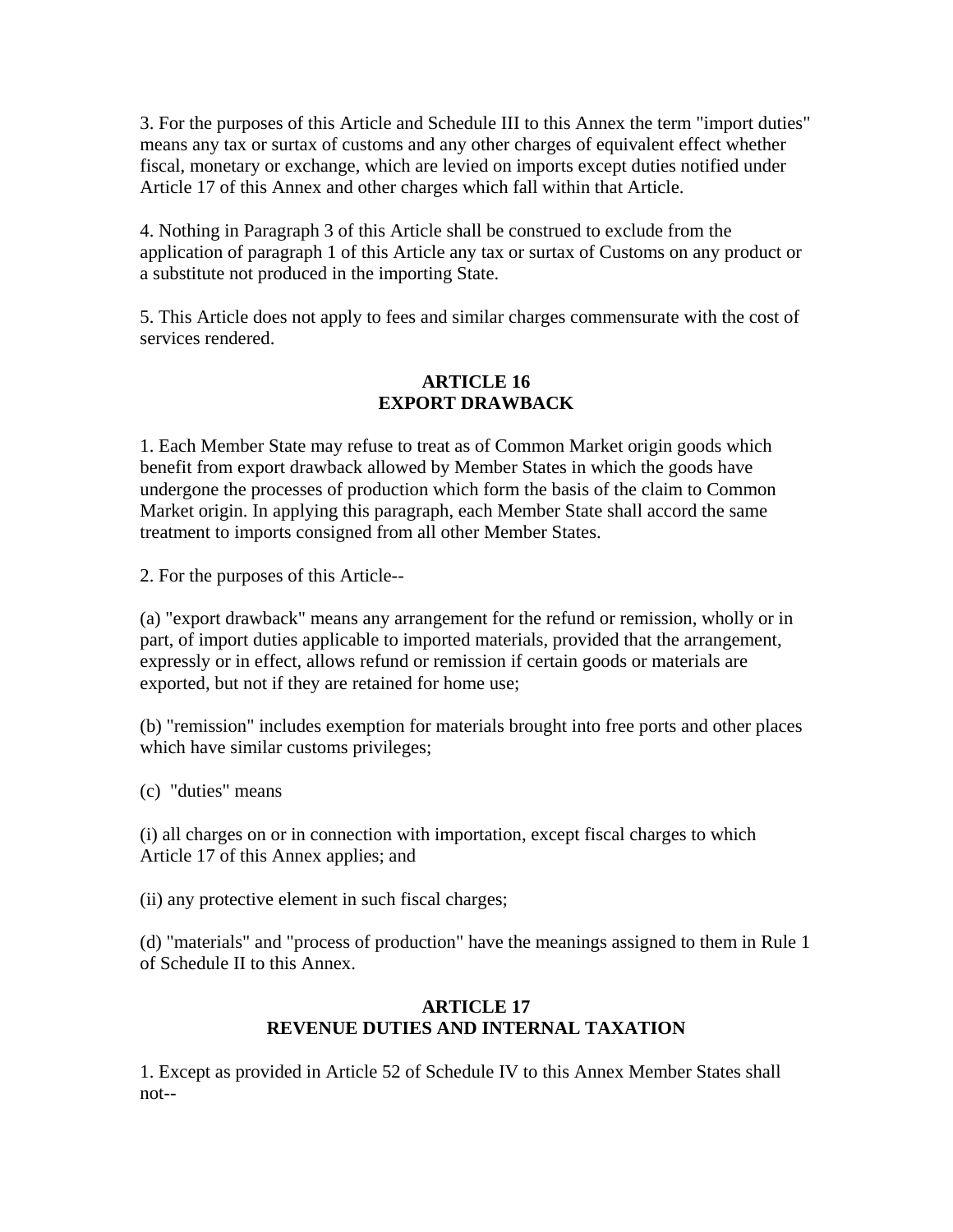(a) apply directly or indirectly to imported goods any fiscal charges in excess of those applied directly or indirectly to like domestic goods, or otherwise apply such charges so as to protect like domestic goods; or

(b) apply fiscal charges to imported goods of a kind which they do not produce, or which they do not produce in substantial quantities, in such a way as to protect the domestic production of substitutes which enter into direct competition with them and which do not bear, directly or indirectly, in the country of importation, fiscal charges of equivalent incidence.

2. A Member State shall notify the Council of all fiscal charges applied by it where, although the rates of charge, or the conditions governing the imposition or collection of the charge, are not identical in relation to the imported goods and to the like domestic goods, the Member State applying the charge considers that the charge is, or has been made, consistent with sub-paragraph (a) of paragraph 1 of this Article. Each Member State shall, at the request of any other Member State, supply information about the application of paragraph l of this Article.

3. For the purposes of this Article and Schedule IV to this Annex --

(a) "fiscal charges" means revenue duties, internal taxes and other internal charges on goods;

(b) revenue duties" means customs duties and other similar charges applied primarily for the purpose of raising revenue; and "imported goods" means goods which are treated as of Common Market origin.

#### **ARTICLE 18 PROHIBITION OF EXPORT DUTIES**

1. Member States shall not apply any export duties.

2. Nothing in this Article shall preclude any Member State from taking such measures as are necessary to prevent evasion, by means of re-export of duties, which it applies to exports to territories outside the Common Market.

3. For the purposes of this Article, "export duties" means any duties or charges with equivalent effect imposed on or in connection with the exportation of goods from any Member State to a consignee in any other Member State.

4. Notwithstanding paragraph 1 of this Article, a Member State may for a period not exceeding 5 years from the date of entry into force of this Annex, apply to any commodity listed in Schedule V, export duties not exceeding those applied immediately before that date.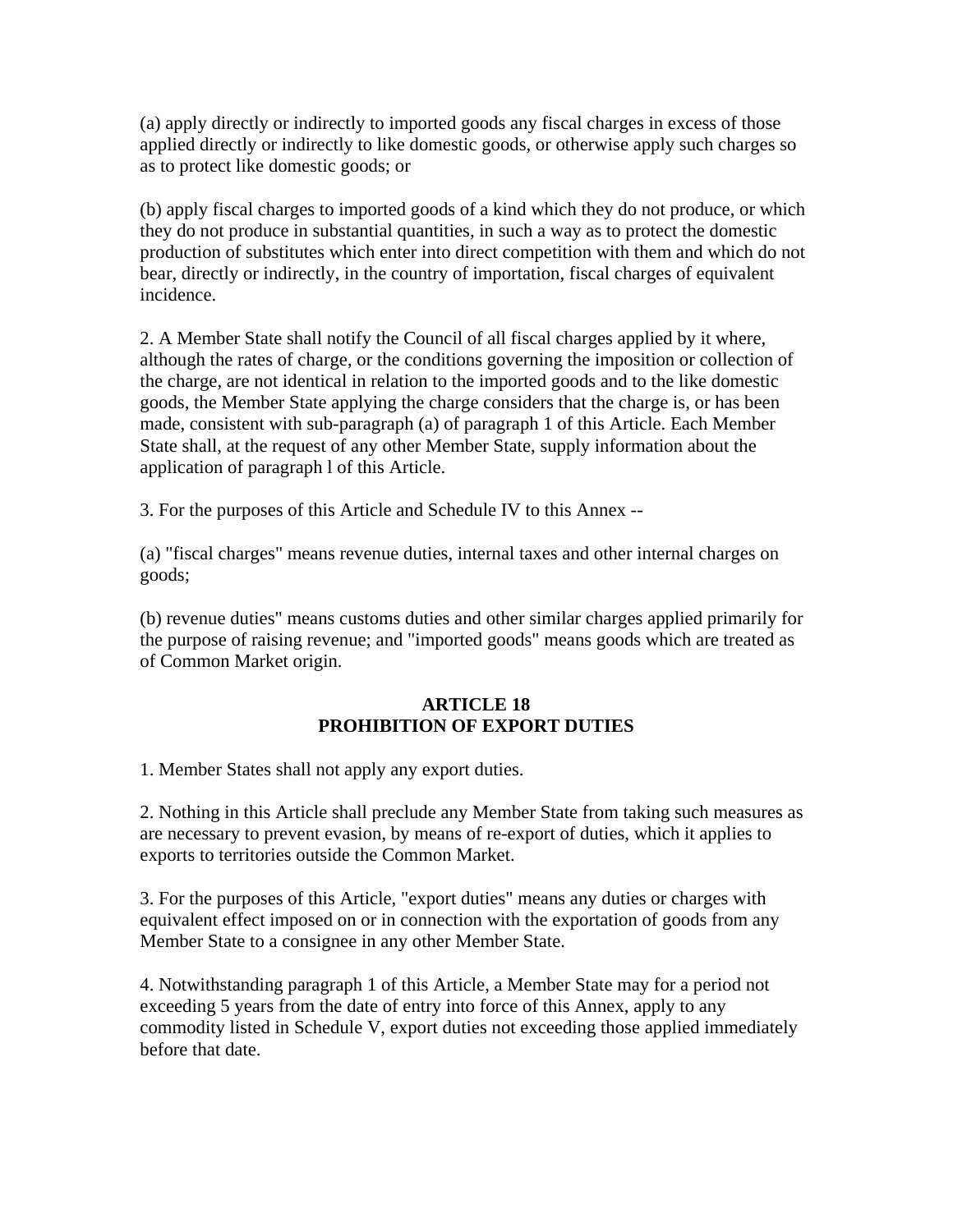5. Any Member State that pursuant to paragraph 4 of this Article, applies export duties to any commodity listed in Schedule V shall notify the Council of such duties. The Council shall keep such export duties under review and may at any time by majority vote make recommendations to the Member State concerned so as to avoid as far as possible any adverse consequences on any other Member State.

#### **ARTICLE 19** *DUMPED AND SUBSIDIZED IMPORTS*

1. Nothing in this Annex shall prevent any Member -State from taking action against dumped or subsidized imports that conforms with any other international obligations.

2. Any products which have been exported from one Member State to a consignee in another Member State and have not undergone any manufacturing process since exportation shall, when re-imported into the first Member State be admitted free of quantitative restrictions or measures with equivalent effect. Such products shall also be admitted free of customs duties or charges with equivalent effect except that any allowance by way of drawback, relief from duty or otherwise, given by reason of the exportation from the Member State, may be recovered.

3. If any industry in a Member State is suffering or is threatened with material injury as the result of the import of dumped or subsidized products into any other Member State, the latter Member State shall, at the request of the former Member State, examine the possibility of taking in conformity with any other international obligations action to remedy the injury or prevent the threatened injury.

#### **ARTICLE 20**

#### *FREEDOM OF TRANSIT*

1. Products imported into, or exported from, a Member State shall enjoy freedom of transit within the Common Market and shall only be subject to the payment of the normal rates for services rendered.

2. For the purposes of paragraph I of this Article, 'transit' means transit within the meaning of Article V. of the General Agreement on Tariffs and Trade.

# **ARTICLE 21** *QUANTITATIVE IMPORT RESTRICTIONS*

1. Except where otherwise provided in this Annex, and particularly in Articles 13, 23, 24, 28, 29 and 56, and in Schedules vii, viii, ix, x, and xi a Member State shall not apply any quantitative restrictions on the import of goods which are of Common Market Origin.

2. "Quantitative restrictions" means prohibitions or restrictions on imports into, or exports from, any other Member State as the case may be, whether made effective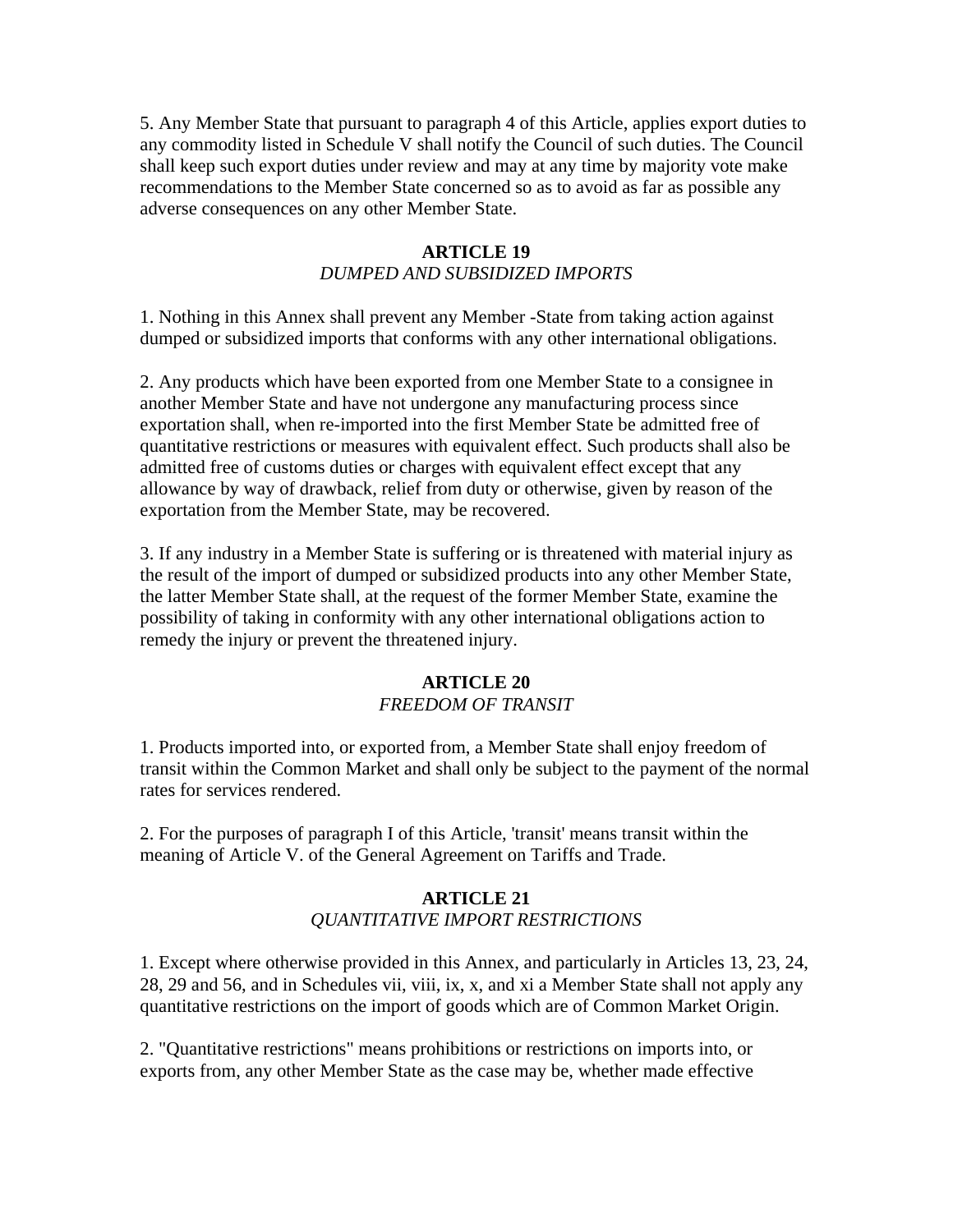through quotas, import licences or other measures with equivalent effect, including administrative measures and requirements restricting imports or exports.

3. This Article shall not prevent any Member State from taking such measures as are necessary to prevent evasion of any prohibitions or restrictions which it applies to imports from outside the Common Market. In taking action in pursuance of the foregoing provisions, a Member State shall not accord to products imported from other Member States treatment less favourable than that accorded to products imported from third countries.

# **ARTICLE 22** *QUANTITATIVE EXPORT RESTRICTIONS*

1. Except where otherwise provided in this Annex and particularly in Articles 23 and 24 and in Schedules viii, ix and xi a Member State shall not apply any quantitative restrictions on exports to any other Member State.

2. This Article shall not prevent any Member State from taking such measures as are necessary to prevent evasion of any prohibitions or restrictions which it applies to exports outside the Common Market, provided that less favourable treatment is not granted to Member States than to countries outside the Common Market.

#### **ARTICLE 23 GENERAL EXCEPTIONS**

Nothing in Articles 21 and 22 of this Annex shall prevent the adoption or enforcement by any Member State of measures--

(a) necessary to protect public morals;

(b) necessary for the prevention of disorder or crime;

(c) necessary to protect human, animal or plant life or health;

(d) necessary to secure compliance with laws or regulations relating to customs enforcement, or to the classification, grading or marketing of goods, or to the operation of monopolies by means of state enterprise or enterprises given exclusive or special privileges;

(e) necessary to protect industrial property or copyrights or to prevent deceptive practices;

(f) relating to gold or silver;

(g) relating to the products of prison labour;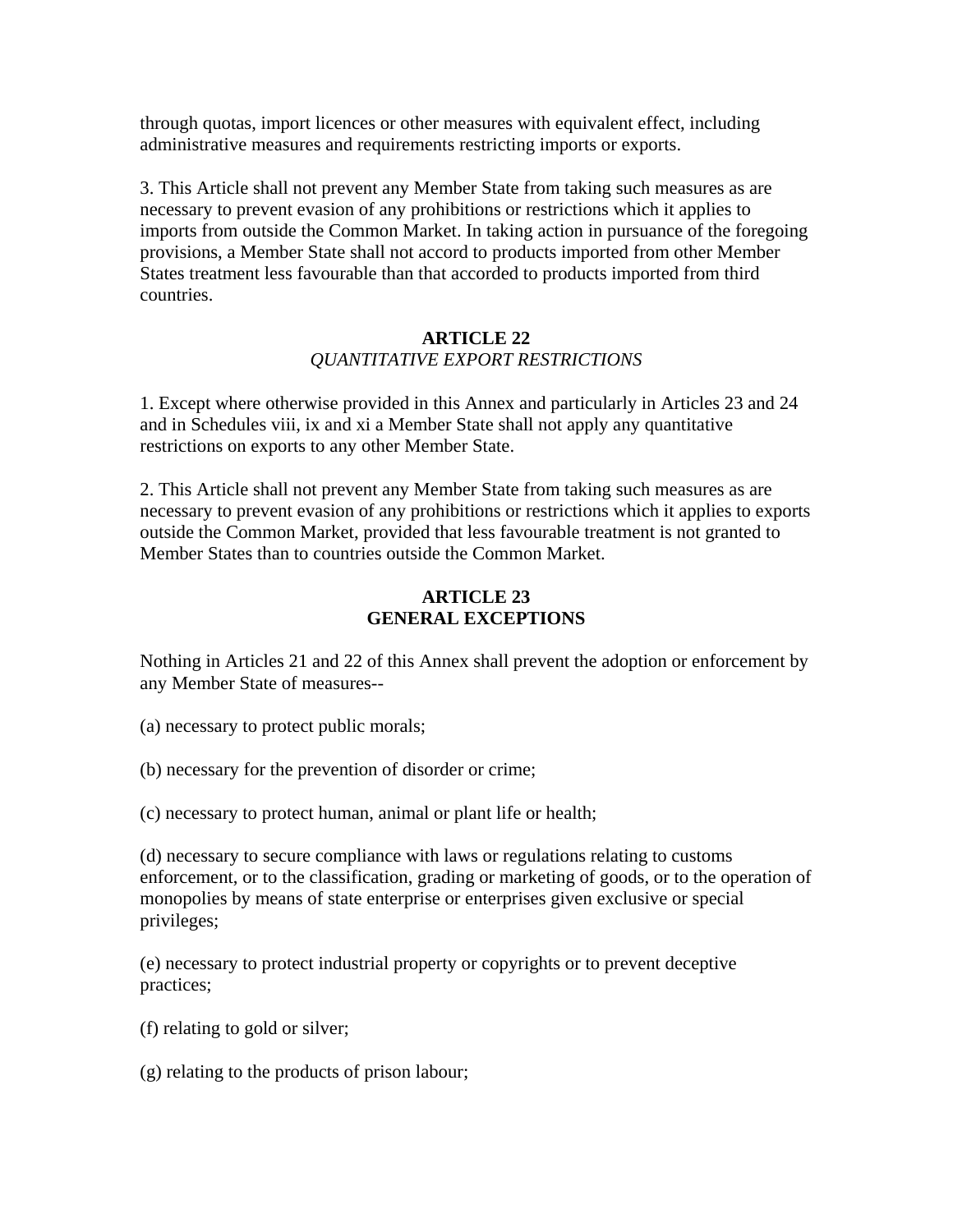(h) imposed for the protection of national treasures of artistic, historic or archaeological value;

(i) necessary to prevent or relieve critical shortages of foodstuffs in any exporting Member State; or

(j) relating to conservation of exhaustible natural resources; but only if such measures are not used as a means of arbitrary or unjustifiable discrimination between Member States, or as a disguised restriction on trade within the Common Market.

#### **ARTICLE 24** *SECURITY EXCEPTIONS*

1. Nothing in this Annex shall prevent any Member State from taking action which it considers necessary for the protection of its essential security interests.

2. Nothing in this Annex shall prevent any Member State from taking action in pursuance of any obligations to which it is subject for the purpose of maintaining international peace and security.

# **ARTICLE 25 GOVERNMENT AIDS**

1. Except as provided in this Annex, a Member State shall not maintain or introduce--

(a) the forms of aid to export of goods to any other part of the Common Market of the kinds which are described in Schedule VI to this Annex; or

(b) any other forms of aid, the main purpose or effect of which is to frustrate the benefits expected from such removal or absence of duties and quantitative restrictions as is required by this Annex.

2. If the application of any form of aid by a Member State, although not contrary to paragraph 1 (b) of this Article, nevertheless frustrates the benefits expected from such removal or absence of duties and quantitative restrictions as is required by this Annex, the Council may, by majority decision, authorize any Member State to suspend to the Member State which is applying the aid the application of such obligations under this Annex as the Council considers appropriate, provided always that the procedure set out in paragraphs 3 to 5 of Article 11 of this Annex has been followed.

3. This Article--

Shall not apply in respect of trade within the Common Market in any agricultural products until such time as Member States agree upon a Common Market policy with respect to the production and marketing, including the subsidization, of agricultural products.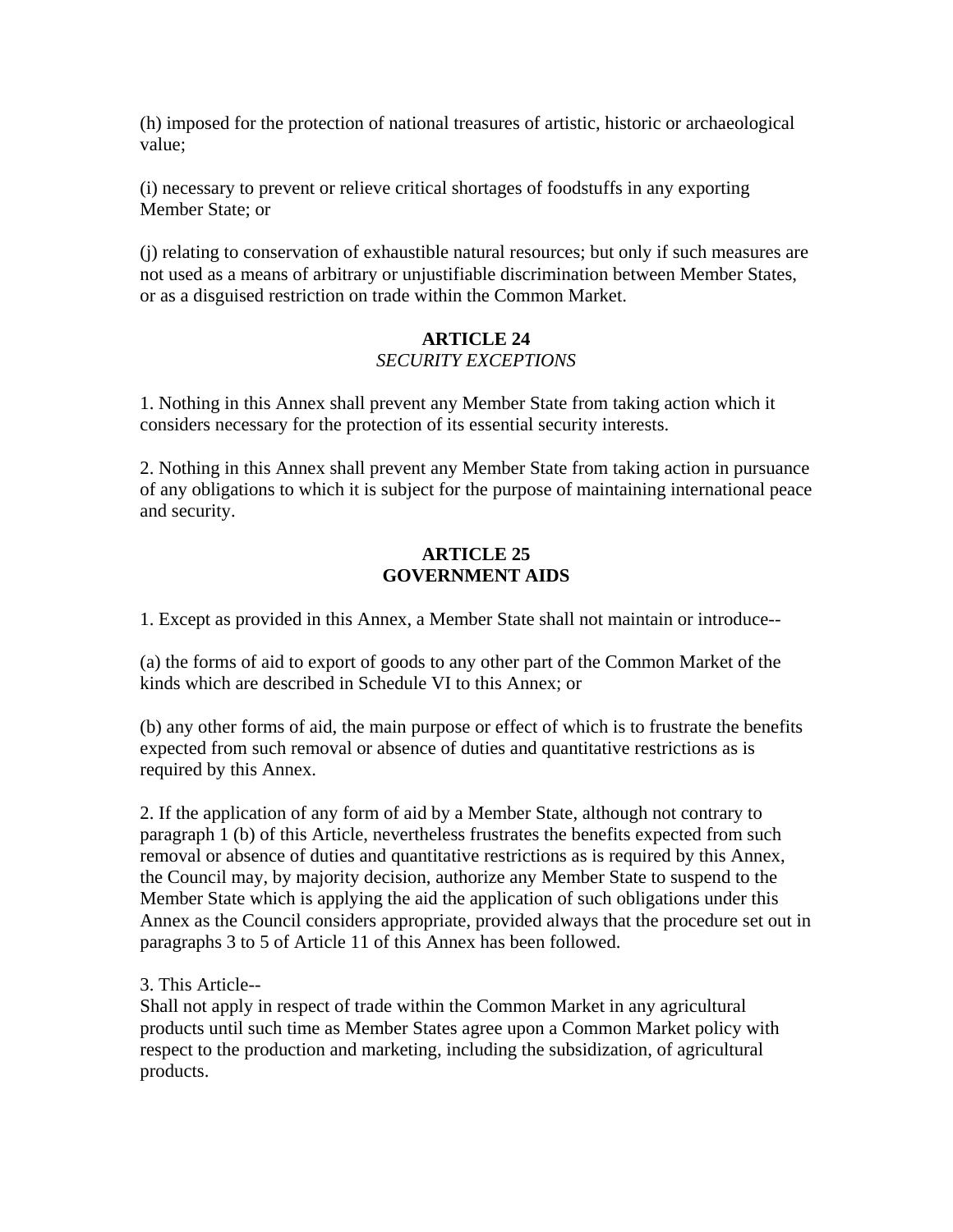4. The Council may amend the provisions of Schedule VI of this Annex.

# **ARTICLE 26 PUBLIC UNDERTAKINGS**

1. Member States shall ensure the elimination in the practices of public undertakings, of

(a) measures the effect of which is to afford protection to domestic production which would be inconsistent with this Annex if achieved by means of a duty or charge with equivalent effect or quantitative restrictions or Government aid; or

(b) trade discrimination on grounds of territorial origin in so far as it frustrate the benefits expected from such removal or absence of duties and quantitative restrictions as is required by this Annex.

2. In so far as Article 25 of this Annex is relevant to the activities of public undertakings, that Article shall apply to them in the same way as it applies to other enterprises.

3. Member States shall ensure that new practice of the kind described in paragraph 1 of this Article are not introduced.

4. For the purposes of this Article, 'public undertakings' means central, regional, or local government authorities, public enterprises and any other organization by means of which a Member State by law or in practice controls or appreciably influences imports from, or exports to any other part of the Common Market.

5. This Article shall not apply in respect of trade within the Common Market in agricultural products until such time as Member States agree upon a Common Market Policy with respect to the production and marketing, including the subsidization, of agricultural products.

# **ARTICLE 27 COOPERATION IN CUSTOMS ADMINISTRATION**

Member States shall take appropriate measures, including arrangements regarding administrative co-operation to ensure that the provisions of Articles 14, 15, 16 and 17, and Schedules II, III and IV of this Annex are effectively and harmoniously applied, taking account of the need to reduce as far as possible the formalities imposed on trade and of the need to achieve mutually satisfactory solutions of any difficulties arising out of the operation of these provisions.

### **ARTICLE 28 IMPORT RESTRICTIONS ARISING FROM BALANCE OF PAYMENTS DIFFICULTIES**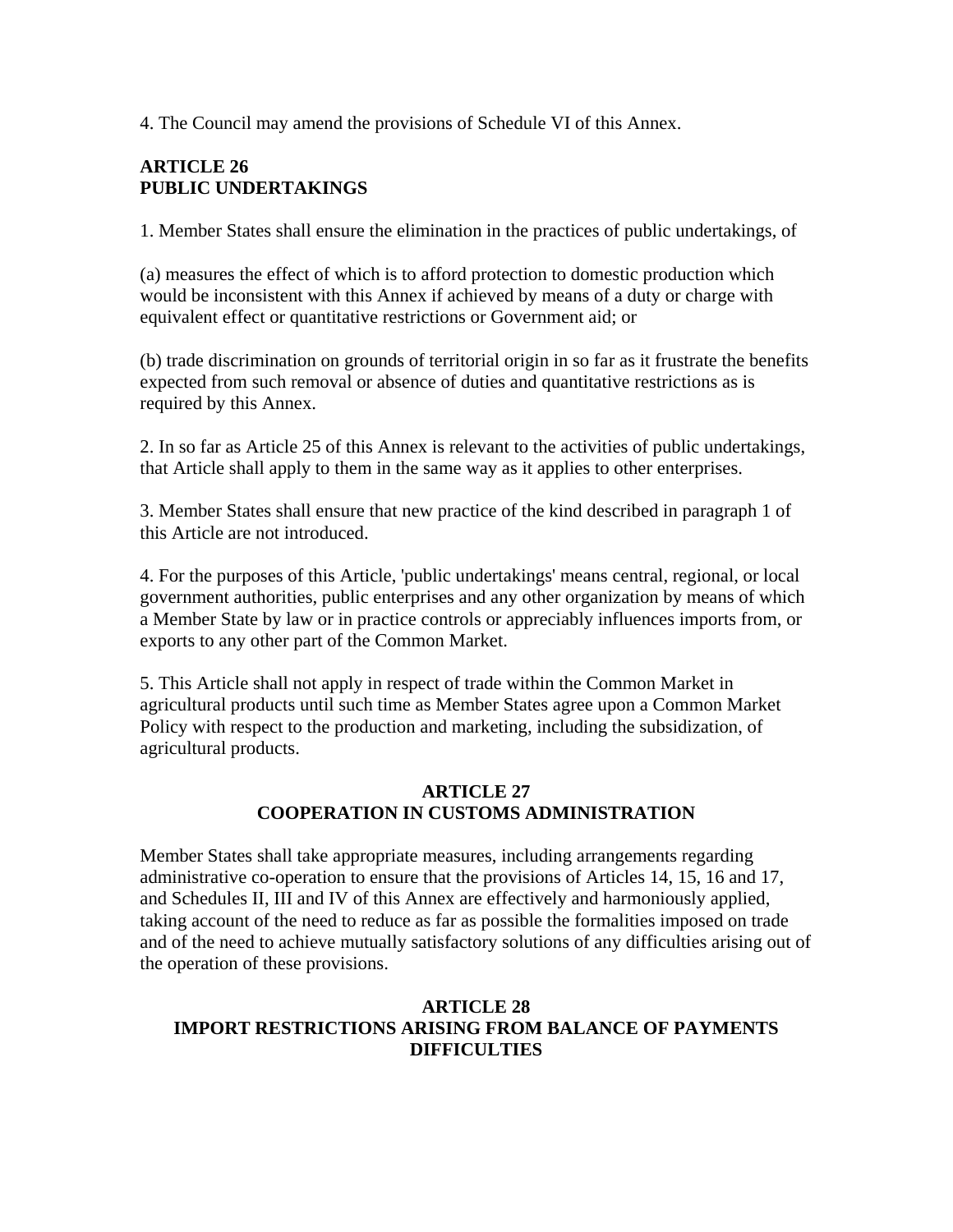1. Notwithstanding Article 21 of this Annex a Member State may consistently with any international obligations to which it is subject introduce quantitative restrictions on imports for the purpose of safeguarding its balance of payments.

2. A Member State taking measures in accordance with paragraph 1 of this Article shall notify them to the Council, if possible, before they come into force. The Council shall examine the situation and keep it under review and may at any time by majority vote make recommendations designed to moderate any damaging effect of these restrictions or to assist the Member State concerned to overcome its difficulties. If the balance of payments difficulties persist for more than 18 months and the measures applied seriously disturb the operation of the Common Market, the Council shall examine the situation and may, taking into account the interests of all Member States, by majority vote, devise special procedures to attenuate or compensate for the effect of such measures.

3. A Member State which has taken measures in accordance with paragraph I of this Article shall have regard to its obligations to resume the full application of Article 21 of this Annex and shall, as soon as its balance of payments situation improves, make proposals to the Council on the way in which this should be done. The Council, if it is not satisfied that these proposals are adequate, may recommend to Member States alternative arrangements to the same end. Decisions of the Council pursuant to this paragraph shall be made by majority vote.

# **ARTICLE 29 DIFFICULTIES IN PARTICULAR INDUSTRIES**

1. If, in a Member State--

(a) any industry or particular sector of an industry experiences serious difficulties due to a substantial decrease in internal demand for a domestic product; or

(b) this decrease in demand is due to an increase in imports consigned from other Member States as a result of the establishment of the Common Market, that Member State may, notwithstanding any other provisions of this Annex--

(i) limit those imports by means of quantitative restrictions to a rate not less than the rate of such imports during any period of 12 months which ended within 12 months of the date on which the restrictions came into force; the restrictions shall not be continued for a period longer than 18 months, unless the Council, by majority vote, authorize their continuance for such further period and on such conditions as the Council considers appropriate; and

(ii) take such measures, either instead of or in addition to restriction of imports in accordance with sub-paragraph (I) of this paragraph, as the Council, may by majority vote authorize.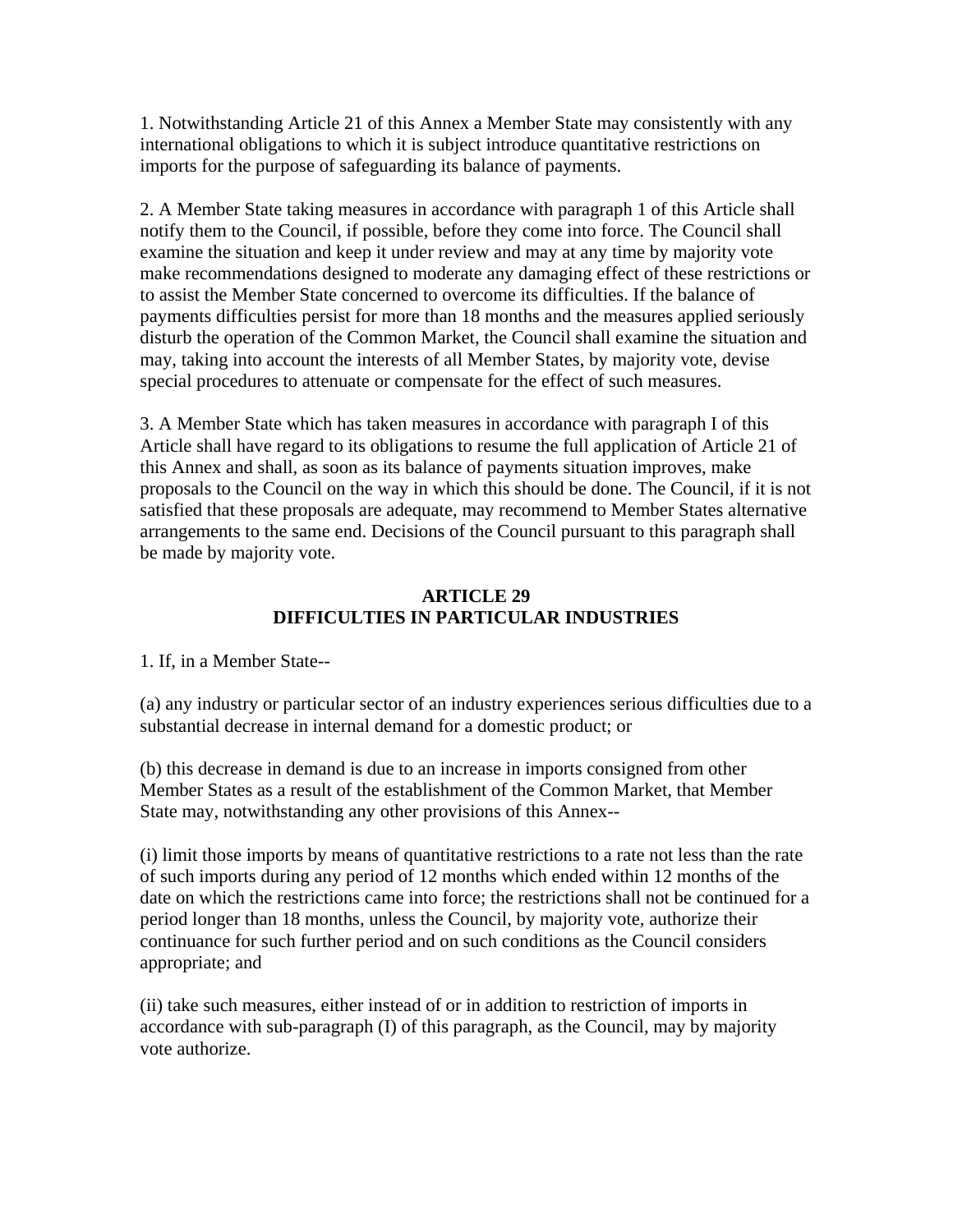2. In applying measures in accordance with paragraph I of this Article a Member State shall give like treatment to imports consigned from all Member States.

3. A Member State applying restrictions in accordance with sub-paragraph (i) of paragraph 1 of this Article shall notify them to the Council, if possible, before they come into force. The Council may at any time consider these restrictions and may, by majority vote, make recommendations designed to moderate any damaging effect of those restrictions or to assist the Member State concerned to over-come its difficulties.

# **ARTICLE 30 RESTRICTIVE BUSINESS PRACTICES**

1. Member States recognize that the following practices are incompatible with this Annex in so far as they frustrate the benefits expected from such removal or absence of duties and quantitative restrictions as is required by this Annex--

(a) agreements between enterprises, decisions by associations of enterprises and concerted practices between enterprises which have as their object or result the prevention, restriction distortion of competition within the Common Market;

(b) actions by which one or more enterprises taken unfair advantage of a dominant position, within the Common Market or a substantial part of it.

2. If any practice of the kind described in paragraph 1 of this Article is referred to the Council in accordance with Article 11 of this Annex the Council may, in any recommendation in accordance with paragraph 3 or in any decision in accordance with paragraph 4 of that Article, make provision for publication of a report on the circumstances of the matter.

3. (a) In the light of experience, the Council shall, as soon as practicable, consider whether further or different provisions are necessary to deal with the effect of restrictive business practices or dominant enterprises on the trade within the Common Market.

(b) Such review shall include consideration of the following matters--

(i) specification of restrictive business practices or dominant enterprises with which the Council should be concerned;

(ii) methods of securing information about restrictive business practices or dominant enterprises;

(iii) procedures for investigation; (iv) whether the right to initiate inquiries should be conferred on the Council.

The Council may decide to make the provisions found necessary as a result of the review envisaged in sub-paragraphs (a) and (b) of this paragraph.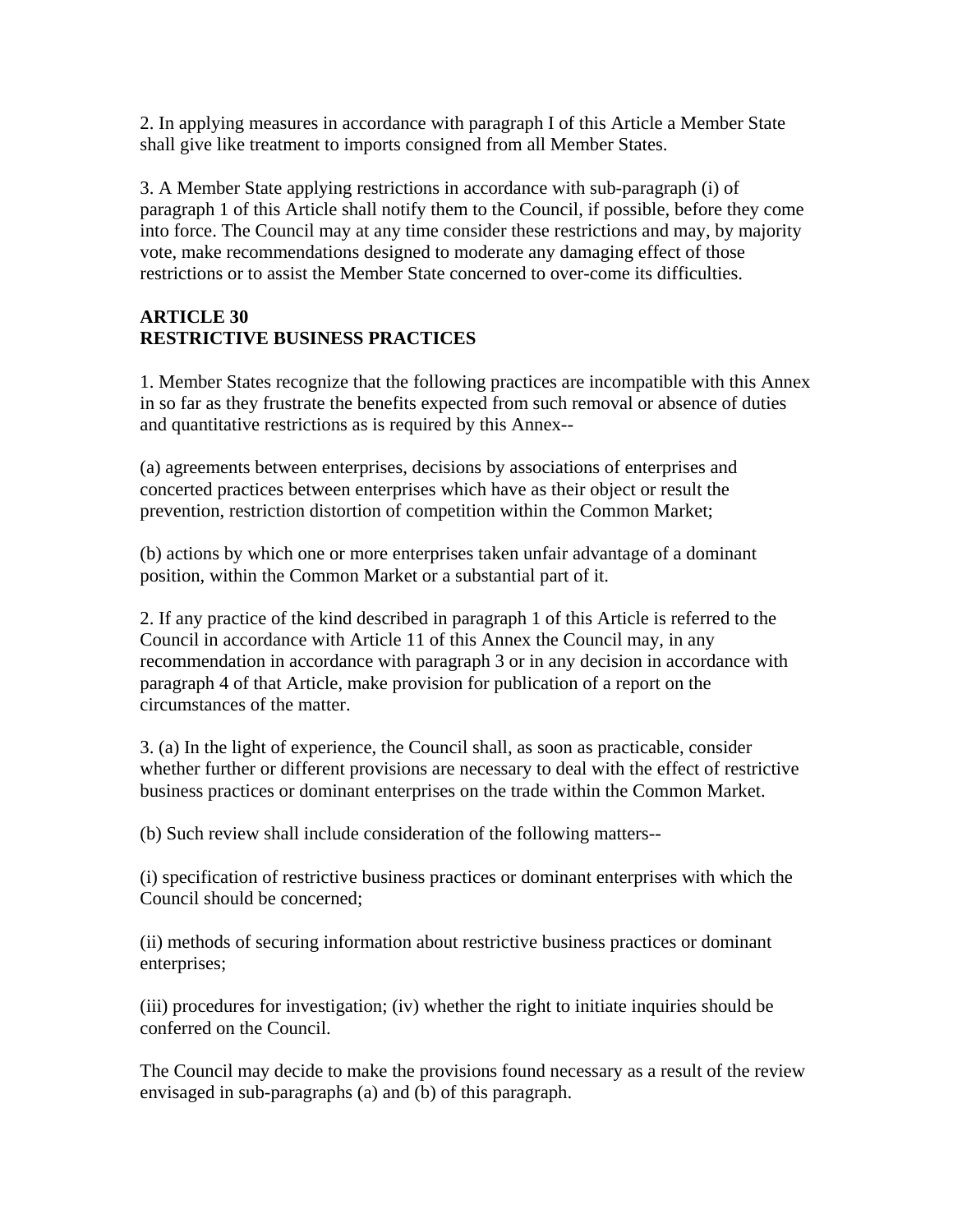4. Member States undertake to introduce as soon as practicable uniform legislation for the control of restrictive practices by business enterprises giving particular attention to the practices referred to in paragraph I of this Article.

# **CHAPTER IV: COMMON PROTECTIVE POLICY**

# **ARTICLE 31 ESTABLISHMENT OF COMMON EXTERNAL TARIFF**

1. Member States agree to establish and maintain a Common External Tariff in respect of all commodities imported from third countries in accordance with a plan and Schedule to be adopted by the Conference immediately upon the entry into force of this Annex, provided that:

(a) In so far as the Less Developed Countries, except Belize and Montserrat are concerned, their existing Tariffs under the East Caribbean Common Market Agreement shall be deemed as fulfilling their initial obligations in relation to the Common External Tariff of the Caribbean Common Market.

(b) Wherever the Plan and Schedule of rates in the existing customs tariff of the East Caribbean Common Market Agreement differ from those in the Common External Tariff of the Caribbean Common Market, the Plans and Schedules of rates in both the East Caribbean Common Market and the Caribbean Common Market Tariffs will be subject to annual review in the light of the prevailing economic situation of the Less Developed Countries for the purpose of determining the appropriate Plan and Schedule that will be introduced provided that the introduction of such a Plan and Schedule will commence not later than 1st August, 1977 and the phasing period will end not later than 1st August, 1981.

(c) In so far as Belize and Montserrat are concerned, their existing Tariffs on 1st May, 1974, shall be deemed as fulfilling their initial obligations in relation to the Common External Tariff of the Caribbean Common Market. They shall progressively phase their tariffs in accordance with the annual reviews mentioned in paragraph (b) of this proviso provided that in the case of Montserrat the introduction of the Plan and Schedule will commence not later than 1st August, 1981, and the phasing period will end not later than 1st August, 1985.

# **ARTICLE 32** *OPERATION OF THE COMMON EXTERNAL TARIFF*

1. Any alteration or suspension of the Common External Tariff on any item shall be decided by the Council by unanimous vote.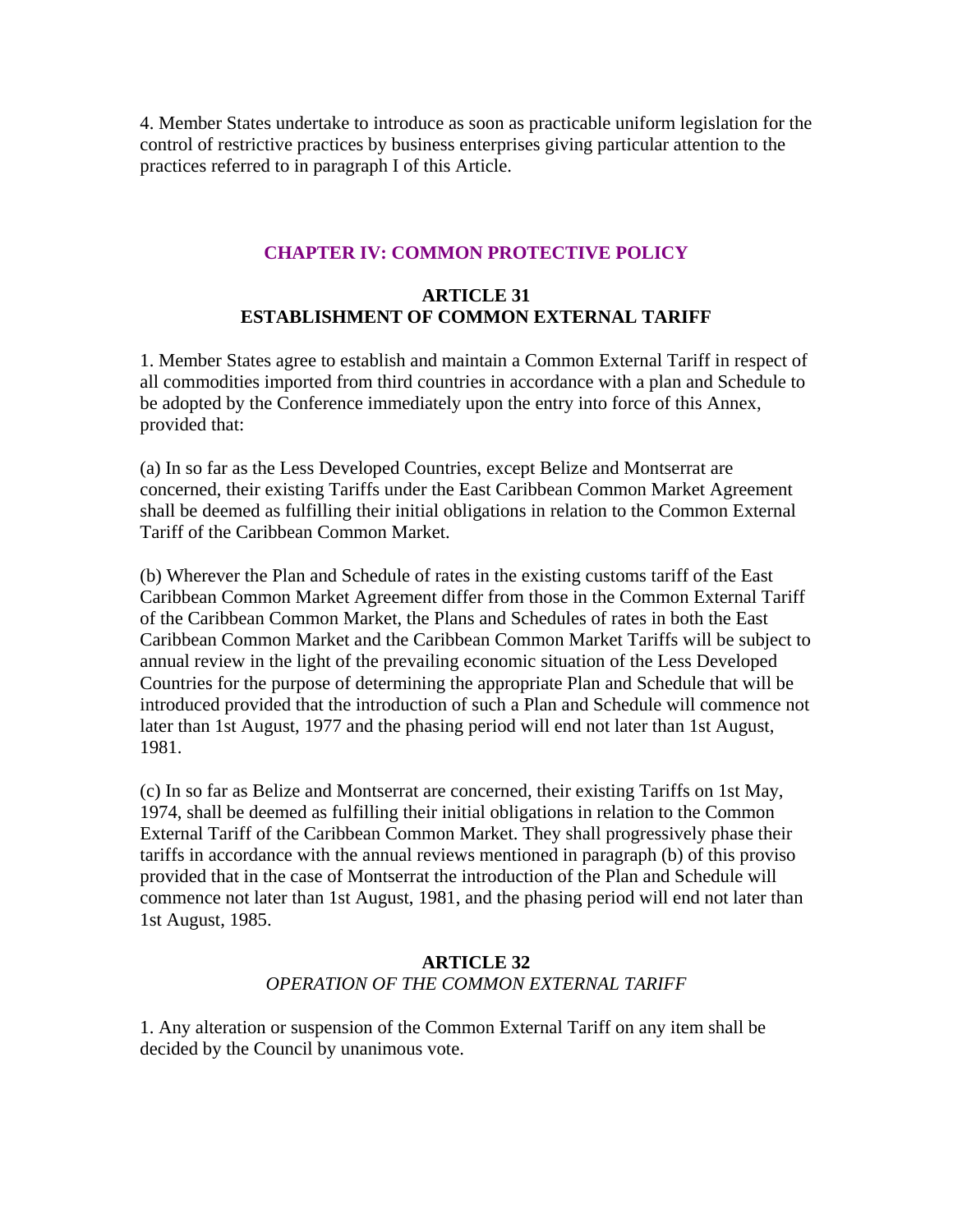2. During the transitional period in respect of any item, a Member State may decide as a temporary measure to reduce or suspend a duty in its national tariff for the purpose of domestic price control provided that goods originating from Member States on which duties are payable are accorded treatment no less favourable. Any such action shall be promptly reported to the other Member States through the Secretariat. If any Member State so requests, the Council shall hold consultations on the matter and may by majority vote make such recommendations as it considers appropriate to mitigate any damaging effects of such reduction or suspension of duty on the exports of the Member States concerned.

3. Where a commodity is not being produced in one or more Member States or is being produced but in insufficient quantities to satisfy the requirements of the Common Market, the Council may decide to authorize the reduction or suspension of the tariff in respect of imports of that commodity subject to such terms and conditions as it may decide, provided that in no case the commodity imported from third countries be accorded more favourable treatment than similar products produced by Member States.

4. Within two weeks of the coming into force of this Annex, every member State shall notify to the Council the duties applied on all goods imported from non-member countries immediately before the entry into force of this Annex.

5. Upon the expiration of the period of three years from the entry into force of the Common External Tariff the Council shall review such rates as are posing or as are likely to pose difficulties in their application.

#### **ARTICLE 33**

#### *TREATMENT OF IMPORTS FROM THIRD COUNTRIES*

1. During the transitional period, that is, until the 1st August, 1981, Member States individually or otherwise undertake to pursue such policies regarding quantitative restrictions on imports from third countries as would facilitate the implementation of a common protective policy for the Common Market as soon as practicable after the transitional period. The Council may make recommendations to Member States for this purpose.

2. As soon as possible after the entry into force of this Annex Member States shall notify to the Council all existing quantitative restrictions applied on imports from third countries. Any new quantitative restrictions shall be promptly notified to the Council.

3. The Council of Ministers shall keep under continuous review the application of quantitative restrictions by Member States whether on an individual, sub-group or Common Market basis and shall make such recommendations to Member States as it considers necessary.

#### **ARTICLE 34** *EXTERNAL TRADE POLICY*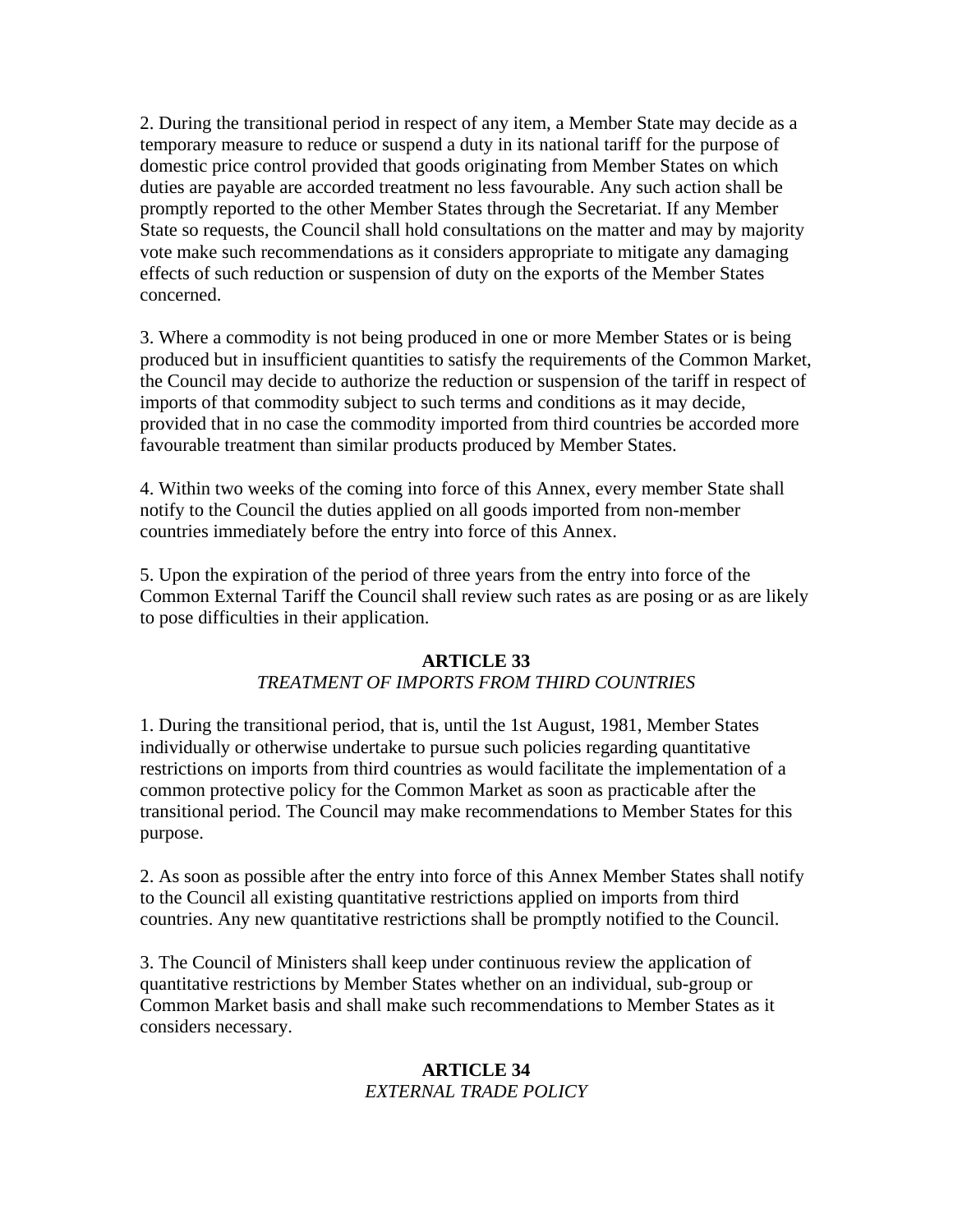1. Member States shall seek a progressive co-ordination of their trade relations with third countries or groups of third countries.

2. Member States undertake to transmit to the Secretariat particulars of any trade or aid agreements entered into after the entry into force of this Annex.

# **CHAPTER V: ESTABLISHMENT, SERVICES AND MOVEMENT OF CAPITAL**

#### **ARTICLE 35 ESTABLISHMENT**

1. Each Member State recognizes that restrictions on the establishment and operation of economic enterprises therein by nationals of other Member States should not be applied, through accord to such persons of treatment which is less favourable than accorded in such matters to nationals of that Member State, in such a way as to frustrate the benefits expected from such removal or absence of duties and quantitative restrictions as is required by this Annex.

2. Member States shall not apply new restrictions in such a way that they conflict with the principle set out in paragraph 1 of this Article.

3. A Member State shall notify the Council within such period as the Council may decide of particulars of any restrictions which it applies in such a way that persons belonging to another Member State are accorded in the first-mentioned State less favourable treatment in respect of the matters set out in paragraph 1 of this Article than is accorded to persons belonging thereto.

4. The Council shall consider from time to time, whether further or different provisions are necessary to give effect to the principles set out in paragraph 1 of this Article.

5. Nothing in this Article shall prevent the adoption and enforcement by a Member State of measures for the control of entry, residence, activity and departure of persons where such measures are justified by reasons of public order, public health or morality,  $o$ ~ national security of that Member State.

6. For the purposes of this Article and Articles 36 and 38 of this Annex--

(a) a person shall be regarded as a national of a Member State if such person--

(i) is a citizen of that State; (ii) has a connection with that State of a kind which entitles him to be regarded as belonging to, or, if it be so expressed, as being a native or resident of the State for the purposes of such laws thereof relating to immigration as are for the time being in force; or

(iii) is a company or other legal person constituted in the Member State in conformity with the law thereof and which that State regards as belonging to it, provided that such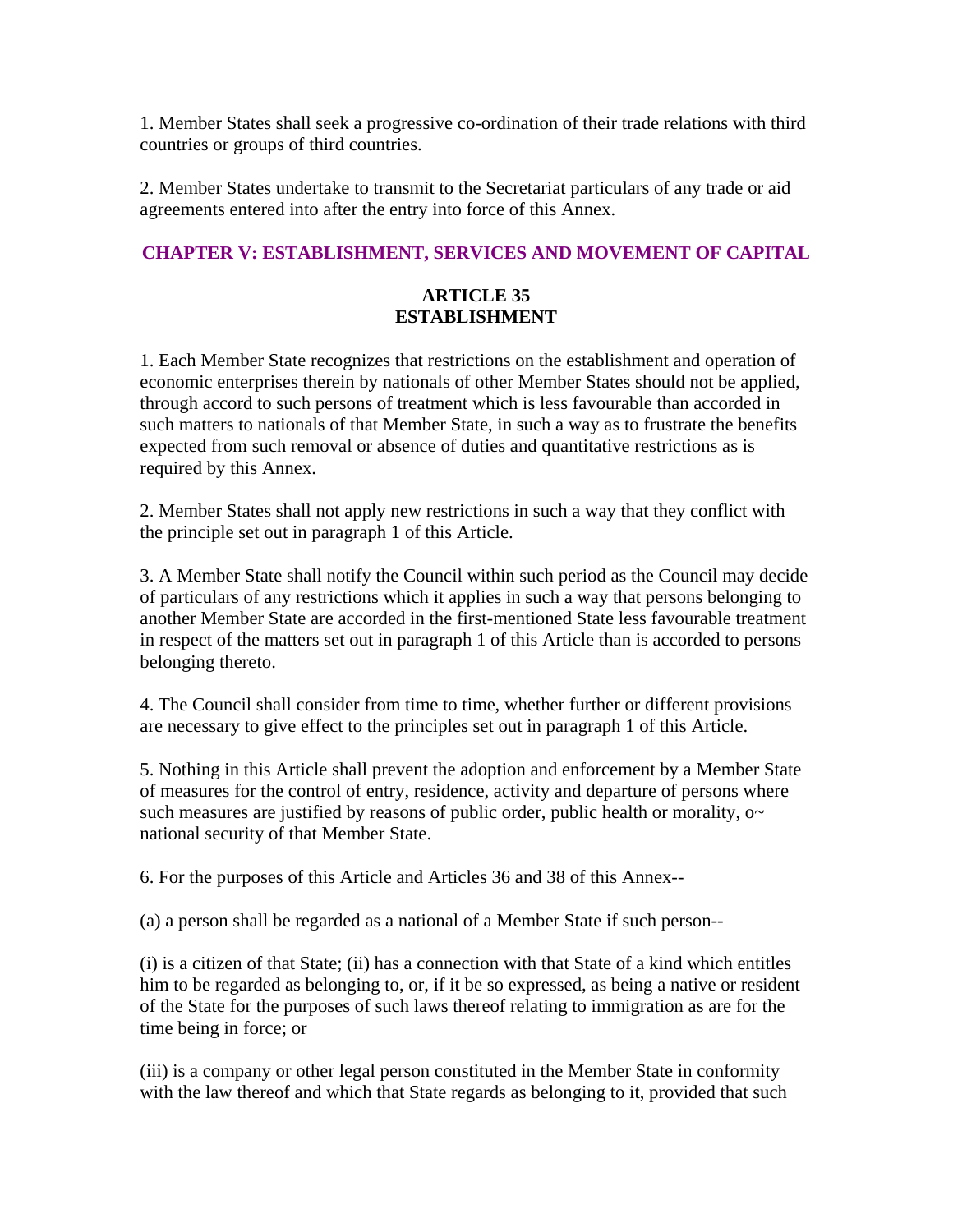company or other legal person has been formed for gainful purposes and has its registered office and central administration, and carries on substantial activity, within the Common Market and which is substantially owned and effectively controlled by persons falling under (i) and (ii) above.

(b) "economic enterprises" means any type of economic enterprises for production of or commerce in goods which are of Common Market origin, whether conducted by individuals or through agencies, branches or companies or other legal persons.

#### **ARTICLE 36 RIGHT TO PROVIDE SERVICES**

1. Each Member State agrees as far as practicable to extend to persons belonging to other Member States preferential treatment over persons belonging to States outside the Common Market with regard to the provision of services.

2. For the purposes of this Article the term "services" shall be considered as services for remuneration provided that they are not governed by provisions relating to trade, the right of establishment or movement of capital and includes, in particular, activities of an industrial or commercial character, artisan activities and activities of the professions, excluding activities of employed persons.

#### **ARTICLE 37** *MOVEMENT OF CAPITAL*

The Council shall examine ways and means for the introduction of a scheme for the regulated movement of capital within the Common Market, giving particular attention to the development needs of the Less Developed Countries and shall recommend to Member States proposals for the establishment of such a scheme.

### **ARTICLE 38 SAVING IN RESPECT OF MOVEMENT OF PERSONS**

Nothing in this Treaty shall be construed as requiring, or imposing any obligation on, a Member State to grant freedom of movement to persons into its territory whether or not such persons are nationals of other Member States of the Common Market.

# **CHAPTER VI: COORDINATION OF ECONOMIC POLICIES AND DEVELOPMENT PLANNING**

# **ARTICLE 39 CONSULTATION ON ECONOMIC POLICIES**

1. Member States recognize that the economic and financial policies of each of them affect the economies of other Member States and intend to pursue those policies in a manner which serves to promote the objectives of the Common Market. In particular but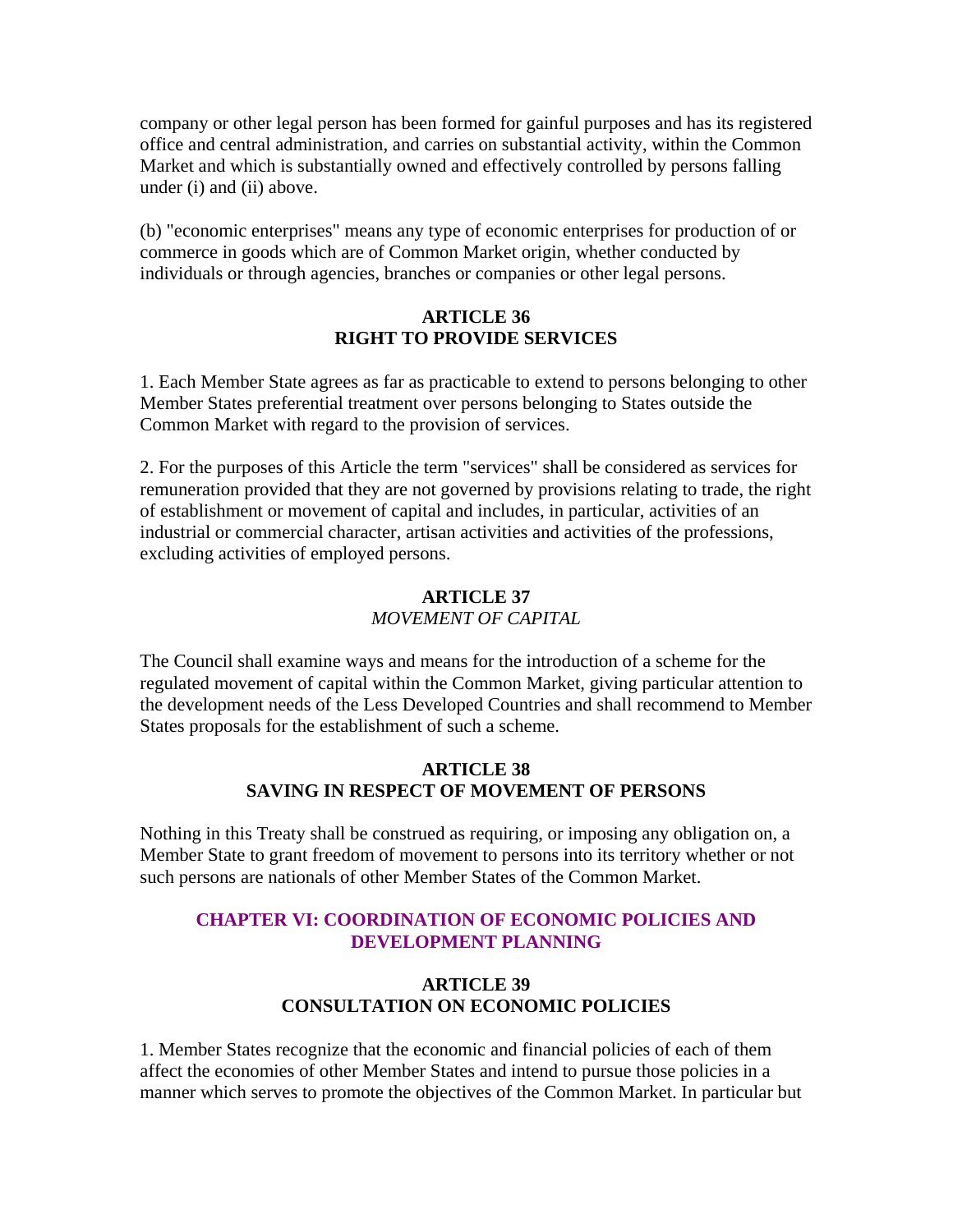without prejudice to the generality of the foregoing, Member States shall seek as far as practicable to--

(i) co-ordinate their economic policies and for this purpose facilitate collaboration between appropriate ministries, administrative departments and agencies;

(ii) co-ordinate their statistical services in matters affecting the operation of the Common Market; and

(iii) co-ordinate their positions and presentations at all international economic, financial and trade meetings at which they are represented.

2. The Council may make recommendations to Member States on matters relating to those policies and on how best to achieve such co-ordination and collaboration.

#### **ARTICLE 40 HARMONISATlON OF FISCAL INCENTIVES**

1. Member States shall seek to harmonize, such legislation and practices as directly affect fiscal incentives to industry.

2. Member States shall seek also to establish regimes for the harmonization of fiscal incentives to Agriculture and Tourism with appropriate differentials in favour of the Less Developed Countries.

3. Member States agree to study the possibility of approximating income tax systems and rates with respect to companies and individuals.

### **ARTICLE 41 INTRA-REGIONAL AND EXTRA-REGIONAL DOUBLE TAXATION AGREEMENTS**

1. Member States shall approach their negotiations for Agreements for the avoidance of Double Taxation with countries outside the Common Market on the basis of a set of mutually agreed principles.

2. With a view to encouraging the regulated movement of capital within the Common Market, particularly to the Less Developed Countries, Member States agree to adopt among themselves Agreements for the Avoidance of Double Taxation.

#### **ARTICLE 42 HARMONISATION OF LAWS**

1. Member States recognise the desirability to harmonise as soon as practicable such provisions imposed by law or administrative practices as affect the establishment and operation of the Common Market in the following areas: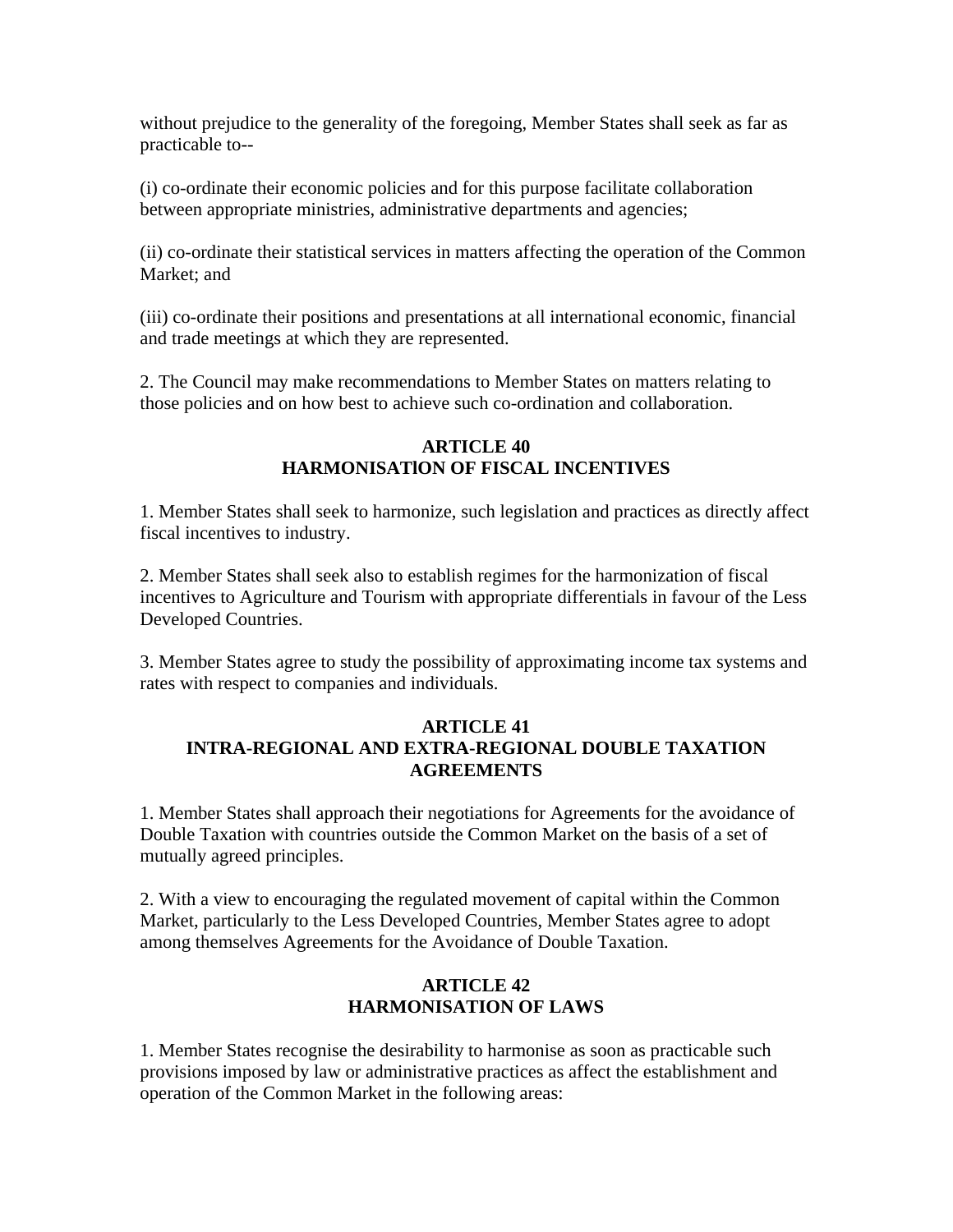(a) companies; (b) trade marks; (c) patents; (d) designs and copyrights; (e) industrial standards; (f) marks of origin; (g) labeling of food and drugs; (h) plant and animal quarantine restrictions; (i) restrictive business practices;

(j) dumping and subsidization of exports.

2. The Council shall keep the provisions of this Article under review and may make recommendations for the achievement of this objective.

#### **ARTICLE 43 MONETARY, PAYMENTS AND EXCHANGE RATE POLICIES**

1. Member States undertake to permit within the Common Market freedom of payments on

(a) current account and

(b) capital account necessary to further the objectives of the Common Market.

2. Member States recognizing that exchange-rate stability as between themselves is necessary to promote the smooth functioning of the Common Market agree to--

(a) a policy of continuing consultation and the fullest possible exchange of relevant information on monetary payments and exchange rate matters, and

(b) to examine ways and means of harmonizing their monetary and exchange-rate and payments policies in the interest of the smooth functioning of the Common Market.

3. Member States further agree --

(a) to the policy whereby through arrangements by their Central Banks or Monetary Authorities the notes and coins of other Member States shall be exchanged within their own States at official par value without exchange commission.

(b) to develop arrangements for co-operation in other monetary matters including the operation of a clearing arrangement by their Central Monetary Authorities.

#### **ARTICLE 44 OWNERSHIP AND CONTROL OF REGIONAL RESOURCES**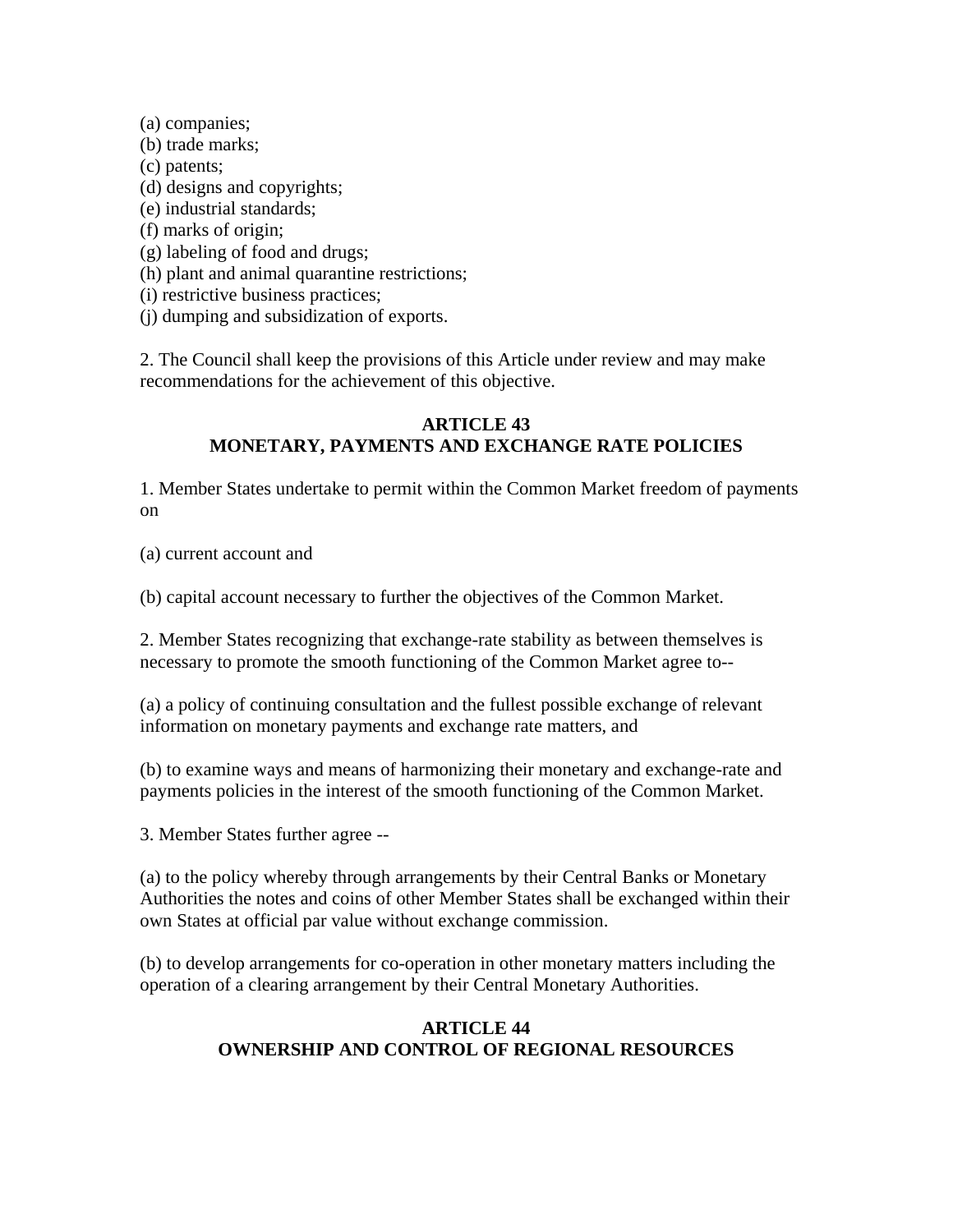1. Member States recognise the need for continuing inflows of extra-regional capital and the urgent necessity to promote development in the Less Developed Countries.

2. Member States shall keep under review the question of ownership and control of their resources, with a view to increasing the extent of national participation on their economies and working towards the adoption as far as possible of a common policy on foreign investment

### **ARTICLE 45 COORDINATION OF NATIONAL DEVELOPMENT PLANNING**

1. Member States recognise the desirability of a long-term Common Market Perspective plan as a framework for co-ordinating their development efforts and agree to work jointly in the formulation of such a Plan.

2. In order to promote maximum complementarity between industries and economic sectors of Member States, each Member State agrees to consult with other Member States in drawing up its national medium-term operational development plans. Member States shall establish a Committee of Officials in charge of national planning agencies for the purpose of promoting collaboration in development planning.

#### **ARTICLE 46 COMMON MARKET INDUSTRIAL PROGRAMMING**

1. Member States undertake to promote a process of industrial development through industrial programming aimed at achieving the following objectives:

(a) the greater utilization of the raw materials of the Common Market;

(b) the creation of production linkages both within and between the national economies of the Common Market;

(c) to minimize product differentiation and achieve economies of large scale production, consistent with the limitation of market size;

(d) the encouragement of greater efficiency in industrial production;

(e) the promotion of exports to markets both within and outside the Common Market;

(f) an equitable distribution of the benefits of industrialization paying particular attention to the need to locate more industries in the Less Developed States.

2. The Council may make recommendations from time to time to promote achievement of the objectives stated in paragraph I of this Article.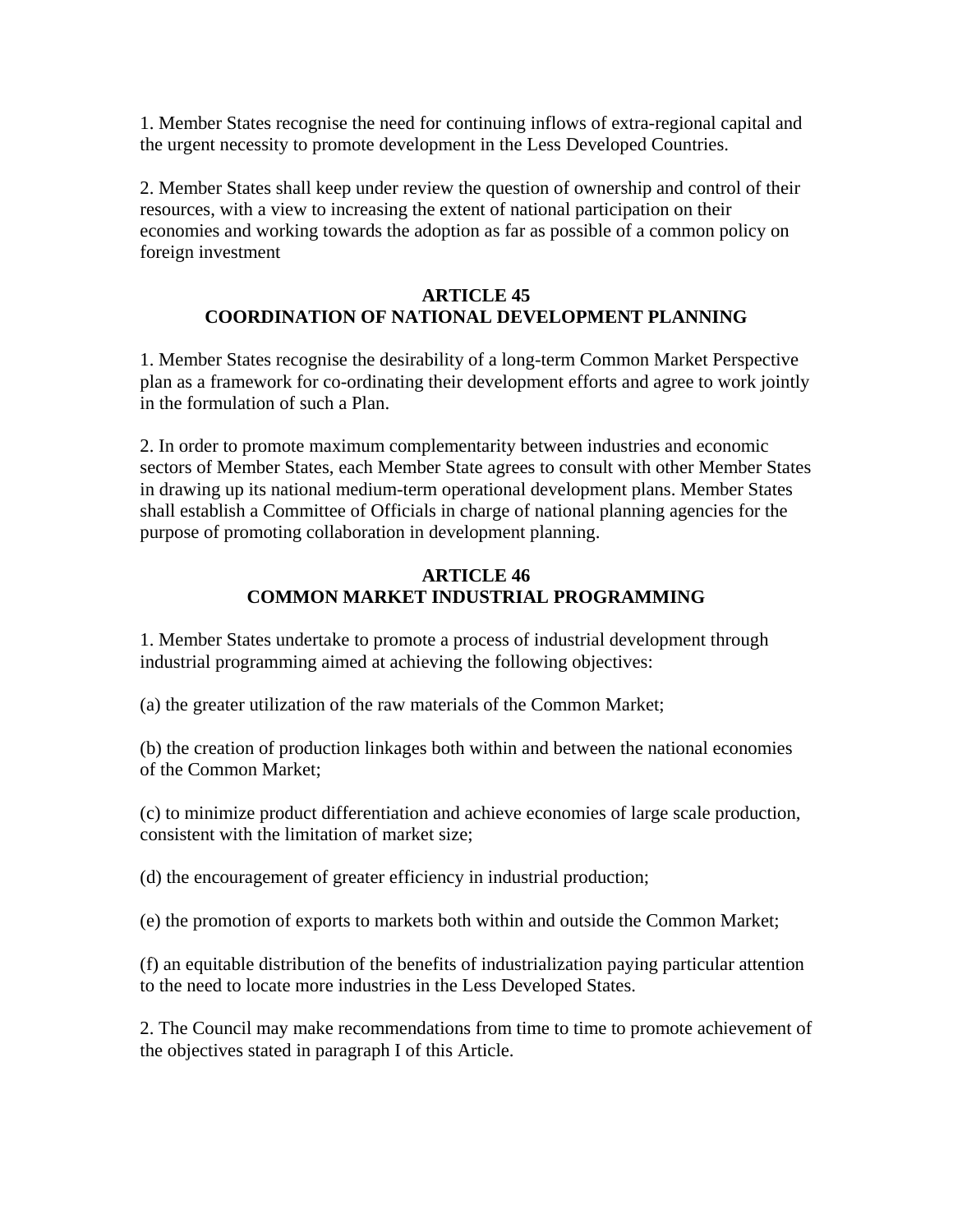### **ARTICLE 47** *JOINT DEVELOPMENT OF NATURAL RESOURCES*

1. Member States agree to a policy of regular exchange of information on their natural resources with a view to the development of joint projects for the increased utilisation of these resources within the Common Market and to collaborate in promoting research in these areas.

2. With a view to facilitating negotiations with mining companies, Member States agree to exchange information on exploration leases, exploitation licences and on taxation of mining companies.

3. The Council advised by the Standing Committee of Ministers responsible for Mines and Natural Resources may make recommendations for achieving the objectives stated in paragraphs 1 and 2 of this Article.

### **ARTICLE 48 MARKETING OF AGRICULTURAL PRODUCTS**

1. Member States agree to work towards the rationalization of trade within the Common Market of certain selected agricultural products having special regard to the agricultural development of the Less Developed Countries.

2. In pursuance of this objective Member States agree to arrangements for the marketing of oils and fats and other agricultural products as set out in Schedules VII, VIII and IX to this Annex.

3. The Council may make recommendations for the development of agricultural trade between Member States.

#### **ARTICLE 49 RATIONALIZATION OF AGRICULTURAL PRODUCTION**

1. Member States agree to adopt a scheme for the rationalization of agricultural production within the Common Market with a view to promoting complementarity in national agricultural programmes and providing special opportunities for the development of agriculture in the Less Developed Countries.

2. The Scheme shall have the following objectives:

(a) the development of a regional plan for the integration of agricultural development in the Common Market;

(b) the achievement of the optimum utilization of agricultural resources;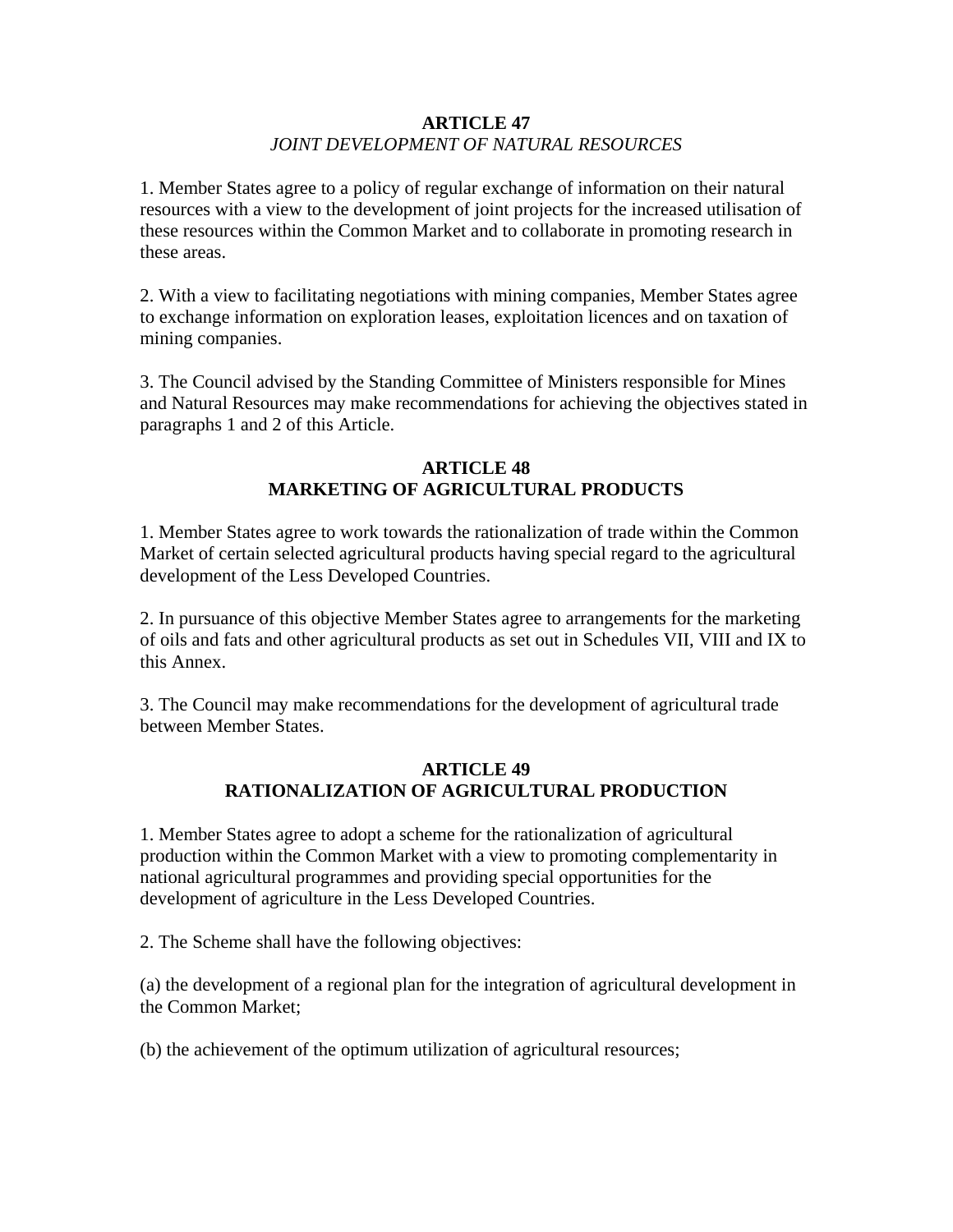(c) the improvement of the efficiency of agricultural production in order to increase the supply of agricultural products for--

(i) domestic consumption;

(ii) export to regional as well as extra-regional markets; and

(iii) inputs for agro-based industries.

(d) replacement of imports on a regional basis;

(e) increasing the income and standard of living of the rural population;

(f) contributing to the achievement of full employment for the peoples of the Common Market;

(g) the provision of greater opportunities to the Less Developed Countries for the expansion of agricultural production for export to markets within and outside the Common Market.

3. Member States recognise the desirability of joint action in the exporting of nontraditional agricultural products to countries outside the Common Market and agree to the promotion of schemes towards this objective.

4. With regard to the production of non-traditional agricultural products, Member States shall pursue a policy of collaboration with a view to improving productivity and promoting a more efficient allocation of the resources of the Common Market giving special consideration to the need for increasing production in the Less Developed Countries.

5. The Council shall keep this Article under review and shall make recommendations to Member States for achieving its objectives.

# **ARTICLE 50 COOPERATION IN TOURISM**

1. Member States agree to collaborate in the promotion and development of the tourist industry within the Common Market.

#### **CHAPTER VII: SPECIAL REGIME FOR THE LESS DEVELOPED COUNTRIES**

# **ARTICLE 51 PURPOSE OF THE CHAPTER**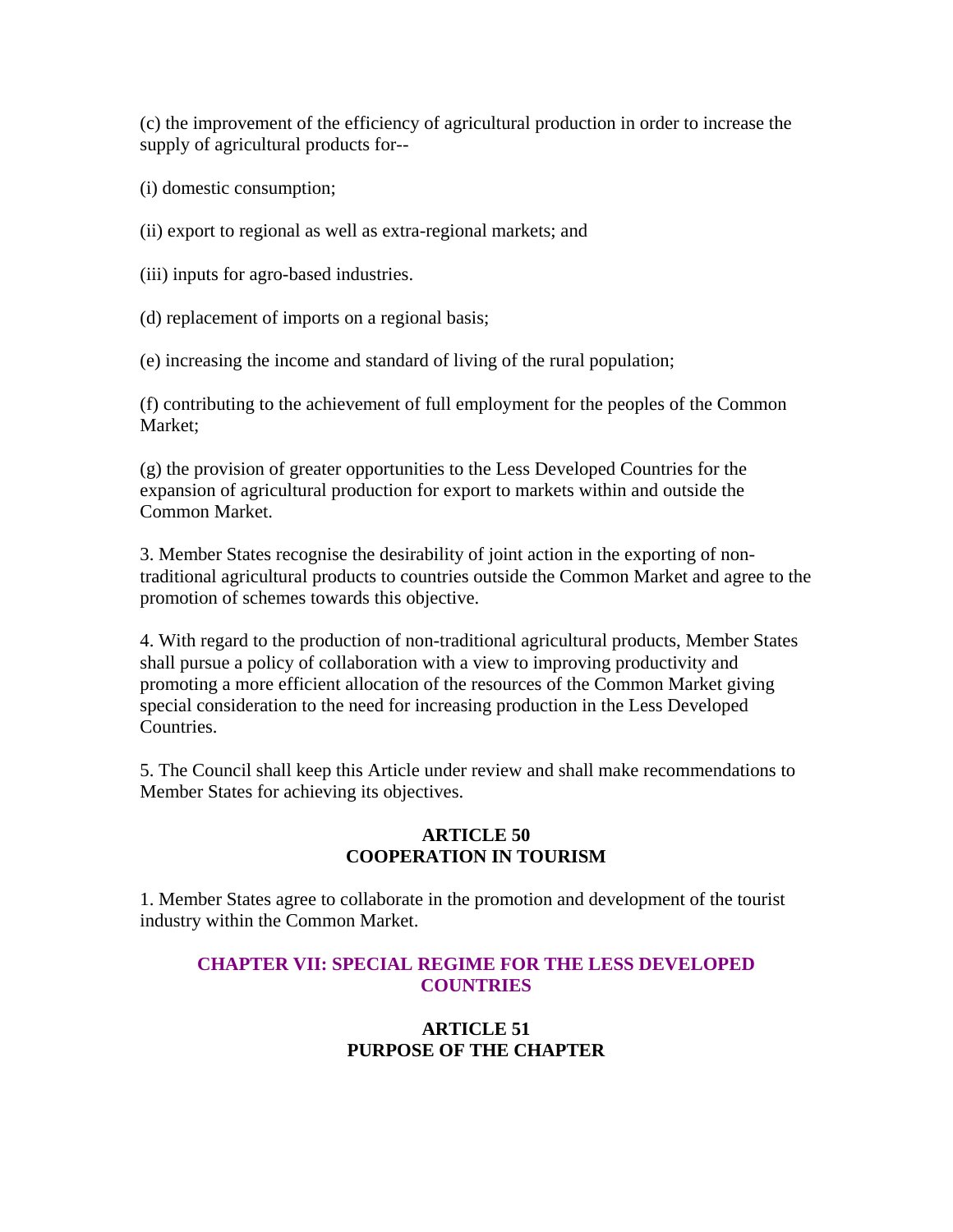The provisions of this Chapter shall have effect for the purposes of establishing within the frame-work of this Annex a special regime for the Less Developed Countries.

#### **ARTICLE 52 IMPORT DUTIES, REVENUE DUTIES AND INTERNAL TAXATION**

For the purposes of Articles 15 and 17 of this Annex the special arrangements contained in Schedules iii and iv to this Annex concerning impart duties? revenue duties and internal taxation shall apply to the Less Developed Countries.

#### **ARTICLE 53 COMMON MARKET ORIGIN**

Member States agree that in the compilation of the process list pursuant to paragraph l(b) of Article 14 of this Annex, the special needs of the Less Developed Countries shall be taken into account.

#### **ARTICLE 54 HARMONISATION OF FISCAL INCENTIVES**

Member States agree that in the establishment of the Scheme for Harmonisation of Fiscal Incentives to Industry, provided for in Article 40 of this Annex, the special needs of the Less Developed Countries shall be taken into account.

#### **ARTICLE 55**

#### **THE COMMON EXTERNAL TARlFF AND COMMON PROTECTIVE POLICY**

Member States agree that in the establishment of the Scheme for a Common External Tariff provided for in Article 31 of this Annex, the special needs of the Less Developed Countries shall be taken into account.

#### **ARTICLE 56 PROMOTION OF INDUSTRIAL DEVELOPMENT IN THE LESS DEVELOPED COUNTRIES**

1. Upon any application made in that behalf by the Less Developed Countries the Council may, if necessary, as a temporary measure in order to promote the development of an industry in any of those States, authorise by majority decision such States to suspend Common Market Tariff treatment of any description of imports eligible therefor on grounds of production in the other Member States

2. Upon any application made in that behalf by the Less Developed Countries the Council may, if necessary, as a temporary measure in order to promote the development of an industry in any of those States, authorise by majority decision such States to impose quantitative restrictions on like imports from the other Member States.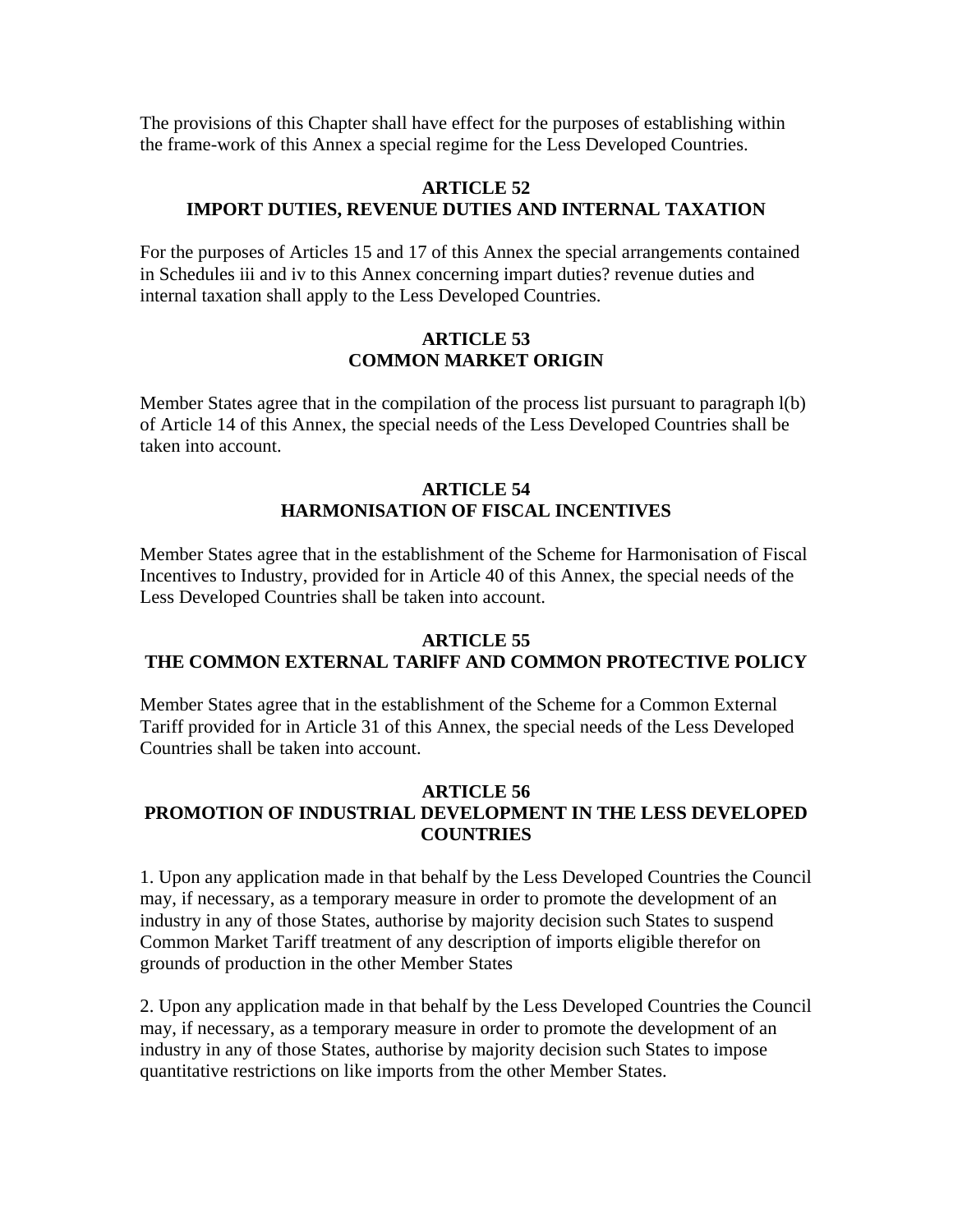3. In the light of the special position of Barbados that State may; in relation to trade with the Less Developed Countries, during the period for which the authorisations referred to in paragraphs 1 and 2 of this Article are in force, suspend Common Market tariff treatment of, or apply quantitative restrictions on, the like description of imports from the Less Developed Countries.

4. The Council may, in taking decisions pursuant to paragraphs I and 2 of this Article, impose terms and conditions to which such authorisation shall be subject.

5. For the purposes of this Article a majority means a decision supported by the affirmative votes of all the Less Developed Countries and at least two of the More Developed Countries.

# **ARTICLE 57 GOVERNMENT AIDS**

Paragraph I (a) of Article 25 of this Annex shall not apply to exports from a Less Developed Country except where such exports are consigned to Barbados.

#### **ARTICLE 58 PUBLIC UNDERTAKING**

Paragraph I (a) of Article 26 of this Annex shall not apply to the Less Developed Countries.

#### **ARTICLE 59 FINANCIAL ASSISTANCE FROM MORE DEVELOPED COUNTRIES**

1. With a view to promoting the flow of investment capital to the Less Developed Countries, the More Developed Countries agree to co-operate in--

(a) facilitating, whether by by means of private investment capital or otherwise, joint ventures in those States;

(b) negotiating double taxation agreements in respect of the income from investments in the Less Developed Countries by residents of other Member States, and (c) facilitating the flow of loan capital to the Less Developed Countries.

2. In furtherance of the objectives stated in paragraph I above, primary consideration should be given to ventures which are substantially owned and effectively controlled by nationals of Member States within the meaning of Article 35 of this Annex.

3. Member States agree that in order to promote the development of industries in the Less Developed Countries an appropriate investment institution shall be established.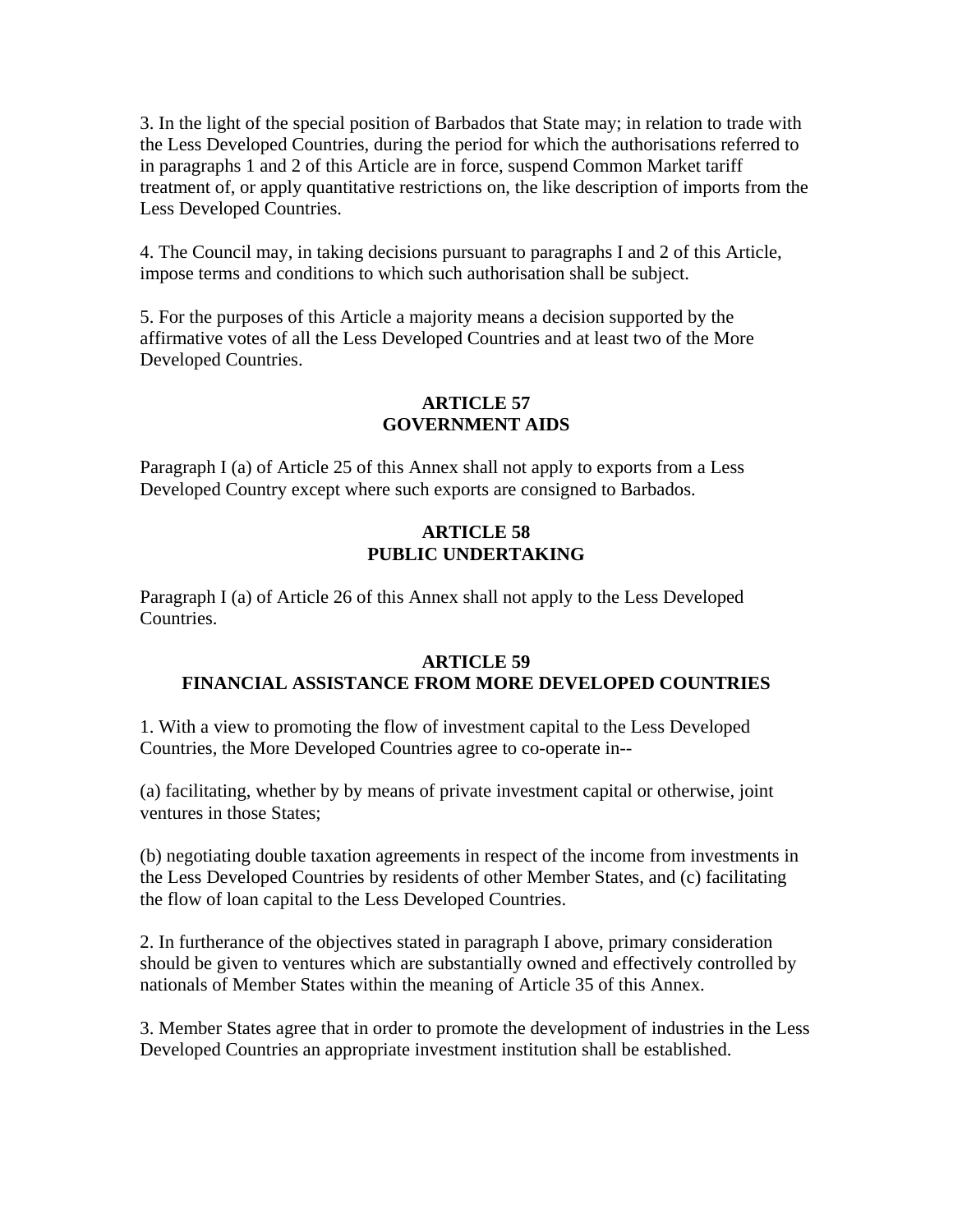#### **ARTICLE 60 USE OF TECHNOLOGICAL AND RESEARCH FACILITIES IN MORE DEVELOPED COUNTRIES**

The More Developed Countries undertake to provide opportunities for the use of their technological and research facilities by the Less Developed Countries.

# **ARTICLE 61 ADDITIONAL SPECIAL ARRANGEMENTS FOR BELIZE**

Without prejudice to any other provision of this Chapter, the provisions of Schedule XI to this Annex shall apply for the purpose of establishing additional special arrangements in regard to the participation of Belize in the Common Market.

#### **ARTICLE 62 REVIEW OF MECHANISMS FOR THE LESS DEVELOPED COUNTRIES**

The Council shall review annually the need for strengthening existing mechanisms or introducing new ones to provide greater benefits to the Less Developed Countries and shall submit a Report thereon to the Heads of Government Conference.

# **CHAPTER VIII: GENERAL AND FINAL PROVISIONS**

# **ARTICLE 63 LEGAL CAPACITY**

1. The Common Market shall have international juridical personality.

2. Each Member State shall, in its territory, accord to the Common Market the most extensive legal capacity accorded to legal persons under its municipal law including the capacity to acquire and transfer movable and immovable property and to sue and be sued in its own name. In any legal proceedings the Common Market shall be represented by the Secretary-General of the Secretariat.

3. Each Member State hereby agrees to take such action as is necessary to make effective in its territory the provisions of this Article and shall promptly inform the Secretariat of such action.

# **ARTICLE 64 PRIVILEGES AND IMMUNITIES**

1. The privileges and immunities to be recognised and granted by the Member States in connection with the Common Market shall be laid down in a Protocol to this Annex.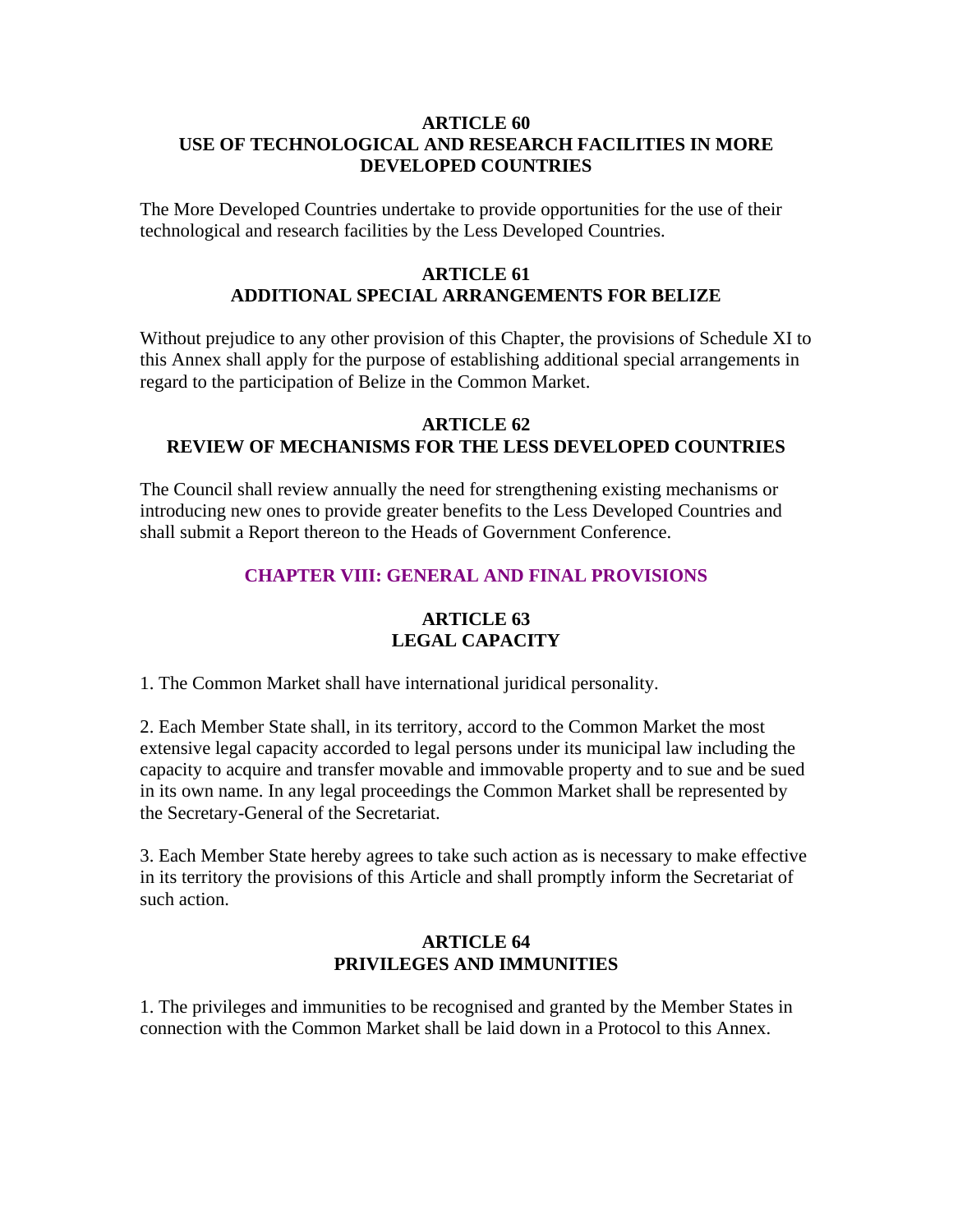2. The Common Market shall conclude with the Government of the Member State in which its on with the Common Market privileges and immunities to be recognized and granted in connection with the Common Market.

# **ARTICLE 65 ACCESSION**

1. A State, mentioned in paragraph 1 (b) of Article 2 of this Annex may become a Member of the Common Market on such terms and conditions as the Conference may determine.

2. Any such State shall deposit on or before a date appointed by the Conference an instrument of accession with the Secretariat which shall transmit certified copies to the Government of each Member State.

3. Upon such deposit the State shall become a Member of the Common Market on the appointed date.

### **ARTICLE 66 AMENDMENTS**

1. Except where this Annex provides otherwise, amendments thereto shall enter into force when they have been approved by the Council and ratified by all Member States in accordance with their respective constitutional procedures.

2. Instruments of ratification shall be deposited with the Secretariat which shall transmit certified copies thereof to each Member State.

# **ARTICLE 67 RECOGNITION OF EXISTING INTEGRATION AGREEMENT WITHIN THE COMMON MARKET**

Nothing in this Annex shall affect any decisions or things done under the ECCM Agreement immediately before the coming into force of this Annex or the continued application and development of that Agreement to the extent that the objectives of that Agreement are not achieved in the application of the objectives of this Annex, provided such application or development does not conflict with the obligations under this Annex of the Member States which are parties to that Agreement.

# **ARTICLE 68 PARTICIPATION IN OTHER ARRANGEMENTS**

Nothing in this Annex shall preclude any Member State from participating in other arrangements to the extent that those arrangements are not incompatible with the obligations of Member States under this Annex.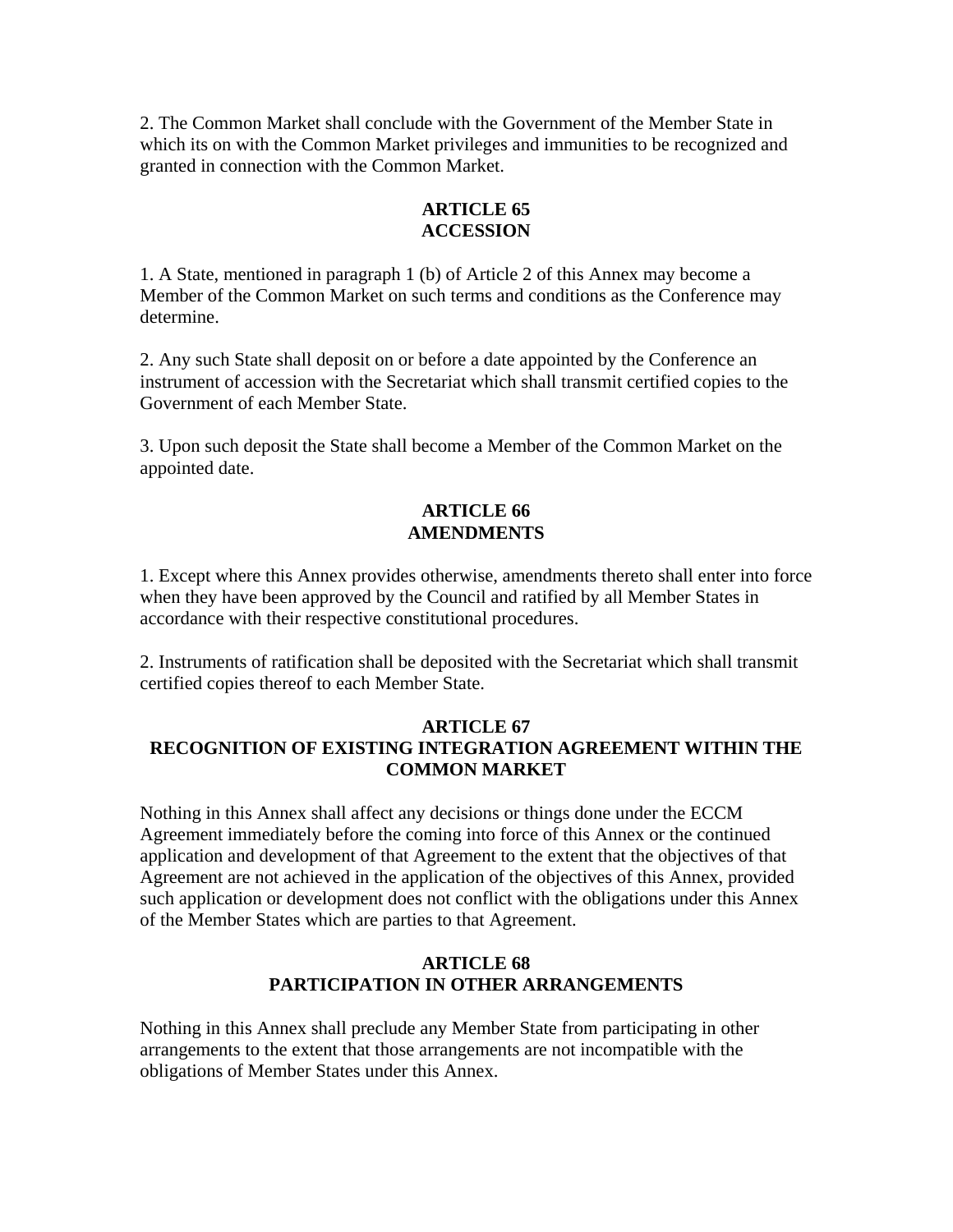#### **ARTICLE 69 WITHDRAWAL**

1. A Member State may withdraw from the Common Market by giving notice in writing to the Secretariat, and the Secretariat shall promptly notify the other Member States. Such withdrawal shall take effect twelve (12) months after the notice is received by the Secretariat.

2. A Member State so withdrawing undertakes to honour any financial obligations duly assumed during its membership of the Common Market.

3. A Member State that withdraws from the Treaty in accordance with Article 27 thereof shall, if a member of the Common Market be deemed to have withdrawn from the Common Market with effect from the expiration of the time limited by the said Article 27.

# **ARTICLE 70 RELATIONS WITH OTHER STATES AND INTERNATIONAL ORGANIZATIONS**

1. The Council may, on behalf of the Common Market, negotiate Agreements with Member States, non-member States and other International Organisations in order to promote the objectives of the Common Market.

2. Such agreements, however, shall be subject to ratification by the Conference.

# **ARTICLE 71 TRANSITIONAL PROVISIONS**

On entry into force of this Annex in accordance with the provisions of Article 24 of the Treaty, the Agreement establishing the Caribbean Free Trade Association done at Dickenson-Bay, Antigua, on the Fifteenth day of December, 1965 and the Supplementary Agreement under Article 31 (3) of the former Agreement done at Georgetown, Guyana, on the Fifteenth day of March, 1968, and at St. John's, Antigua, on the Eighteenth day of March, 1968 shall be superceded by the provisions of this Annex as between the Parties to whom the provisions of this Annex apply.

# **ARTICLE 72 ASSOCIATE MEMBERSHIP**

1. Any State which in the opinion of the Conference is qualified for membership of the Common Market in accordance with Article 2. l (b) of this Annex may, upon application to the Council for associate membership of the Common Market, be admitted as an associate member of the Common Market in accordance with paragraph 2 of this Article.